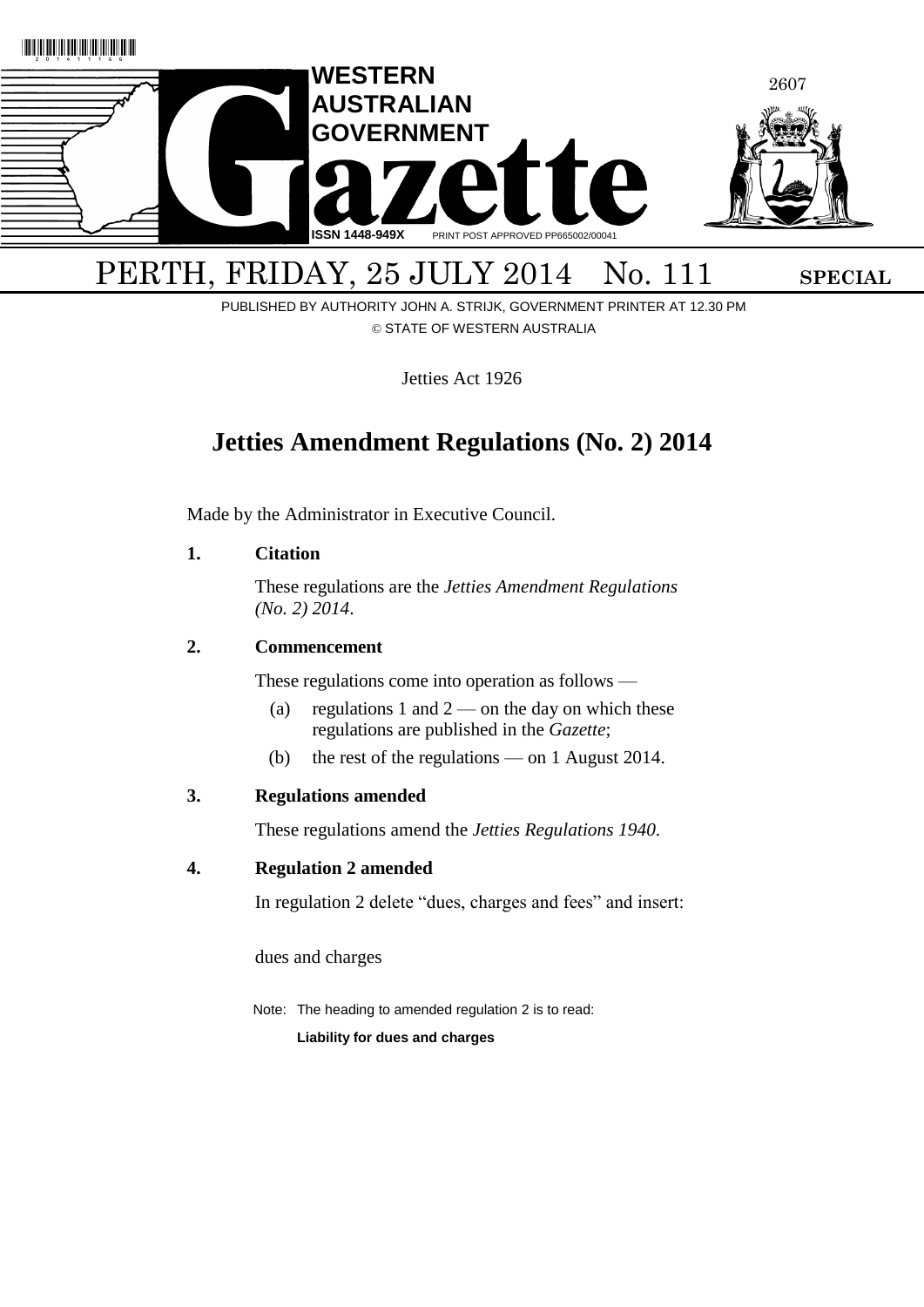|  | <br>. . |
|--|---------|
|--|---------|

## **5. Regulation 3 amended**

(1) In regulation 3(1) insert in alphabetical order:

*swing mooring fee* means an annual fee for a swing mooring under the *Shipping and Pilotage (Mooring Control Areas) Regulations 1983* regulation 7;

(2) In regulation 3(2) delete "fees, charges or dues" and insert:

a due or charge

- (3) In regulation 3(3):
	- (a) delete "fees, charges or dues" and insert:

a due or charge

(b) delete "schedule —" and insert:

Schedule —

(c) in paragraph (b) delete "places." and insert:

places;

- (d) after paragraph (b) insert:
	- (c) the chargeable length of a pen is
		- (i) unless subparagraph (ii) applies, its chargeable length as set out in a Schedule; or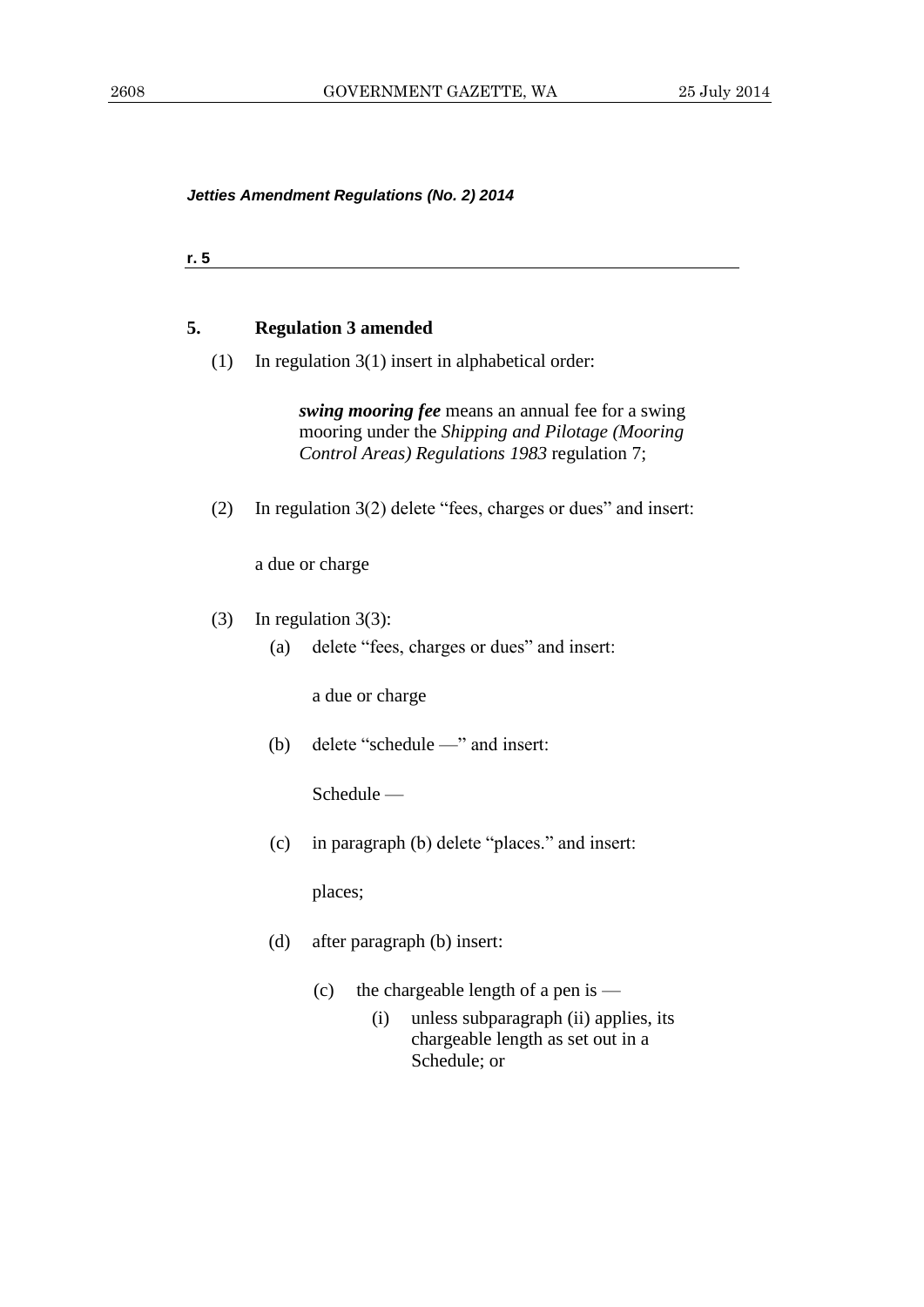**r. 5**

(ii) if a vessel allocated a pen that is longer than it needs to be due to the unavailability of a suitable-sized pen for the vessel at the place where the vessel is berthed — the chargeable length, as set out in a Schedule, of a suitable-sized pen.

#### (4) After regulation 3(3) insert:

- (4) A reference in a Schedule to calculating a due or charge for a particular period using an annual rate is a reference to calculating the due or charge as follows —
	- (a) if the period is 12 months or more, at the annual rate;
	- (b) if the period is less than 12 months but is at least 3 months, at a monthly rate that is 10% of the annual rate;
	- (c) if the period is less than 3 months but is at least one month, at a monthly rate that is 15% of the annual rate;
	- (d) if the period is less than one month, at a weekly rate that is 4.5% of the annual rate.
- (5) A reference in subregulation (4) or a Schedule to calculating a due or charge payable for a particular period at a rate per year, month, week, day or hour (a *unit*), is a reference to the due or charge payable for each unit, or part of a unit, in the period.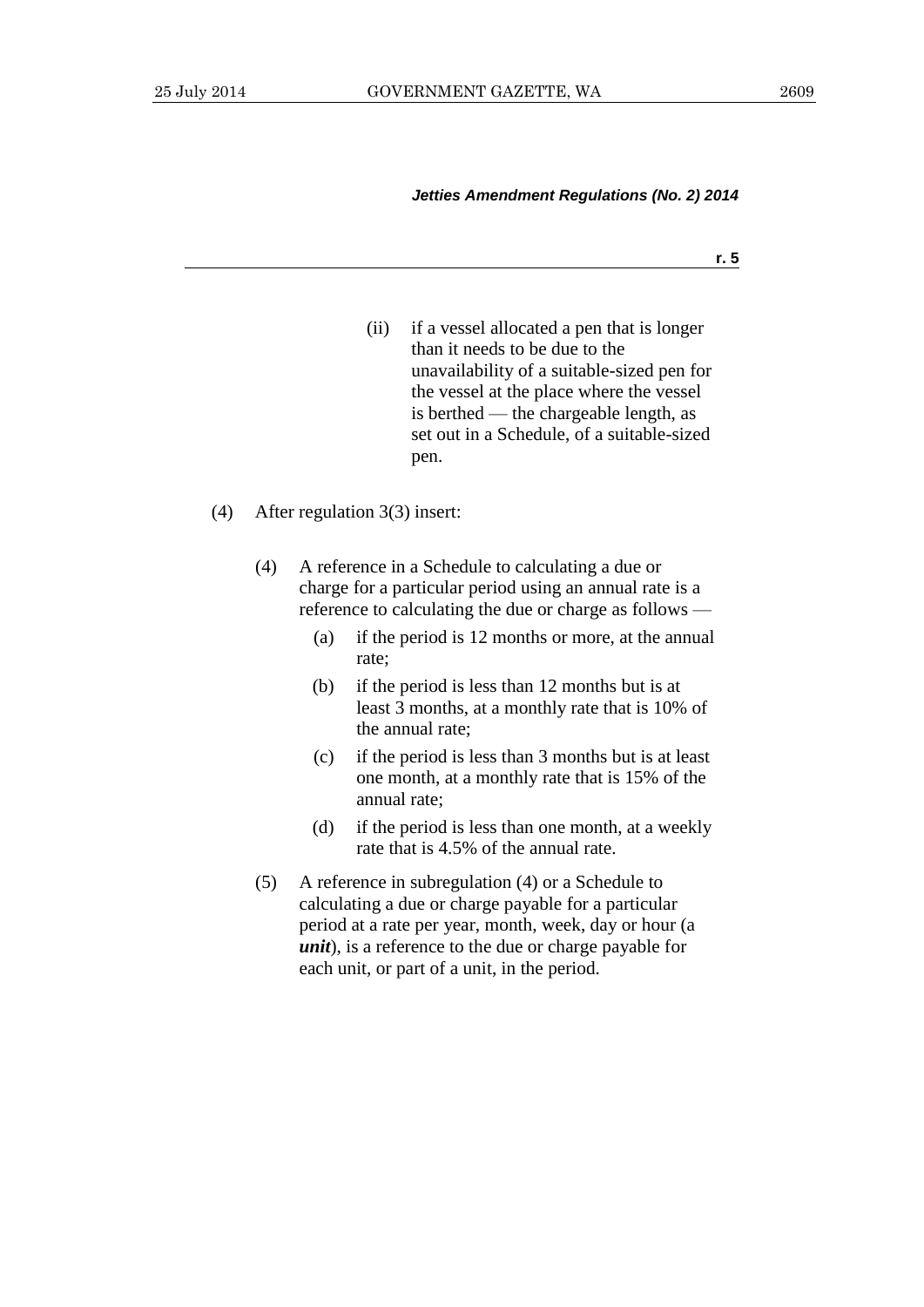**r. 6**

#### **6. Regulation 4 amended**

In regulation 4 after "until all" insert:

dues and

## **7. Regulation 6 replaced**

Delete regulation 6 and insert:

# **6. Berthing dues**

 $(1)$  In this regulation —

*berthing due* means a berthing due prescribed in Schedule 1;

*catamaran pen* means a pen designed for a catamaran.

- (2) A berthing due prescribed in Schedule 1 is payable in respect of a vessel using a pen (except a catamaran pen), alongside berth or other jetty at a place specified in that Schedule.
- (3) The berthing due payable in respect of a catamaran pen at a place is calculated in accordance with the following formula —

 $P \times 1.5$ 

where —

- P is the berthing due for a pen (except a catamaran pen) at that place.
- (4) In respect of a vessel lying alongside a jetty for the purposes of transhipping cargo to or from a lighter or other vessel, a berthing due is payable as if the cargo had been landed on or taken off the jetty in place of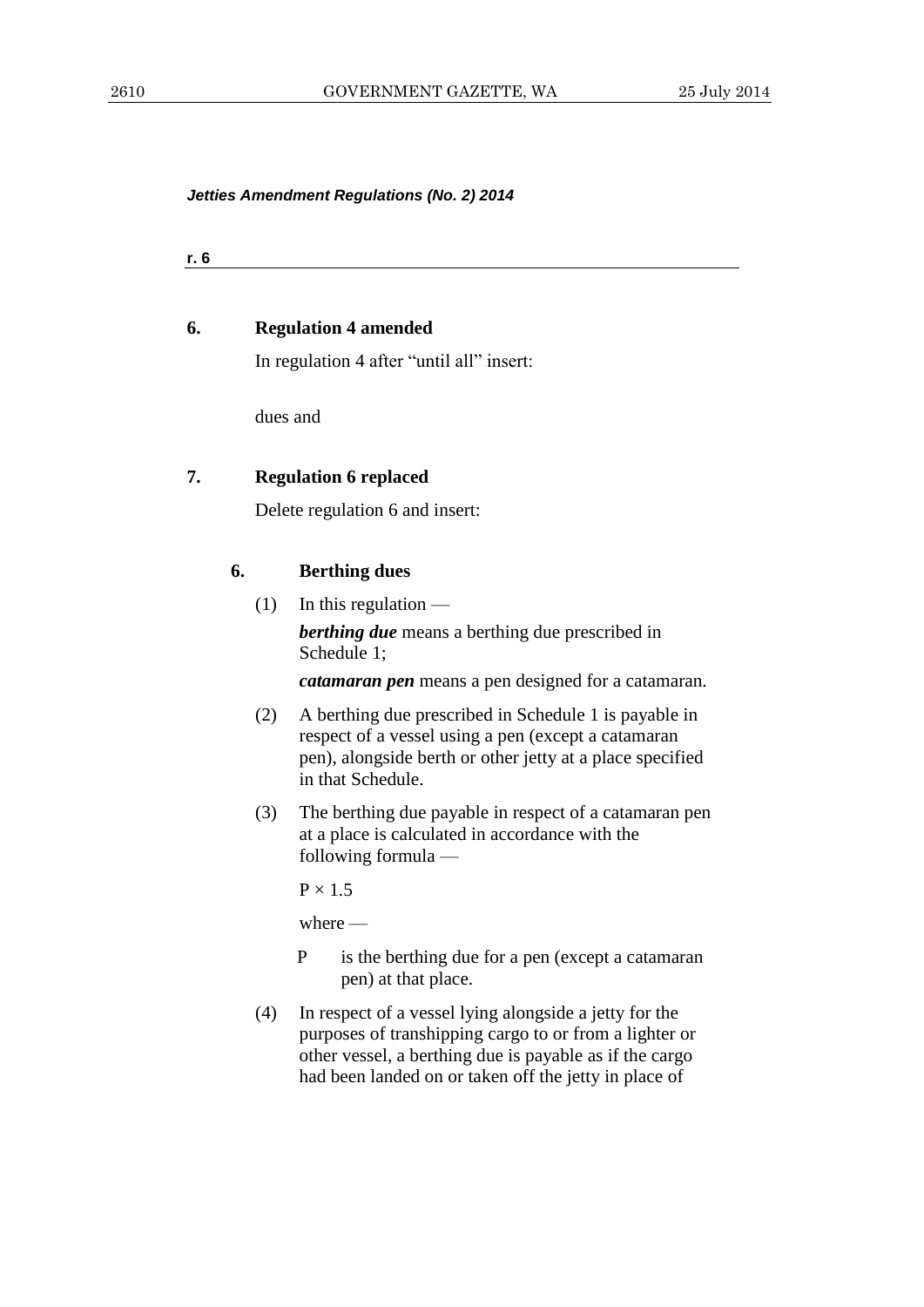**r. 8**

being taken from or placed in the lighter or other vessel.

# **8. Regulation 6A amended**

In regulation  $6A(1)$ :

(a) after "If" insert:

an alongside berth at

(b) after "day on which the" insert:

alongside berth at the

## **9. Regulation 42A amended**

In regulation 42A delete "fees" and insert:

charges

Note: The heading to amended regulation 42A is to read: **Charges for vehicular use of jetty**

**10. Regulation 53A amended** In regulation 53A delete "fees" and insert:

charges

Note: The heading to amended regulation 53A is to read: **Charges for rubbish removal**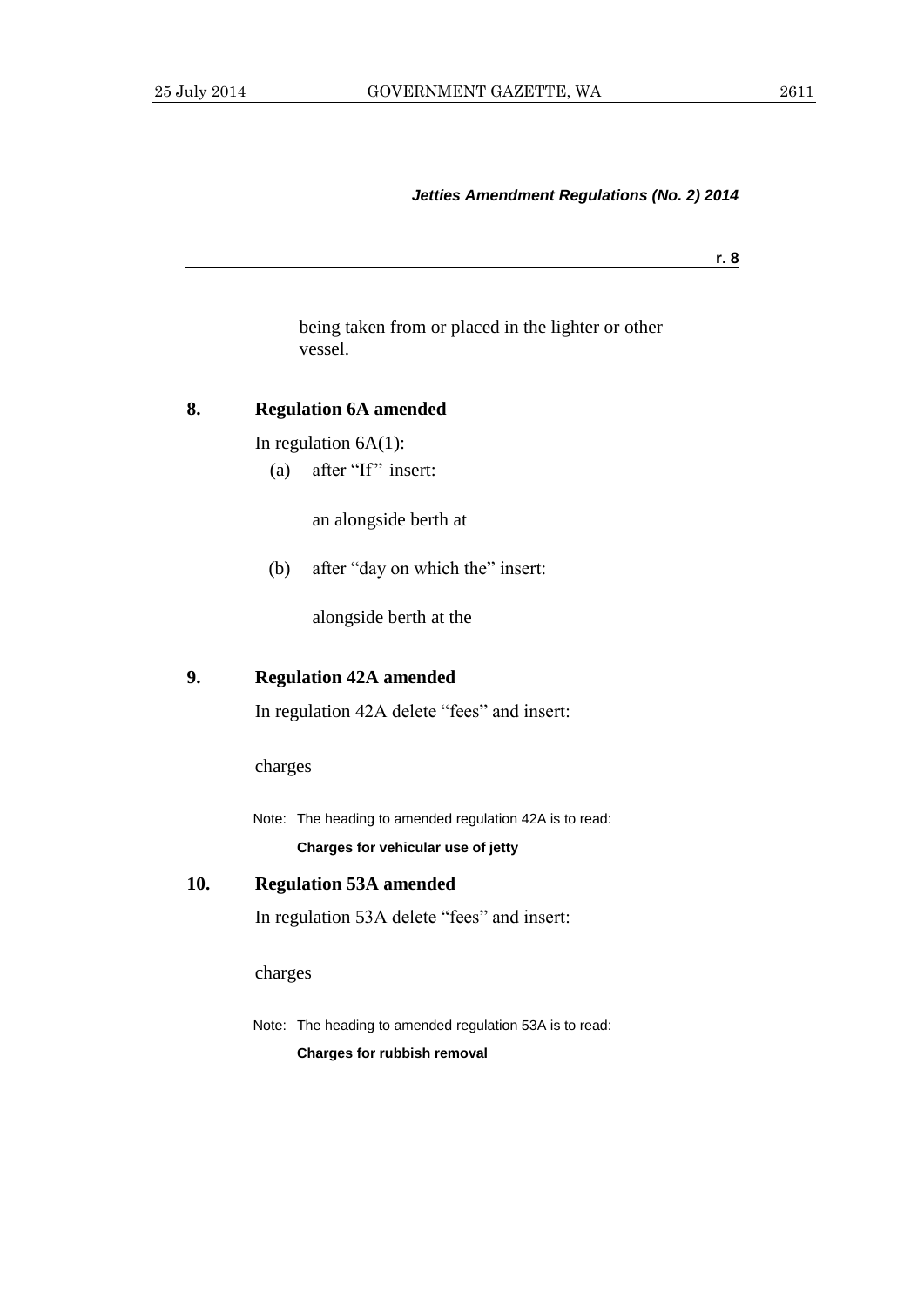| r. 11 |                                                         |
|-------|---------------------------------------------------------|
| 11.   | <b>Regulation 67DA amended</b>                          |
|       | In regulation 67DA after "vessel from" insert:          |
|       | an alongside berth at                                   |
| 12.   | <b>Regulation 72 amended</b>                            |
|       | In regulation $72(3)$ delete "fee" and insert:          |
|       | charge                                                  |
| 13.   | <b>Regulation 94A amended</b>                           |
|       | In regulation 94A delete "fees and".                    |
|       | Note: The heading to amended regulation 94A is to read: |
|       | Charges for pen rentals and services                    |
| 14.   | <b>Regulation 94B amended</b>                           |
|       | In regulation 94B delete "fees" and insert:             |
|       | charges                                                 |
|       | Note: The heading to amended regulation 94B is to read: |
|       | <b>Charges for pile mooring</b>                         |
|       |                                                         |
|       |                                                         |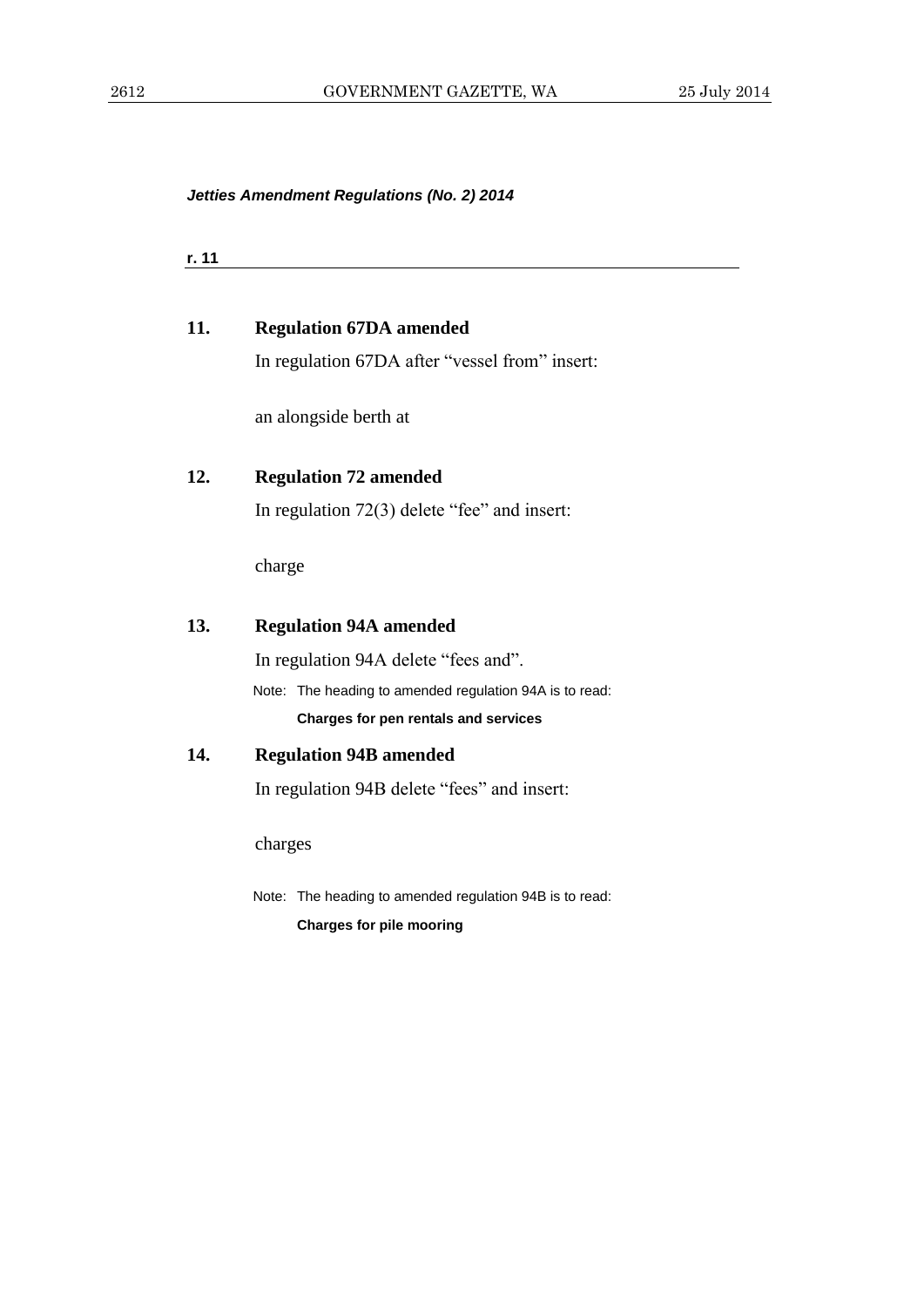**r. 15**

## **15. Regulation 94C amended**

In regulation 94C delete "fee" (each occurrence) and insert:

due or charge

Note: The heading to amended regulation 94C is to read:

#### **Dues or charges for berthing or mooring on a casual basis**

#### **16. Regulation 94D amended**

In regulation 94D:

- (a) delete "fee or";
- (b) after "use of" insert:

an alongside berth at

Note: The heading to amended regulation 94D is to read:

**Waiving charges in emergencies**

## **17. Regulation 95A amended**

In regulation 95A(1) delete "schedule of charges." and insert:

the requirement to pay any applicable dues or charges prescribed in Schedule 1.

## **18. Regulation 96 amended**

In regulation 96(b) delete "dues charged" and insert:

charges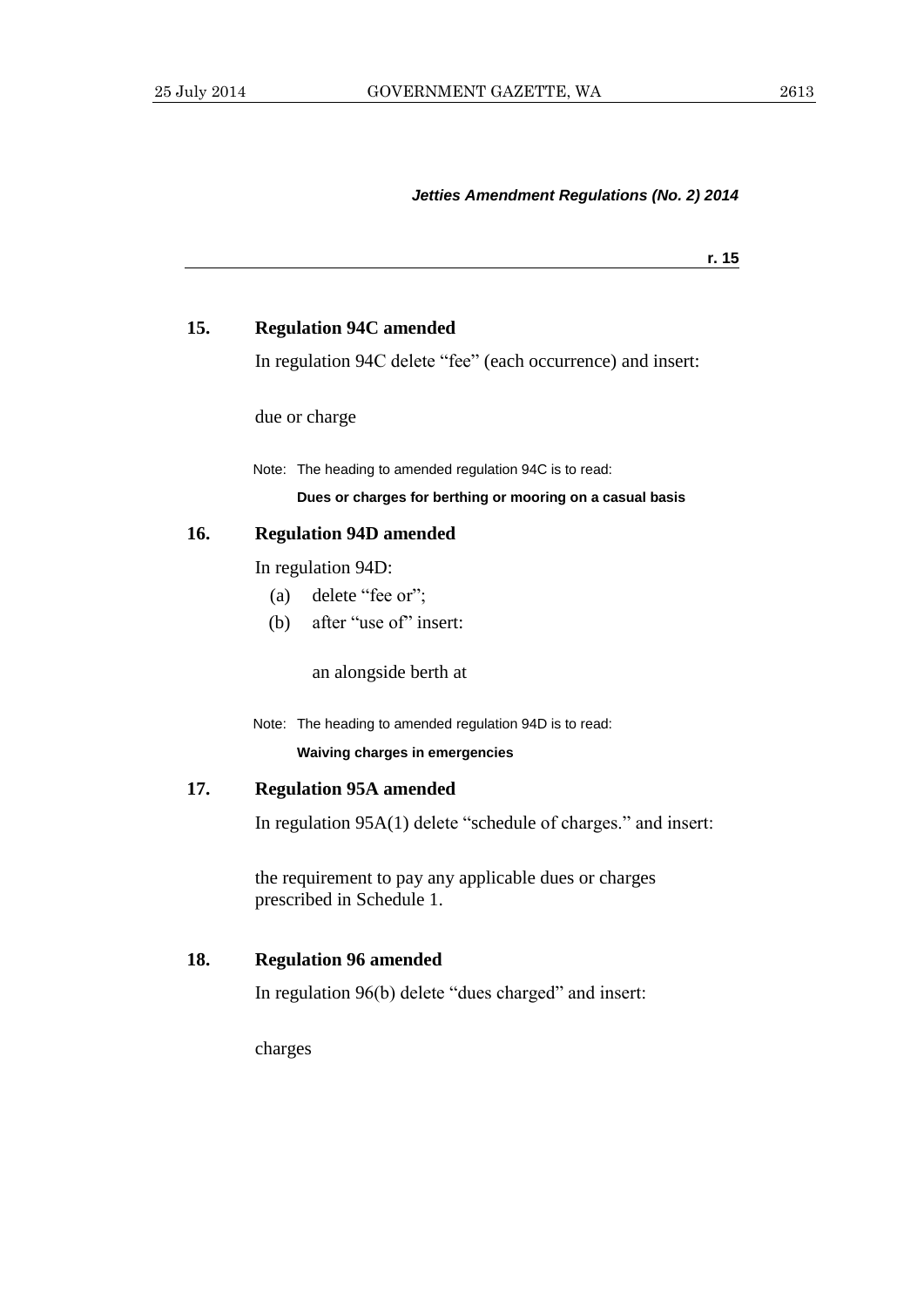**r. 19**

#### **19. Regulation 105I amended**

(1) In regulation 105I(1) delete "fee" and insert:

charge

(2) In regulation 105I(2) delete "fees" and insert:

charges

Note: The heading to amended regulation 105I is to read: **Weighbridge charges**

#### **20. Schedules 1, 1A and 2 replaced**

Delete Schedules 1, 1A and 2 and insert:

# **Schedule 1 — Dues and charges at places outside the Port of Perth**

[r. 6, 10A, 11, 25, 42A, 53A, 94A, 94B, 94C, 96 and 105I]

#### **Division 1** — **Specified places**

- **1. Albany, Albany Waterfront Marina**
	- (1) This clause applies to the Albany Waterfront Marina at Albany.
	- (2) The dues and charges to be paid under these regulations are set out in Table 1.1.
	- (3) In Table 1.1 the chargeable length for a pen is
		- (a) if the pen is 10 m long, 10 m;
		- (b) if the pen is 12 m long, 12 m;
		- (c) if the pen is  $15 \text{ m}$  long,  $15 \text{ m}$ ;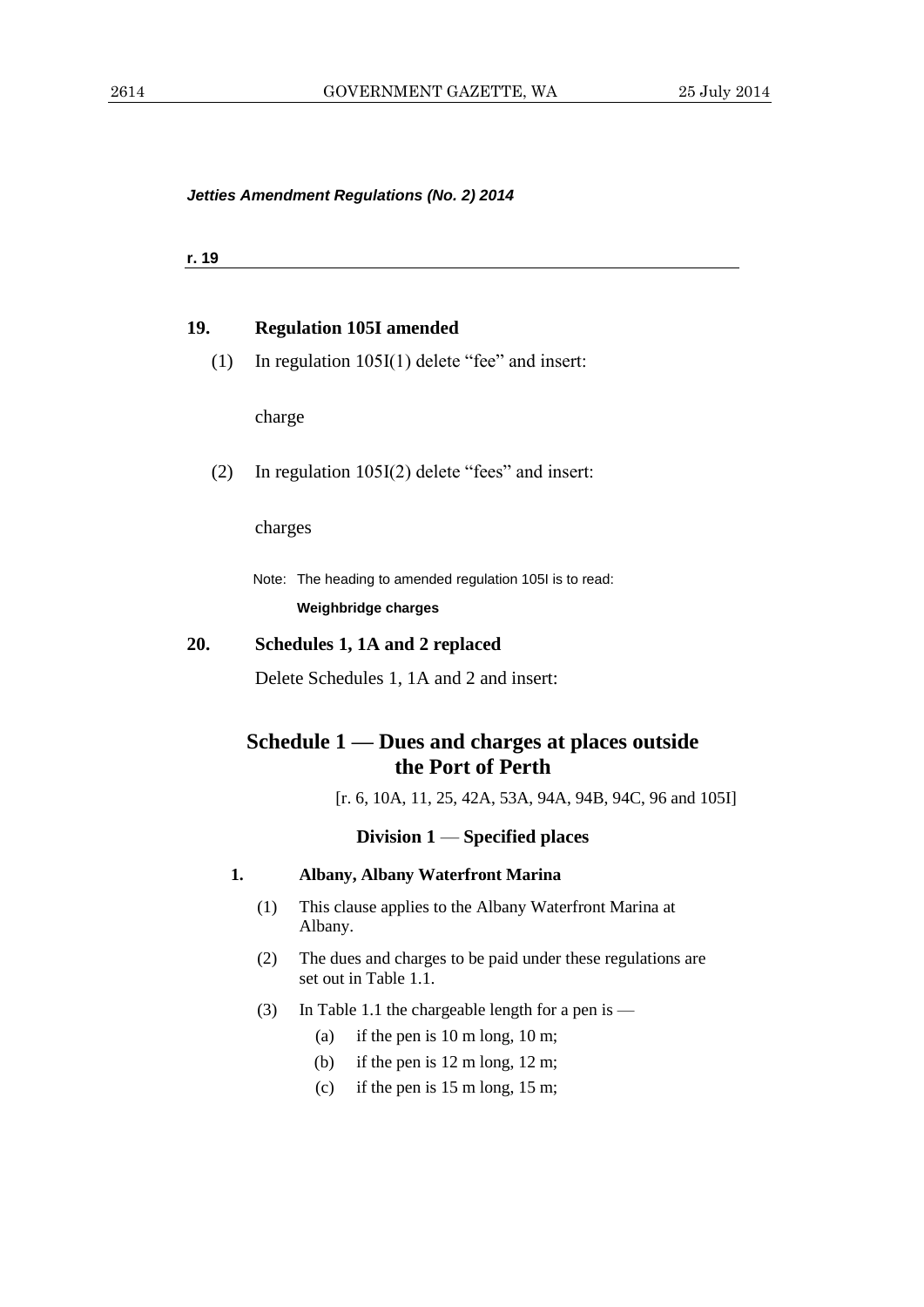| ٠<br>۰. |
|---------|
|         |

- (d) if the pen is 18 m long, 18 m;
- (e) if the pen is 20 m long, 20 m.

**Table 1.1 (Pen use and alongside berthing)**

|    | <b>Item Service</b>                                                                                                                                                                          | \$     |
|----|----------------------------------------------------------------------------------------------------------------------------------------------------------------------------------------------|--------|
| 1. | For the use, other than casual daily use, of<br>a pen, an amount calculated per metre of<br>the longer of the vessel's length and the<br>pen's chargeable length using the annual<br>rate of | 399.28 |
| 2. | For the use, other than casual daily use, of<br>an alongside berth, an amount calculated<br>per metre of the vessel's length using the<br>annual rate of                                     | 399.28 |
| 3. | For the casual daily use of a pen or<br>alongside berth $-$                                                                                                                                  |        |
|    | • by a commercial vessel, an amount<br>calculated per metre of the vessel's<br>length at the daily rate of                                                                                   | 8.32   |
|    | • by a recreational vessel, an amount per<br>day of                                                                                                                                          | 50.00  |
| 4. | For the short-term use of an alongside<br>berth at a service jetty just to load or<br>unload a commercial vessel for which the<br>due or charge in item 1, 2 or 3 has not been<br>$paid -$   |        |
|    | for use, other than casual daily use, an<br>amount calculated per metre of the<br>vessel's length at the annual rate of                                                                      | 153.10 |
|    | for casual daily use, an amount<br>$\bullet$<br>calculated per metre of the vessel's<br>length at the daily rate of                                                                          | 4.99   |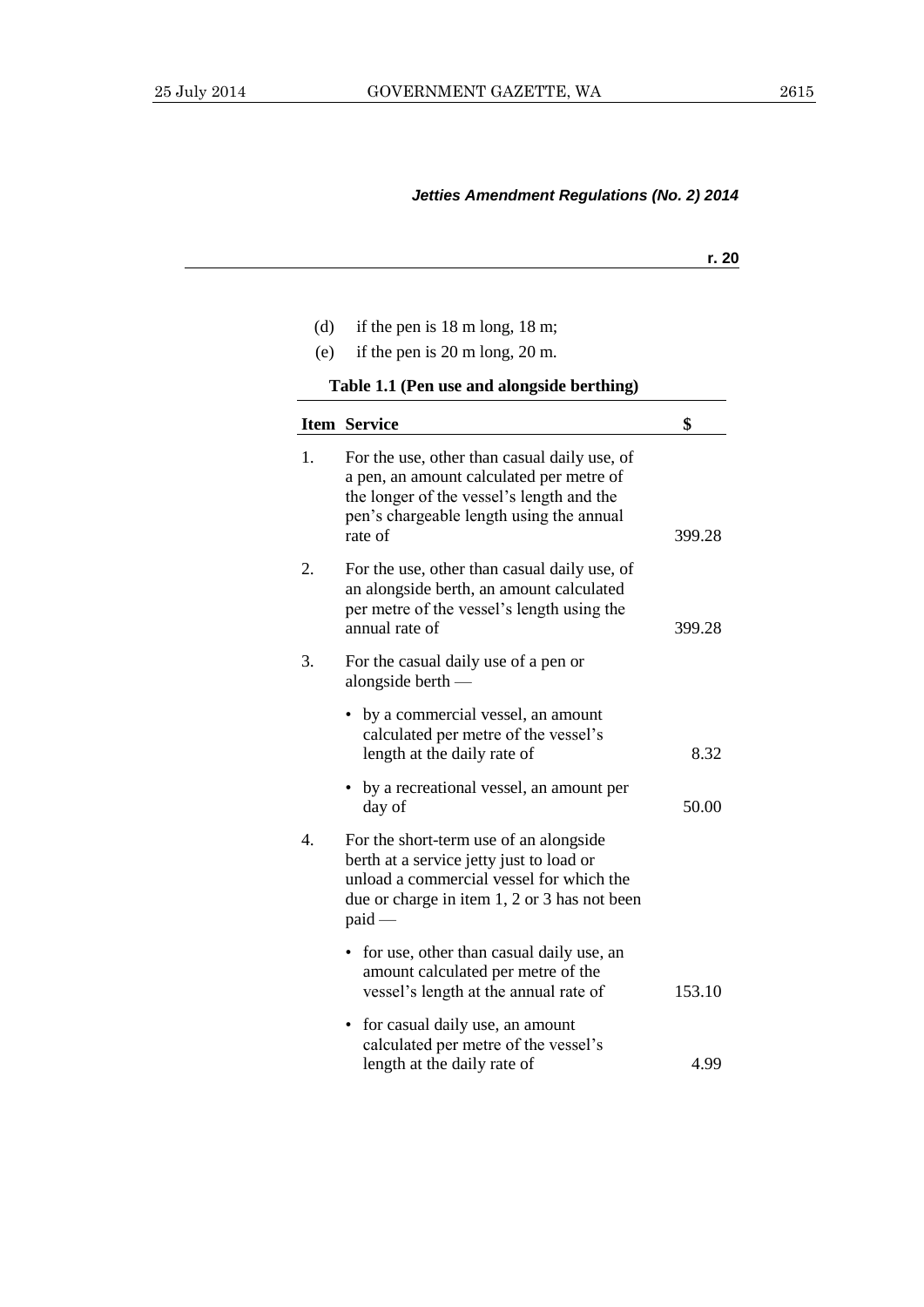## **r. 20**

|     |         | <b>Item Service</b>                                                                                                                                                                                          | \$     |
|-----|---------|--------------------------------------------------------------------------------------------------------------------------------------------------------------------------------------------------------------|--------|
|     | 5.      | For the use of an alongside berth for a<br>period of up to 3 hours to load or unload a<br>recreational vessel for which the due or<br>charge in item 1, 2 or 3 has not been paid,<br>an amount per period of | 30.00  |
|     |         | <b>Albany, Emu Point Boat Harbour</b>                                                                                                                                                                        |        |
| (1) | Albany. | This clause applies to the Emu Point Boat Harbour at                                                                                                                                                         |        |
| (2) |         | The dues and charges to be paid under these regulations are<br>set out in Table 2.1.                                                                                                                         |        |
| (3) |         | In Table 2.1 the chargeable length for a pen is $-$                                                                                                                                                          |        |
|     | (a)     | if the pen is $10 \text{ m}$ long, $8 \text{ m}$ ;                                                                                                                                                           |        |
|     | (b)     | if the pen is $12 \text{ m}$ long, $9.6 \text{ m}$ ;                                                                                                                                                         |        |
|     | (c)     | if the pen is $15 \text{ m}$ long, $12 \text{ m}$ ;                                                                                                                                                          |        |
|     | (d)     | if the pen is 18 m long, 14.4 m.                                                                                                                                                                             |        |
|     |         | Table 2.1 (Pen use and alongside berthing)                                                                                                                                                                   |        |
|     |         | <b>Item Service</b>                                                                                                                                                                                          | \$     |
|     | 1.      | For the use, other than casual daily use, of<br>a pen, an amount calculated per metre of<br>the longer of the vessel's length and the<br>pen's chargeable length using the annual<br>rate of                 | 225.50 |
|     | 2.      | For the use, other than casual daily use, of<br>an alongside berth, an amount calculated<br>per metre of the vessel's length using the<br>annual rate of                                                     | 253.00 |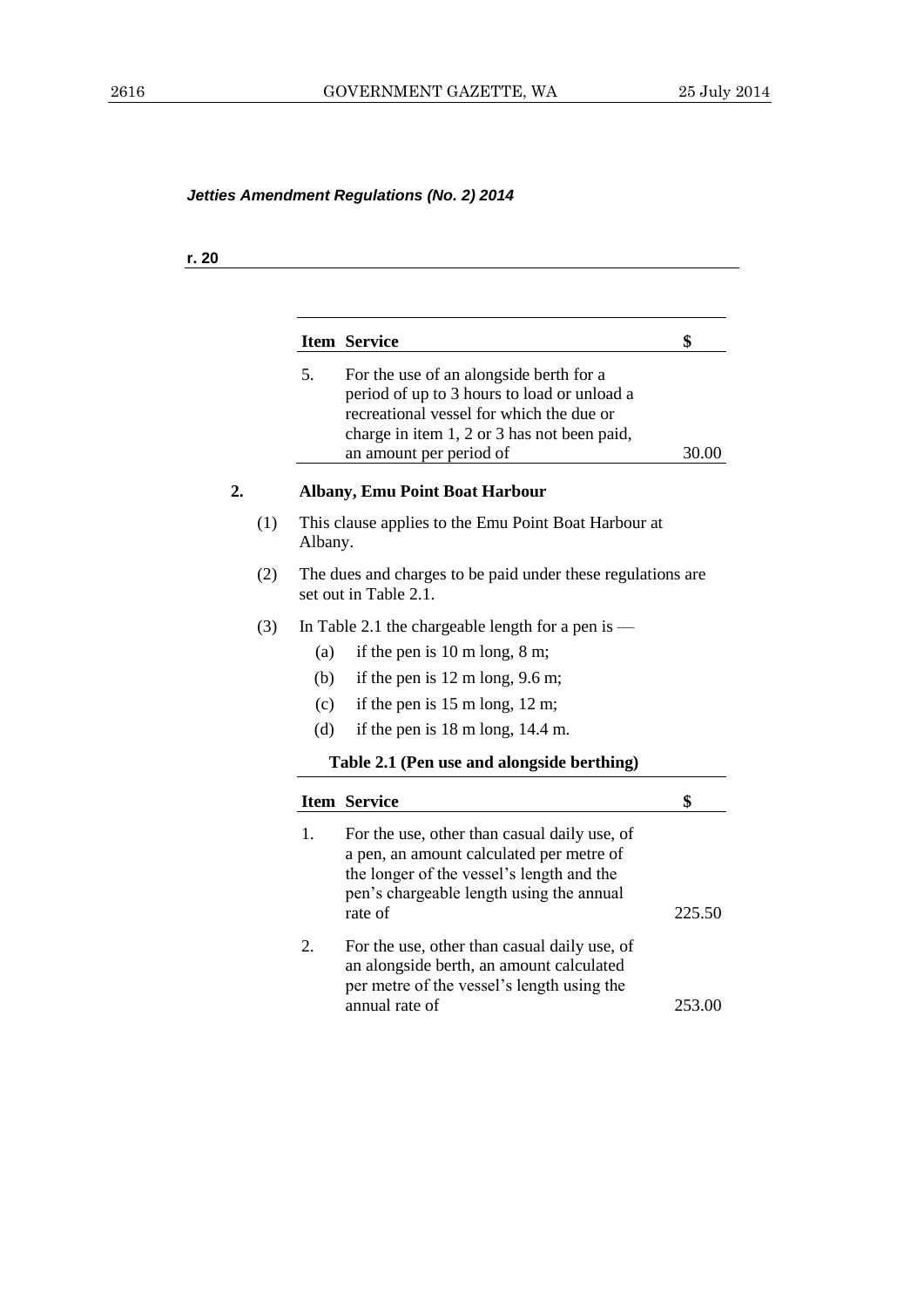|                  |                                                                                                                                                                                   | r. 20  |
|------------------|-----------------------------------------------------------------------------------------------------------------------------------------------------------------------------------|--------|
|                  | <b>Item Service</b>                                                                                                                                                               | \$     |
| 3.               | For the casual daily use of a pen or<br>alongside berth $-$                                                                                                                       |        |
|                  | by a commercial vessel, an amount<br>calculated per metre of the vessel's<br>length at the daily rate of                                                                          | 8.32   |
|                  | by a recreational vessel, an amount per<br>day of                                                                                                                                 | 50.00  |
| $\overline{4}$ . | For the short-term use of an alongside<br>berth to load or unload a commercial vessel<br>for which the due or charge in item 1, 2 or<br>$3$ has not been paid —                   |        |
|                  | • for use, other than casual daily use, an<br>amount calculated per metre of the<br>vessel's length using the annual rate of                                                      | 153.10 |
|                  | for casual daily use, an amount<br>$\bullet$<br>calculated per metre of the vessel's<br>length at the daily rate of                                                               | 4.99   |
| 5.               | For the use of an alongside berth for a<br>period of up to 3 hours to load or unload a<br>recreational vessel for which the due or<br>charge in item 1, 2 or 3 has not been paid, |        |
|                  | an amount per period of                                                                                                                                                           | 30.00  |

## **3. Augusta Boat Harbour**

- (1) This clause applies to the Augusta Boat Harbour.
- (2) The dues and charges to be paid under these regulations are set out in Table 3.1.
- (3) In Table 3.1 the chargeable length for a pen is
	- (a) if the pen is 8 m long, 8 m;
	- (b) if the pen is 10 m long, 10 m;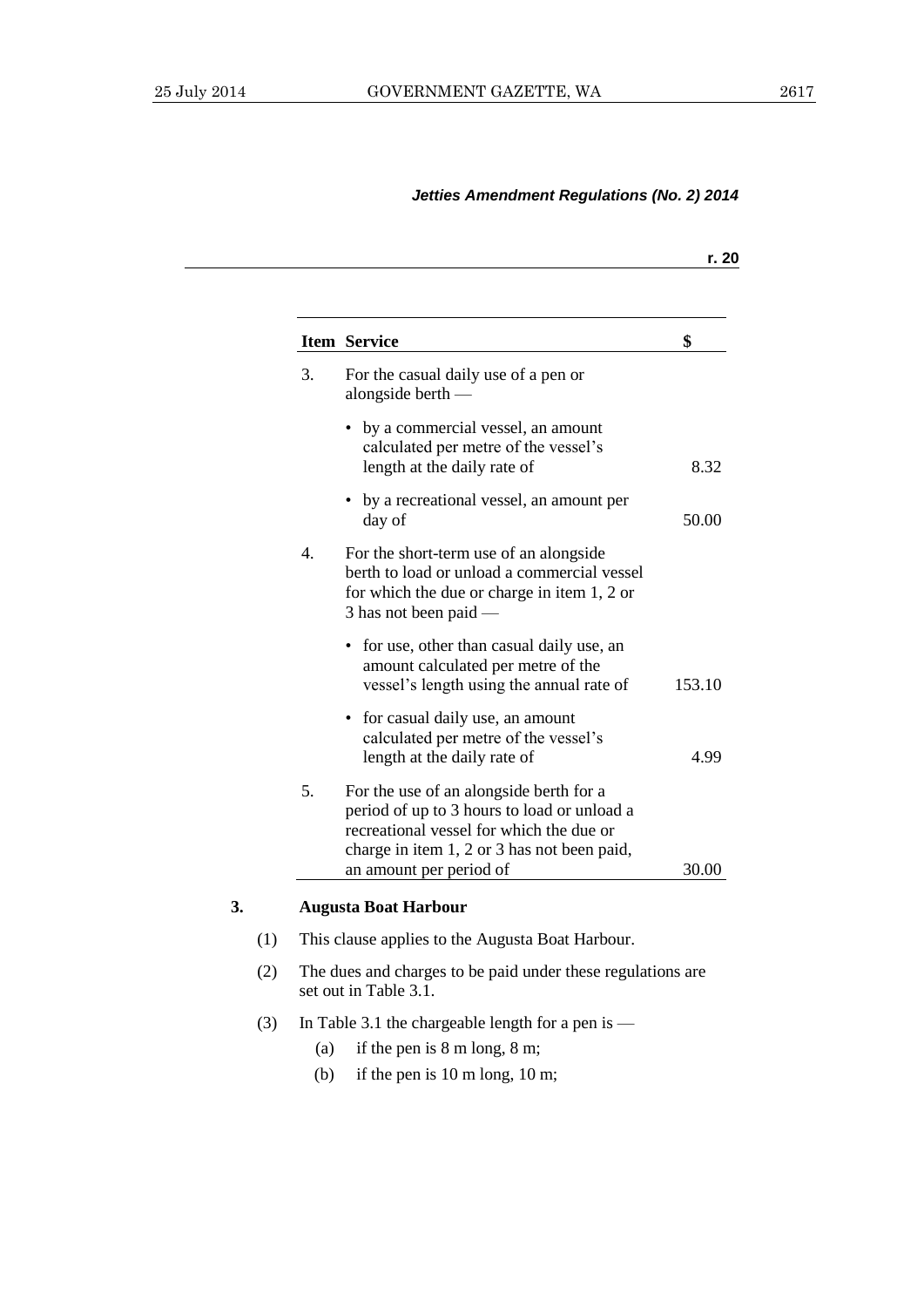## **r. 20**

| (c) | if the pen is $12 \text{ m}$ long, $12 \text{ m}$ ;                                                                                                                                                          |        |
|-----|--------------------------------------------------------------------------------------------------------------------------------------------------------------------------------------------------------------|--------|
| (d) | if the pen is $15 \text{ m}$ long, $15 \text{ m}$ ;                                                                                                                                                          |        |
| (e) | if the pen is $18 \text{ m}$ long, $18 \text{ m}$ ;                                                                                                                                                          |        |
| (f) | if the pen is $20 \text{ m}$ long, $20 \text{ m}$ .                                                                                                                                                          |        |
|     | Table 3.1 (Pen use and alongside berthing)                                                                                                                                                                   |        |
|     | <b>Item Service</b>                                                                                                                                                                                          | \$     |
| 1.  | For the use, other than casual daily use, of<br>a pen, an amount calculated per metre of<br>the longer of the vessel's length and the<br>pen's chargeable length using the annual<br>rate of                 | 399.28 |
| 2.  | For the use, other than casual daily use, of<br>an alongside berth, an amount calculated<br>per metre of the vessel's length using the<br>annual rate of                                                     | 399.28 |
| 3.  | For the casual daily use of a pen or<br>alongside berth $-$                                                                                                                                                  |        |
|     | • by a commercial vessel, an amount<br>calculated per metre of the vessel's<br>length at the daily rate of                                                                                                   | 8.32   |
|     | • by a recreational vessel, an amount per<br>day of                                                                                                                                                          | 50.00  |
| 4.  | For the use of an alongside berth for a<br>period of up to 3 hours to load or unload a<br>recreational vessel for which the due or<br>charge in item 1, 2 or 3 has not been paid,<br>an amount per period of | 30.00  |

(1) This clause applies to the Augusta (Ellis Street) Maritime Facility.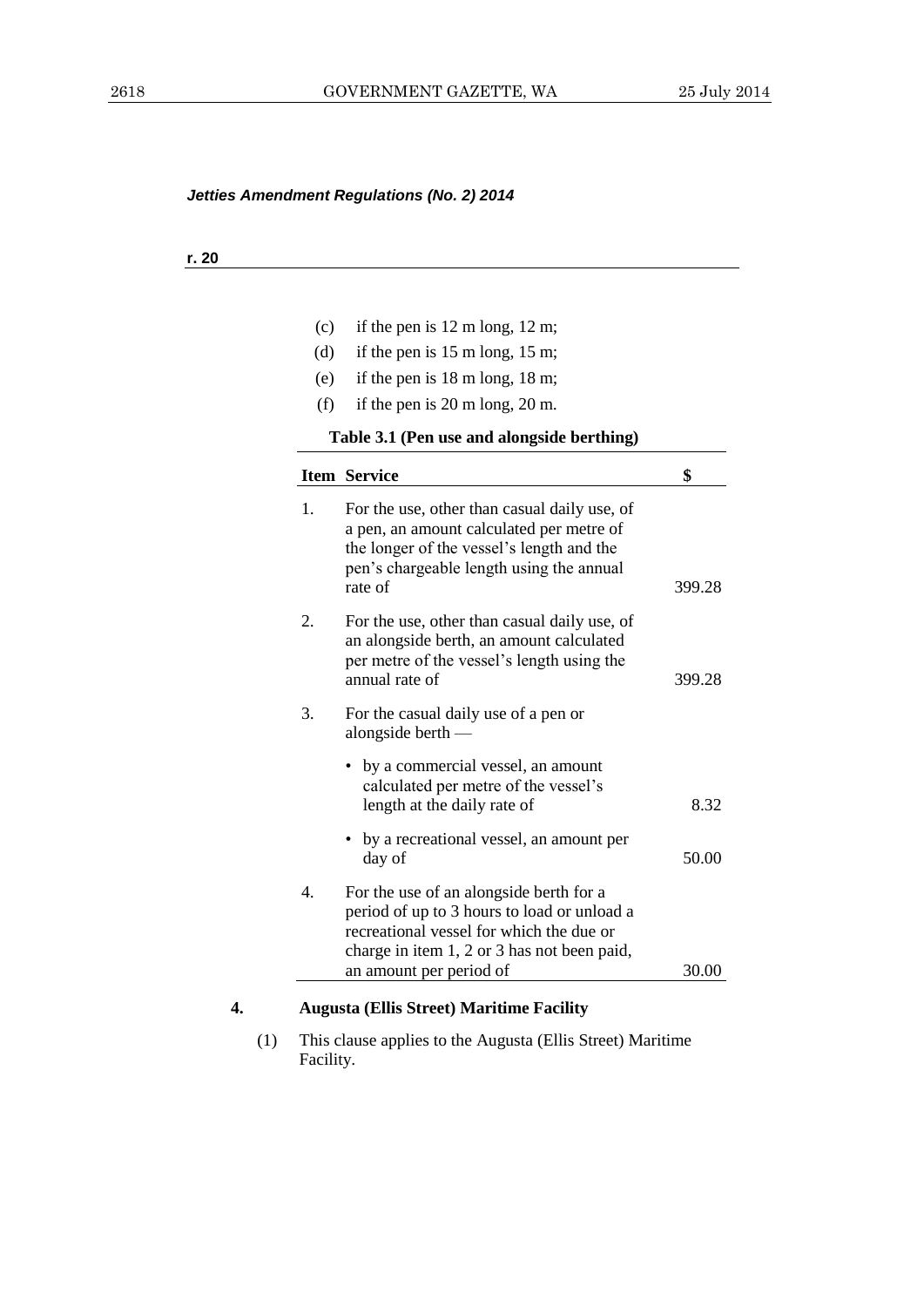| ٠<br>۰. |
|---------|
|         |

| (2) | The dues and charges to be paid under these regulations are |
|-----|-------------------------------------------------------------|
|     | set out in Table 4.1.                                       |

|    | <b>Item Service</b>                                                                                                                                                               | \$     |
|----|-----------------------------------------------------------------------------------------------------------------------------------------------------------------------------------|--------|
| 1. | For the use, other than casual daily use, of<br>an alongside berth, an amount calculated<br>per metre of the vessel's length at the<br>annual rate of                             | 779.71 |
| 2. | For the casual daily use of an alongside<br>$berth$ —                                                                                                                             |        |
|    | • by a commercial vessel, an amount<br>calculated per metre of the vessel's<br>length at the daily rate of                                                                        | 4.66   |
|    | by a recreational vessel, an amount per<br>day of                                                                                                                                 | 50.00  |
| 3. | For the use of an alongside berth for a<br>period of up to 3 hours to load or unload a<br>recreational vessel for which the due or<br>charge in item 1 or 2 has not been paid, an |        |
|    | amount per period of                                                                                                                                                              | 30.00  |

**Table 4.1 (Alongside berthing)**

# **5. Bremer Bay**

- (1) This clause applies to Bremer Bay.
- (2) The berthing dues to be paid under these regulations are set out in Table 5.1.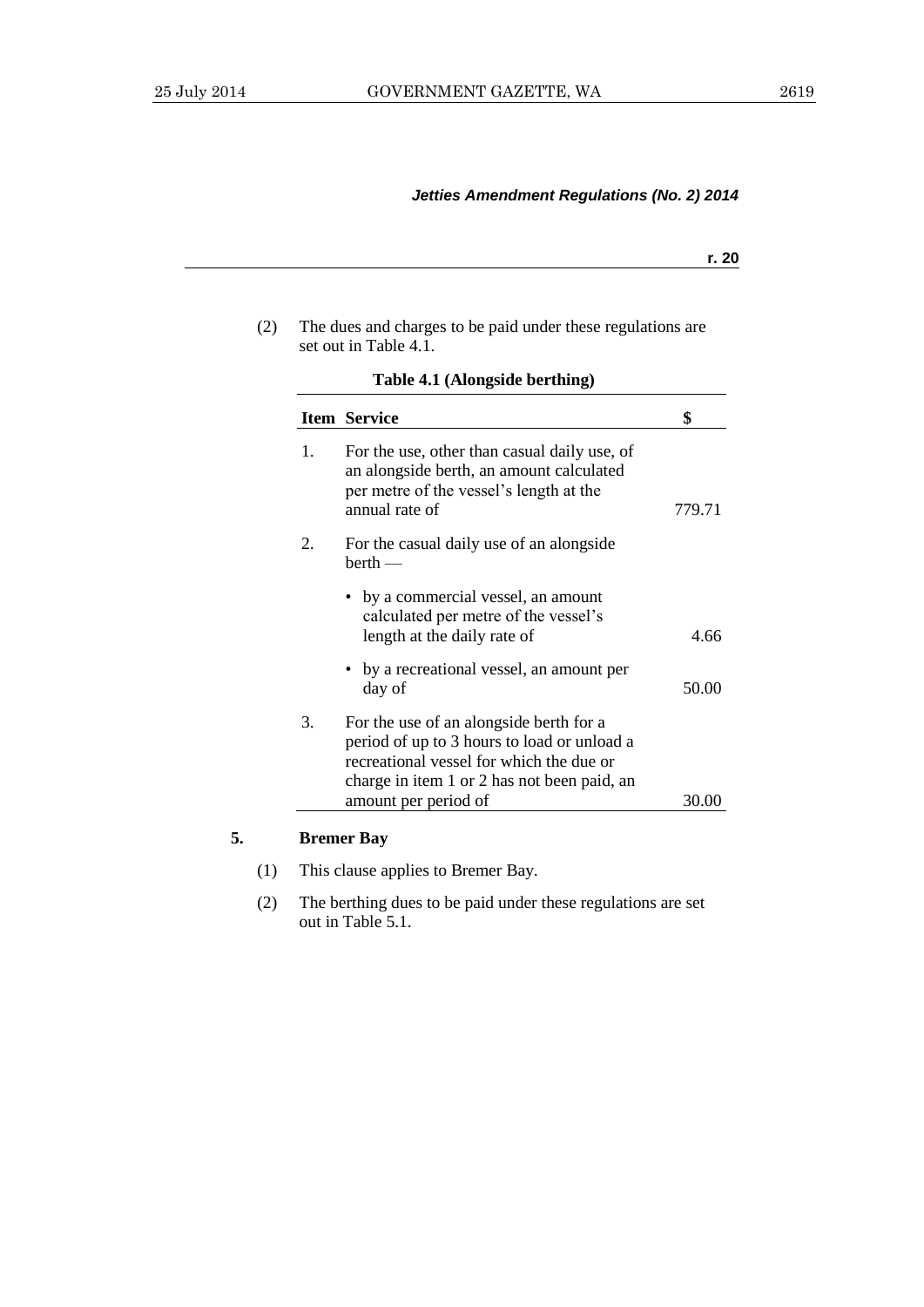**r. 20**

# **Table 5.1 (Alongside berthing)**

|    |     |          | <b>Item Service</b>                                                                                                                                                                                                         | \$    |
|----|-----|----------|-----------------------------------------------------------------------------------------------------------------------------------------------------------------------------------------------------------------------------|-------|
|    |     | 1.       | For the use of an alongside berth by a<br>vessel for which a swing mooring fee has<br>not been paid —                                                                                                                       |       |
|    |     |          | • by a commercial vessel, an amount<br>calculated per metre of the vessel's<br>length at the daily rate of                                                                                                                  | 8.07  |
|    |     |          | • by a recreational vessel, an amount per<br>day of                                                                                                                                                                         | 50.00 |
|    |     | 2.       | For the use of an alongside berth for a<br>period of up to 3 hours to load or unload a<br>recreational vessel for which neither a<br>swing mooring fee nor a due or charge in<br>item 1 has been paid, an amount per period |       |
|    |     |          | of                                                                                                                                                                                                                          | 30.00 |
| 6. |     |          | <b>Bunbury, Casuarina Boat Harbour</b>                                                                                                                                                                                      |       |
|    | (1) | Bunbury. | This clause applies to the Casuarina Boat Harbour at                                                                                                                                                                        |       |
|    | (2) |          | The dues and charges to be paid under these regulations are<br>set out in Table 6.1.                                                                                                                                        |       |
|    | (3) |          | In Table 6.1 the chargeable length for a pen is $-$                                                                                                                                                                         |       |
|    |     | (a)      | if the pen is $10 \text{ m}$ long, $9 \text{ m}$ ;                                                                                                                                                                          |       |
|    |     | (b)      | if the pen is $12 \text{ m}$ long, $10.8 \text{ m}$ ;                                                                                                                                                                       |       |
|    |     | (c)      | if the pen is $15 \text{ m}$ long, $13.5 \text{ m}$ ;                                                                                                                                                                       |       |
|    |     | (d)      | if the pen is $18 \text{ m}$ long, $16.2 \text{ m}$ .                                                                                                                                                                       |       |
|    |     |          |                                                                                                                                                                                                                             |       |
|    |     |          |                                                                                                                                                                                                                             |       |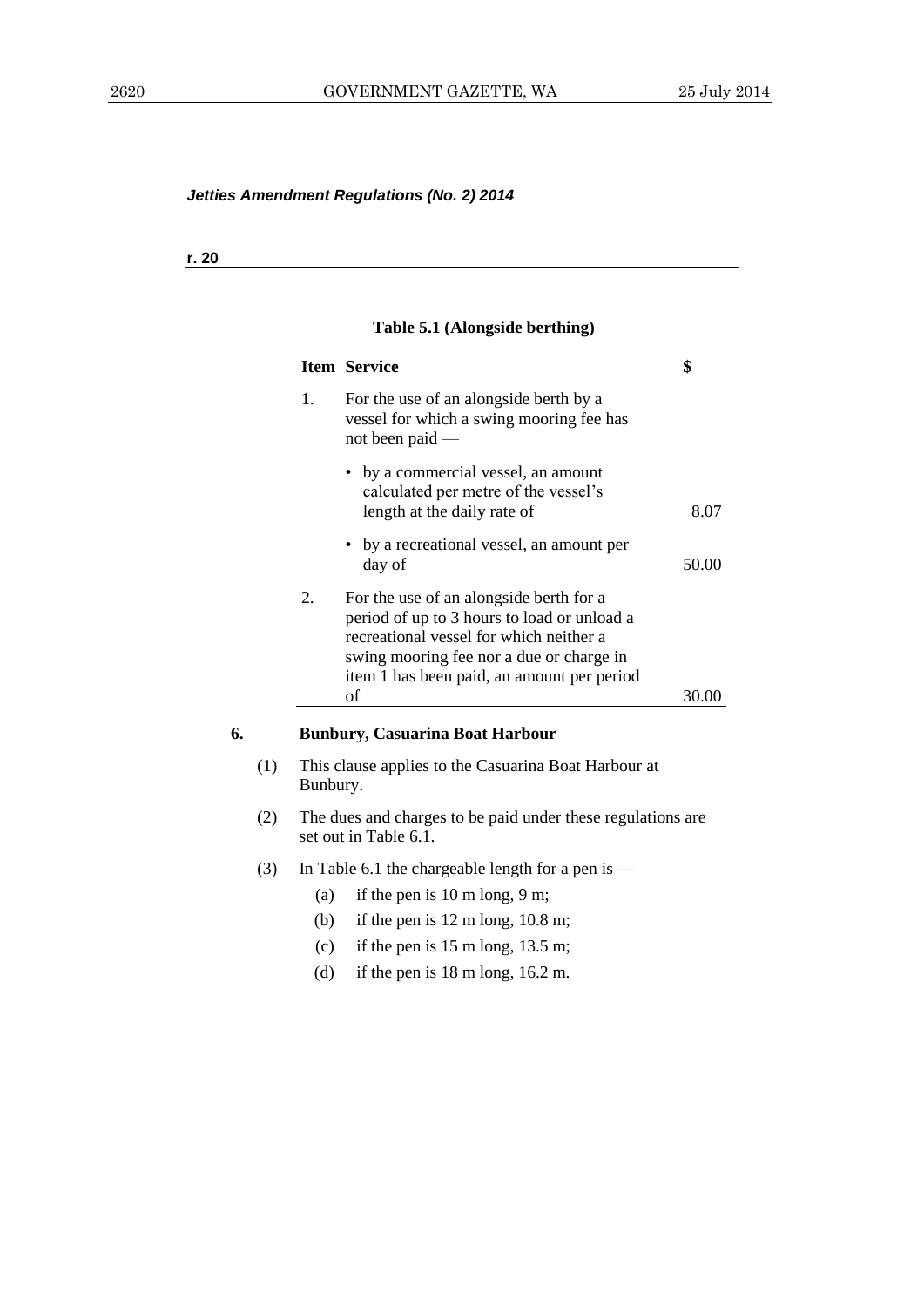#### **r. 20**

#### **Table 6.1 (Pen use and alongside berthing)**

|    | <b>Item Service</b>                                                                                                                                                                          | \$     |
|----|----------------------------------------------------------------------------------------------------------------------------------------------------------------------------------------------|--------|
| 1. | For the use, other than casual daily use, of<br>a pen, an amount calculated per metre of<br>the longer of the vessel's length and the<br>pen's chargeable length using the annual<br>rate of | 321.34 |
| 2. | For the use, other than casual daily use, of<br>an alongside berth, an amount calculated<br>per metre of the vessel's length using the<br>annual rate of                                     | 321.34 |
| 3. | For the casual daily use of a pen or<br>alongside berth $-$                                                                                                                                  |        |
|    | • by a commercial vessel, an amount<br>calculated per metre of the vessel's<br>length at the daily rate of                                                                                   | 4.94   |
|    | • by a recreational vessel, an amount per<br>day of                                                                                                                                          | 50.00  |
| 4. | For the use of an alongside berth for a<br>period of up to 3 hours to load or unload a<br>recreational vessel for which the due or<br>charge in item 1, 2 or 3 has not been paid,            |        |
|    | an amount per period of                                                                                                                                                                      | 30.00  |

## **7. Carnarvon Boat Harbour**

- (1) This clause applies to the Carnarvon Boat Harbour.
- (2) The dues and charges to be paid under these regulations are set out in Table 7.1.
- (3) In Table 7.1 the chargeable length for a pen is
	- (a) if the pen is  $12 \text{ m}$  long,  $10.8 \text{ m}$ ;
	- (b) if the pen is  $15 \text{ m}$  long,  $13.5 \text{ m}$ ;
	- (c) if the pen is 18 m long, 16.2 m.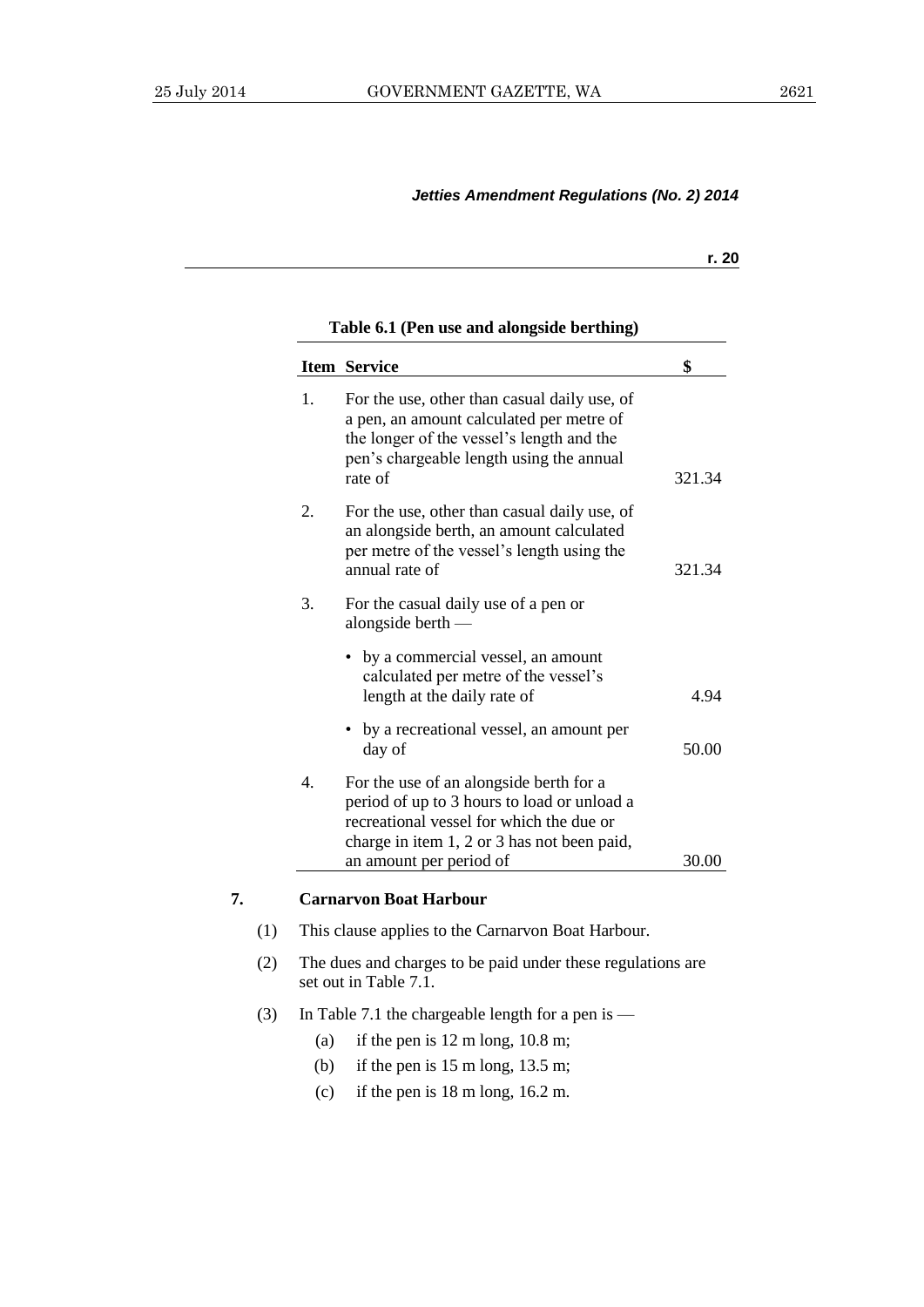## **r. 20**

# **Table 7.1 (Pen use, alongside berthing and mooring)**

|    | <b>Item Service</b>                                                                                                                                                                                                 | \$     |
|----|---------------------------------------------------------------------------------------------------------------------------------------------------------------------------------------------------------------------|--------|
| 1. | For the use, other than casual daily use, of<br>a pen with a walkway, an amount<br>calculated per metre of the longer of the<br>vessel's length and the pen's chargeable<br>length using the annual rate of         | 244.08 |
| 2. | For the use, other than casual daily use, of<br>a pen without a walkway, an amount<br>calculated per metre of the longer of the<br>vessel's length and the pen's chargeable<br>length using the annual rate of      | 222.64 |
| 3. | For the use, other than casual daily use, of<br>an alongside berth, an amount calculated<br>per metre of the vessel's length using the<br>annual rate of                                                            | 287.25 |
| 4. | For the use of an alongside berth for a<br>period of up to 3 hours to load or unload a<br>recreational vessel for which the due or<br>charge in item 1, 2 or 3 has not been paid,<br>an amount per period of        | 30.00  |
| 5. | For the use of the T-jetty, T-jetty pen and<br>land-backed wharf by a commercial vessel<br>for purposes other than refuelling, an<br>amount calculated per metre of the vessel's<br>length using the annual rate of | 287.25 |
| 6. | For the casual daily use of the T-jetty,<br>T-jetty pen and land-backed wharf by a<br>commercial vessel for purposes other than<br>refuelling, an amount calculated per metre                                       | 8.60   |
|    | of the vessel's length at the daily rate of                                                                                                                                                                         |        |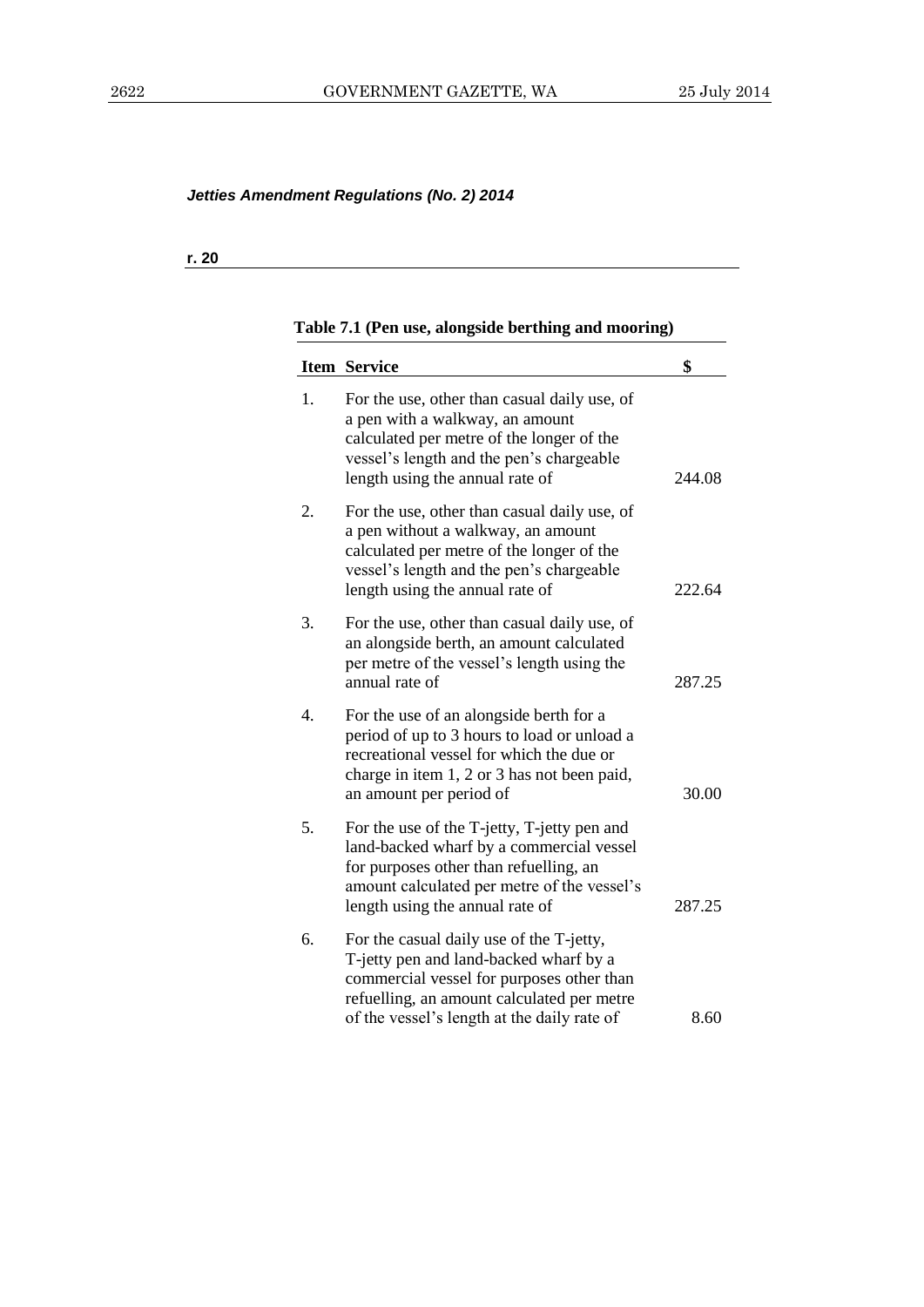**8. Cervantes**

# *Jetties Amendment Regulations (No. 2) 2014*

|                  | <b>Item Service</b>                                                                                                                                                                                              | \$       |
|------------------|------------------------------------------------------------------------------------------------------------------------------------------------------------------------------------------------------------------|----------|
| 7.               | For the casual daily use of the snapper<br>jetty, attached partly serviced pen and low<br>level landing by a commercial vessel, an<br>amount calculated per metre of the vessel's<br>length at the daily rate of | 4.57     |
| 8.               | For the casual daily use of any pen not<br>described in item 6 or 7, or the fuel berth<br>for fuelling, by a commercial vessel, an<br>amount calculated per metre of the vessel's<br>length at the daily rate of | 4.57     |
| 9.               | For the casual daily use of any pen by a<br>recreational vessel, an amount per day of                                                                                                                            | 50.00    |
| 10.              | For the use of a pile mooring, an amount<br>calculated per metre of the vessel's length<br>using the annual rate of                                                                                              | 136.09   |
| <b>Cervantes</b> |                                                                                                                                                                                                                  |          |
|                  | This clause applies to Cervantes.                                                                                                                                                                                |          |
|                  | The berthing dues to be paid under these regulations are set<br>out in Table 8.1.                                                                                                                                |          |
|                  | Table 8.1 (Alongside berthing)                                                                                                                                                                                   |          |
|                  | <b>Item Service</b>                                                                                                                                                                                              | \$       |
| 1.               | For the short-term use of an alongside<br>berth just to load or unload a commercial<br>vessel, an amount per vessel of -                                                                                         |          |
|                  |                                                                                                                                                                                                                  |          |
|                  | for 12 months                                                                                                                                                                                                    | 3 203.08 |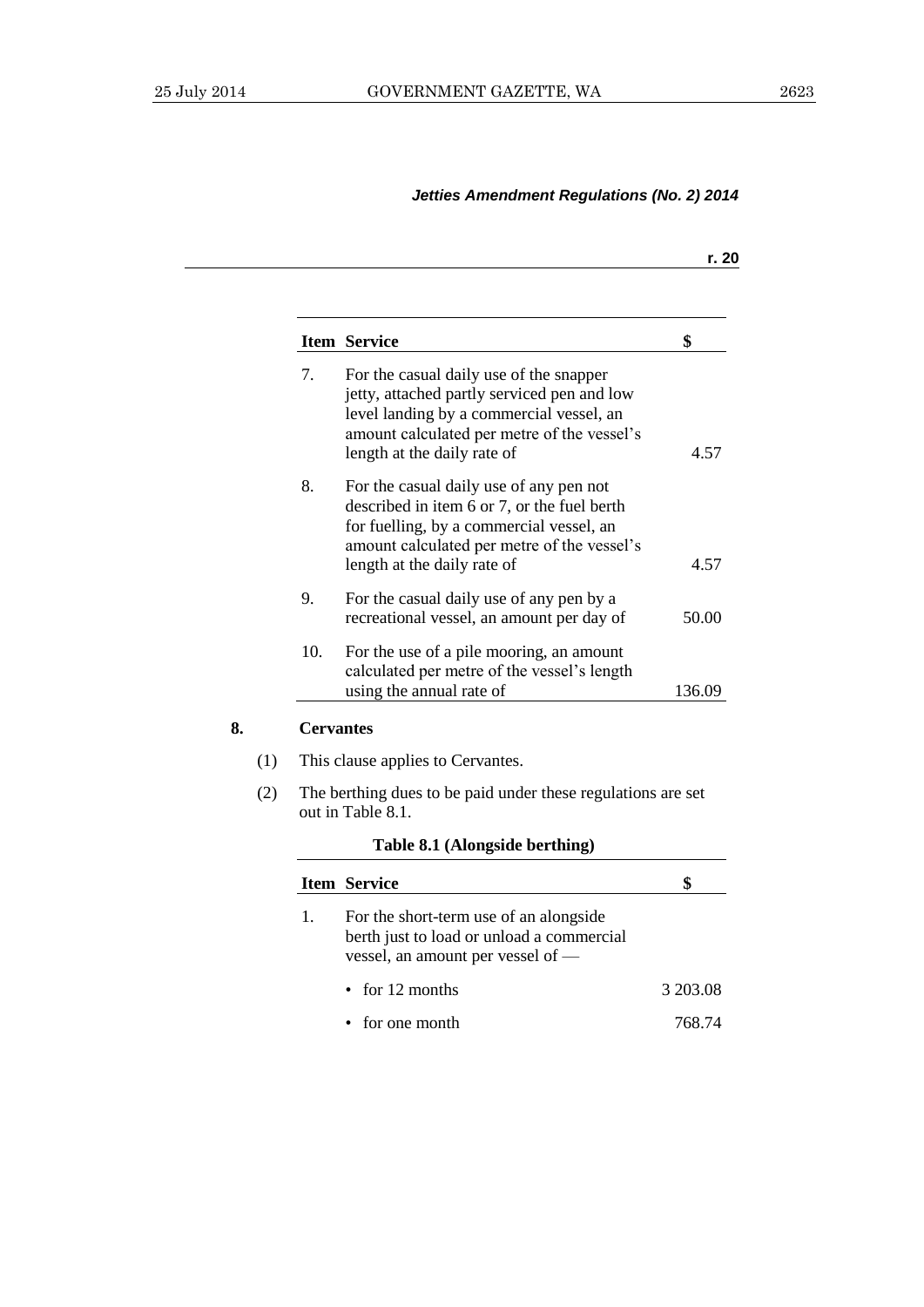## **r. 20**

|     |    | <b>Item Service</b>                                                                                                                                                                                                              | \$       |
|-----|----|----------------------------------------------------------------------------------------------------------------------------------------------------------------------------------------------------------------------------------|----------|
|     | 2. | For the vehicular use of a service jetty and<br>the land adjacent to it by a business<br>(company or registered business name) to<br>load or unload vessels, an amount<br>calculated per business using the annual<br>rate of    | 4 484.32 |
|     | 3. | For the use of an alongside berth for a<br>period of up to 3 hours to load or unload a<br>recreational vessel, an amount per period of                                                                                           | 30.00    |
|     | 4. | For the use of an alongside berth, per<br>commercial vessel, an amount per day of                                                                                                                                                | 115.31   |
|     | 5. | For the use of an alongside berth, per<br>recreational vessel, an amount per day of                                                                                                                                              | 50.00    |
|     |    | <b>Coral Bay Maritime Facility</b>                                                                                                                                                                                               |          |
| (1) |    | This clause applies to the Coral Bay Maritime Facility.                                                                                                                                                                          |          |
| (2) |    | In this clause a reference to an $E$ Class operator or a<br><b>T Class operator</b> is a reference to an operator who is the<br>holder of either an E Class licence or a T Class licence<br>issued for the Ningaloo Marine Park. |          |
| (3) |    | The berthing dues to be paid under these regulations are set<br>out in Table 9.1.                                                                                                                                                |          |
|     |    | Table 9.1 (Berthing)                                                                                                                                                                                                             |          |
|     |    | <b>Item Service</b>                                                                                                                                                                                                              | \$       |
|     | 1. | For the short-term use by E Class operators<br>of an alongside berth, low level landing or<br>transfer mooring to load or unload a vessel,<br>an amount per vessel of -                                                          |          |
|     |    | $\cdot$ for 12 months                                                                                                                                                                                                            | 2 402.31 |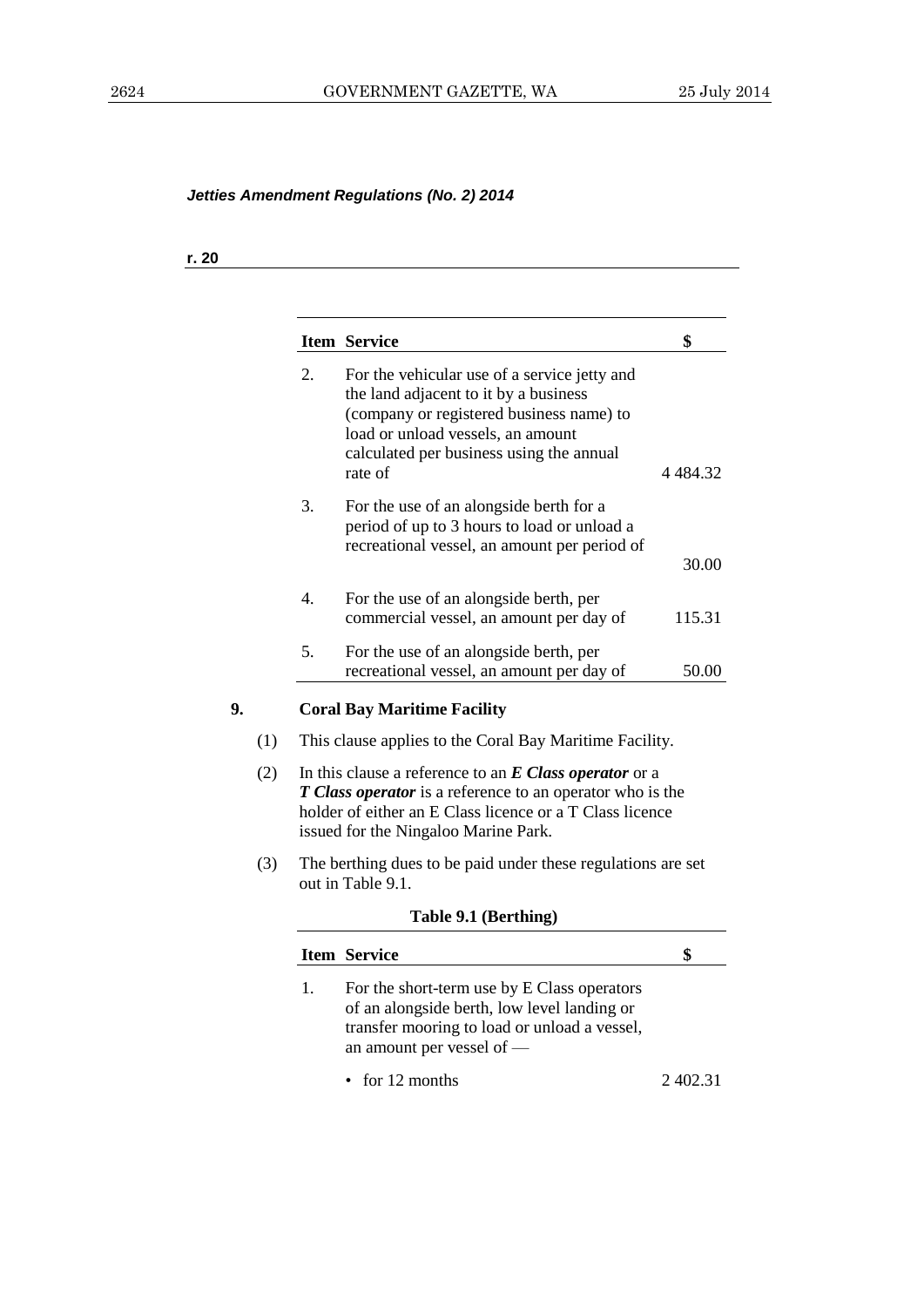|                  | <b>Item Service</b>                                                                                                                                                                                  | \$       |
|------------------|------------------------------------------------------------------------------------------------------------------------------------------------------------------------------------------------------|----------|
|                  | for one month                                                                                                                                                                                        | 576.55   |
|                  | for one day                                                                                                                                                                                          | 86.49    |
| 2.               | For the short-term use by T Class operators<br>of a boat ramp, low level landing or<br>transfer mooring to load or unload a vessel,<br>an amount per vessel of -                                     |          |
|                  | for 12 months                                                                                                                                                                                        | 2 402.31 |
|                  | for one month                                                                                                                                                                                        | 576.55   |
|                  | for one day                                                                                                                                                                                          | 86.49    |
| 3.               | For the short-term use by fishing vessels of<br>an alongside mooring, transfer mooring or<br>tender mooring to load or unload a vessel,<br>an amount per vessel of -                                 |          |
|                  | for 12 months                                                                                                                                                                                        | 2402.31  |
|                  | for one month                                                                                                                                                                                        | 576.55   |
|                  | for one day                                                                                                                                                                                          | 86.49    |
| $\overline{4}$ . | For the casual daily use of any pen by a<br>recreational vessel, an amount per day of                                                                                                                | 50.00    |
| 5.               | For the use of an alongside berth for a<br>period of up to 3 hours to load or unload a<br>recreational vessel for which the due or<br>charge in item 4 has not been paid, an<br>amount per period of | 30.00    |

(2) The dues and charges to be paid under these regulations are set out in Table 10.1.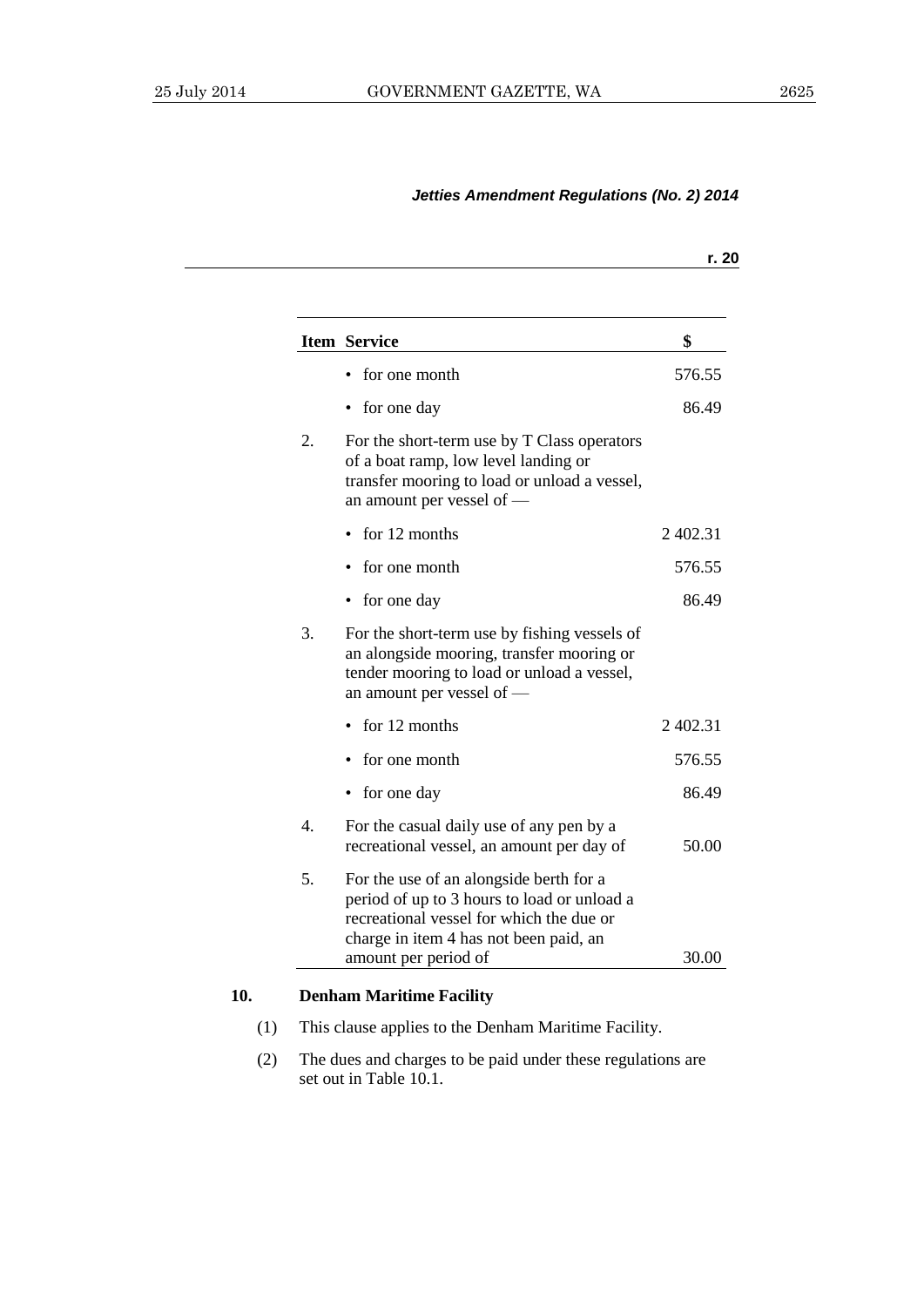## **r. 20**

| (3) |                  | In Table 10.1 the chargeable length for a pen is -                                                                                                                                           |        |
|-----|------------------|----------------------------------------------------------------------------------------------------------------------------------------------------------------------------------------------|--------|
|     | (a)              | if the pen is $15 \text{ m}$ long, $15 \text{ m}$ ;                                                                                                                                          |        |
|     | (b)              | if the pen is 20 m long, 20 m.                                                                                                                                                               |        |
|     |                  | Table 10.1 (Pen use and alongside berthing)                                                                                                                                                  |        |
|     |                  | <b>Item Service</b>                                                                                                                                                                          | \$     |
|     | 1.               | For the use, other than casual daily use, of<br>a pen, an amount calculated per metre of<br>the longer of the vessel's length and the<br>pen's chargeable length using the annual<br>rate of | 266.50 |
|     | 2.               | For the short-term use of an alongside<br>berth to load or unload a commercial<br>vessel, an amount calculated per metre of<br>the vessel's length at the annual rate of                     | 106.60 |
|     | 3.               | For the use of an alongside berth for a<br>period of up to 3 hours to load or unload a<br>recreational vessel, an amount per period of                                                       | 30.00  |
|     | $\overline{4}$ . | For the casual daily use of a pen or an<br>alongside berth by a commercial vessel, an<br>amount calculated per metre of the vessel's<br>length at the daily rate of                          | 6.40   |
|     | 5.               | For the casual daily use of a pen or an<br>alongside berth by a recreational vessel, an<br>amount per day of                                                                                 | 50.00  |
| 11. |                  | <b>Esperance, Bandy Creek Boat Harbour</b>                                                                                                                                                   |        |
| (1) | Esperance.       | This clause applies to the Bandy Creek Boat Harbour at                                                                                                                                       |        |

(2) The dues and charges to be paid under these regulations are set out in Table 11.1.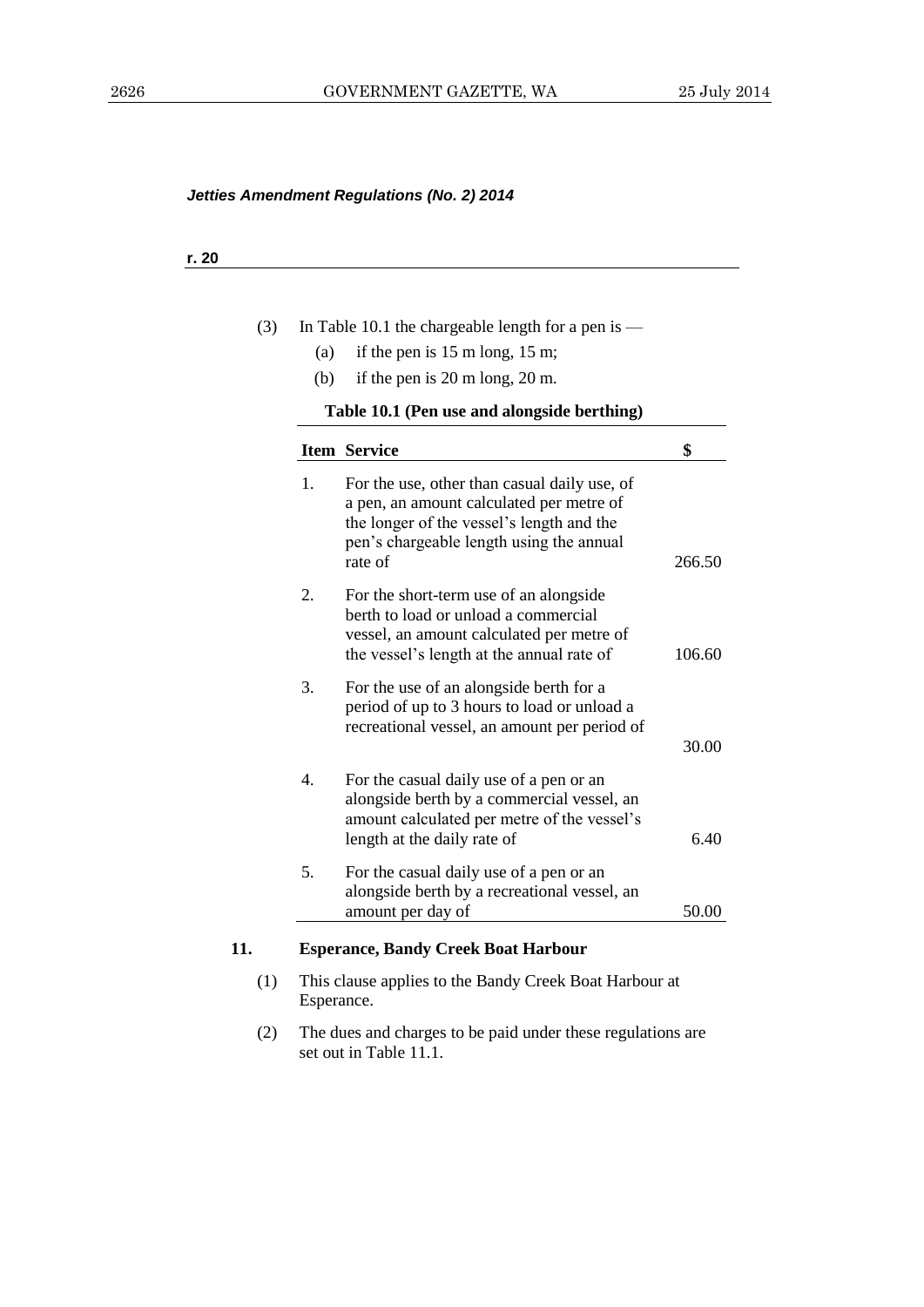|     |                                                                                                                                                                                                                | r. 20  |
|-----|----------------------------------------------------------------------------------------------------------------------------------------------------------------------------------------------------------------|--------|
|     |                                                                                                                                                                                                                |        |
|     | In Table 11.1 the chargeable length for a pen is $-$                                                                                                                                                           |        |
| (a) | if the pen is $11 \text{ m long}$ , $9.9 \text{ m}$ ;                                                                                                                                                          |        |
| (b) | if the pen is $12 \text{ m}$ long, $10.8 \text{ m}$ ;                                                                                                                                                          |        |
| (c) | if the pen is $15 \text{ m}$ long, $13.5 \text{ m}$ ;                                                                                                                                                          |        |
| (d) | if the pen is 20 m long, 18 m.                                                                                                                                                                                 |        |
|     | Table 11.1 (Pen use and alongside berthing)                                                                                                                                                                    |        |
|     | <b>Item Service</b>                                                                                                                                                                                            | \$     |
| 1.  | For the use, other than casual daily use, of<br>a pen with a walkway, an amount<br>calculated per metre of the longer of the<br>vessel's length and the pen's chargeable<br>length using the annual rate of    | 292.86 |
| 2.  | For the use, other than casual daily use, of<br>a pen without a walkway, an amount<br>calculated per metre of the longer of the<br>vessel's length and the pen's chargeable<br>length using the annual rate of | 204.66 |
| 3.  | For the use, other than casual daily use, of<br>an alongside berth, an amount calculated<br>per metre of the vessel's length using the<br>annual rate of                                                       | 292.86 |
| 4.  | For the casual daily use of a pen or<br>alongside berth $-$                                                                                                                                                    |        |
|     | by a commercial vessel, an amount<br>calculated per metre of the vessel's                                                                                                                                      |        |

• by a recreational vessel, an amount per  $day of$  50.00

length at the daily rate of 8.32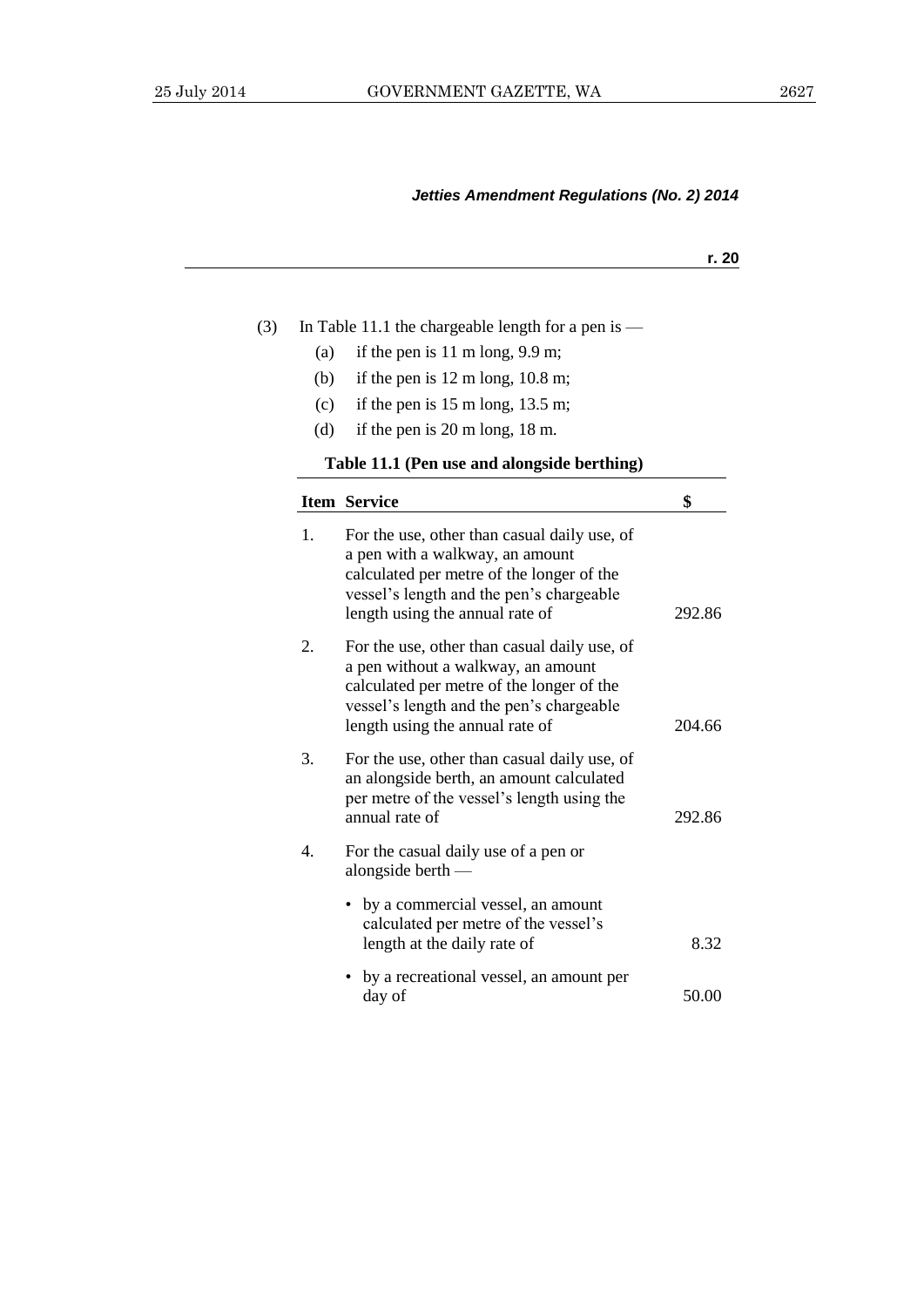## **r. 20**

|     | <b>Item Service</b>                                                                                                                                          | \$     |
|-----|--------------------------------------------------------------------------------------------------------------------------------------------------------------|--------|
| 5.  | For the use of an alongside berth for a<br>period less than 3 hours —                                                                                        |        |
|     | by a commercial vessel, an amount<br>calculated per metre of the vessel's<br>length at the daily rate of                                                     | 4.17   |
|     | • by a recreational vessel, an amount per<br>period of                                                                                                       | 30.00  |
| 6.  | For the use of a jetty or hardstand<br>controlled by the Department to lift a<br>vessel to or from the harbour, an amount<br>per lift of                     | 249.63 |
|     | <b>Exmouth</b>                                                                                                                                               |        |
|     |                                                                                                                                                              |        |
| (1) | This clause applies to Exmouth.                                                                                                                              |        |
| (2) | In this clause a reference to a <i>service vessel</i> is a reference to<br>any vessel other than a recreational vessel, tourism vessel or<br>fishing vessel. |        |
| (3) | The dues and charges to be paid under these regulations<br>are set out in Table 12.1.                                                                        |        |
| (4) | In Table 12.1 the chargeable length for a pen (not in the<br>Pen B system) is                                                                                |        |
| (a) | if the pen is $10 \text{ m}$ long, $9 \text{ m}$ ;                                                                                                           |        |
| (b) | if the pen is $15 \text{ m}$ long, $13.5 \text{ m}$ ;                                                                                                        |        |
| (c) | if the pen is $20 \text{ m}$ long, $18 \text{ m}$ ;                                                                                                          |        |
| (d) | if the pen is $25 \text{ m}$ long, $22.5 \text{ m}$ .                                                                                                        |        |
| (5) | In Table 12.1 the chargeable length for a pen (in the Pen B<br>system) is $-$                                                                                |        |
| (a) | if the pen is $15 \text{ m}$ long, $15 \text{ m}$ ;                                                                                                          |        |
| (b) | if the pen is $20 \text{ m}$ long, $20 \text{ m}$ ;                                                                                                          |        |
| (c) | if the pen is $25 \text{ m}$ long, $25 \text{ m}$ .                                                                                                          |        |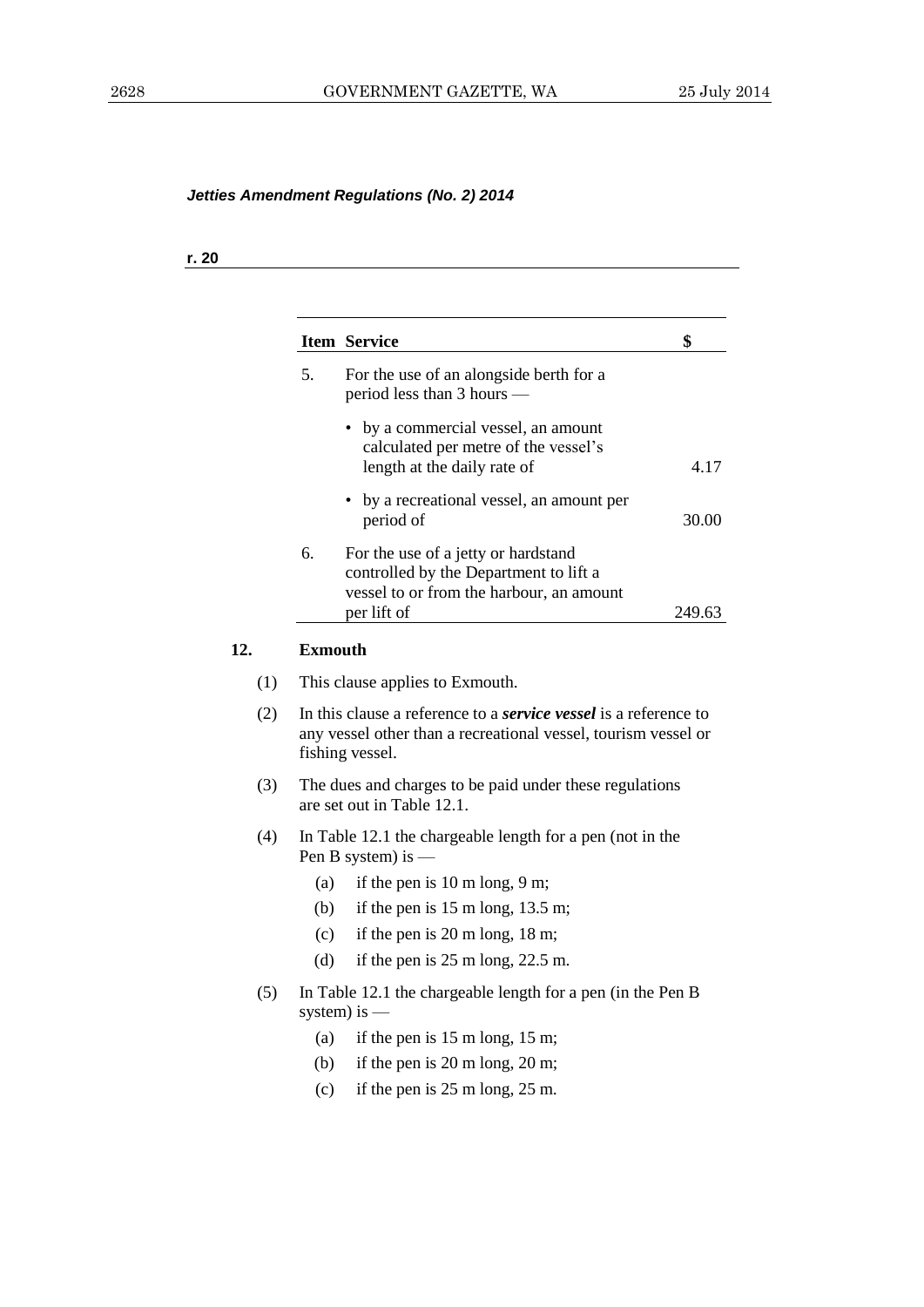**r. 20**

## **Table 12.1 (Pen use, alongside berthing and mooring)**

|    | <b>Item Service</b>                                                                                                                                                                                                                                                                     | \$     |
|----|-----------------------------------------------------------------------------------------------------------------------------------------------------------------------------------------------------------------------------------------------------------------------------------------|--------|
| 1. | For the use, other than casual daily use, of<br>a pen (not in the Pen B system) by a<br>recreational vessel, tourism vessel or<br>fishing vessel, an amount calculated per<br>metre of the longer of the vessel's length<br>and the pen's chargeable length using the<br>annual rate of | 413.96 |
| 2. | For the use, other than casual daily use, of<br>a pen (not in the Pen B system) by a<br>service vessel, an amount calculated per<br>metre of the longer of the vessel's length<br>and the pen's chargeable length using the<br>annual rate of                                           | 550.00 |
| 3. | For the use, other than casual daily use, of<br>an alongside berth (not in the Pen B<br>system) by a recreational vessel, tourism<br>vessel or fishing vessel, an amount<br>calculated per metre of the vessel's length<br>using the annual rate of                                     | 413.96 |
| 4. | For the use, other than casual daily use, of<br>an alongside berth (not in the Pen B<br>system) by a service vessel, an amount<br>calculated per metre of the vessel's length<br>using the annual rate of                                                                               | 550.00 |
| 5. | For the use, other than casual daily use, of<br>a pen (in the Pen B system) no longer than<br>20 m by a recreational vessel, an amount<br>calculated per metre of the longer of the<br>vessel's length and the pen's chargeable<br>length using the annual rate of                      | 550.00 |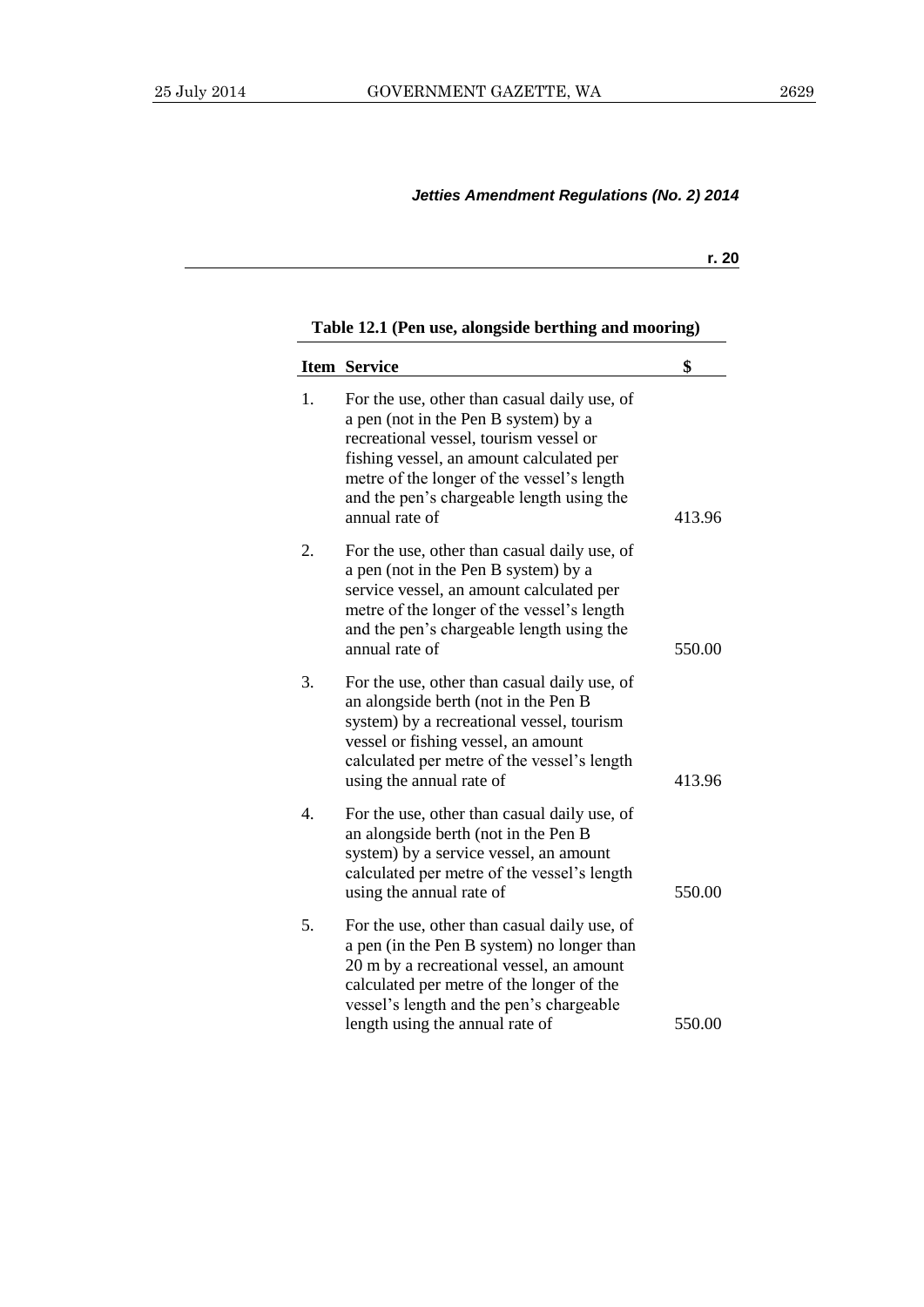**r. 20**

|     | <b>Item Service</b>                                                                                                                                                                                                                                                             | \$       |
|-----|---------------------------------------------------------------------------------------------------------------------------------------------------------------------------------------------------------------------------------------------------------------------------------|----------|
| 6.  | For the use, other than casual daily use, of<br>a pen (in the Pen B system) no longer than<br>20 m by a tourism vessel or fishing vessel,<br>an amount calculated per metre of the<br>longer of the vessel's length and the pen's<br>chargeable length using the annual rate of | 600.00   |
| 7.  | For the use, other than casual daily use, of<br>a pen (in the Pen B system) no longer than<br>20 m by a service vessel, an amount<br>calculated per metre of the longer of the<br>vessel's length and the pen's chargeable<br>length using the annual rate of                   | 800.00   |
| 8.  | For the use, other than casual daily use, of<br>a pen (in the Pen B system) longer than 20<br>m by a vessel, an amount calculated per<br>metre of the longer of the vessel's length<br>and the pen's chargeable length using the<br>annual rate of                              | 1 000.00 |
| 9.  | For the use, other than casual daily use, of<br>a piled mooring by a recreational vessel,<br>tourism vessel or fishing vessel, an amount<br>calculated per metre of the vessel's length<br>using the annual rate of                                                             | 335.50   |
| 10. | For the use, other than casual daily use, of<br>a piled mooring by a service vessel, an<br>amount calculated per metre of the vessel's<br>length using the annual rate of                                                                                                       | 550.00   |
| 11. | For the casual daily use of a pen, alongside<br>berth or piled mooring by a recreational<br>vessel, an amount per day of                                                                                                                                                        | 50.00    |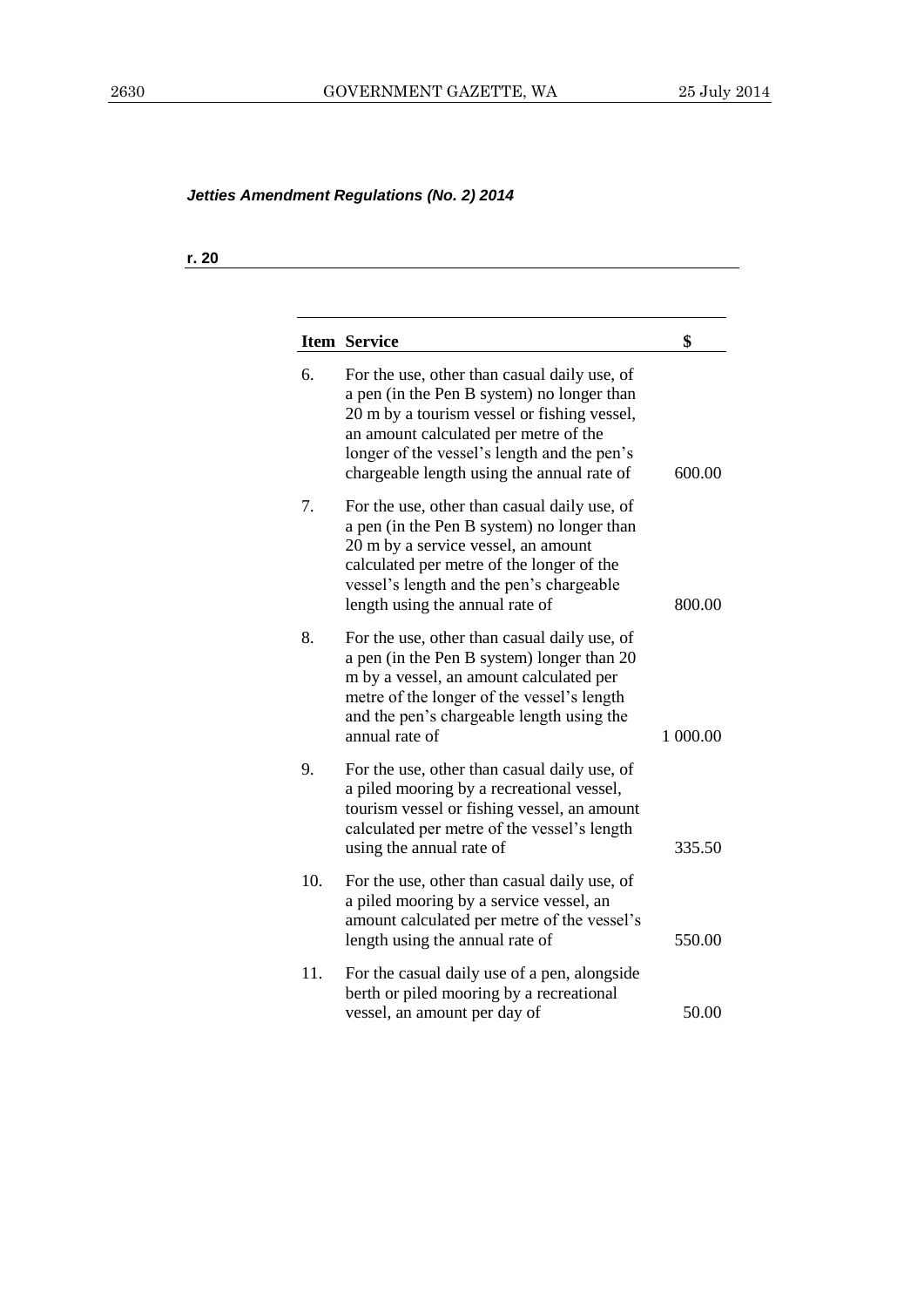|     | <b>Item Service</b>                                                                                                                                                                                          | \$    |
|-----|--------------------------------------------------------------------------------------------------------------------------------------------------------------------------------------------------------------|-------|
| 12. | For the casual daily use of a pen, alongside<br>berth or piled mooring by a tourism vessel<br>or fishing vessel, an amount calculated per<br>metre of the vessel's length at the daily rate<br>$\sigma$ f    | 9.69  |
| 13. | For the casual daily use of a pen, alongside<br>berth other than the service wharf or piled<br>mooring by a service vessel, an amount<br>calculated per metre of the vessel's length<br>at the daily rate of | 10.62 |
| 14. | For the short-term use of a service wharf,<br>other than while refuelling, by a service<br>vessel, an amount calculated per metre of<br>the vessel's length at the 12-hourly rate of                         | 1640  |
| 15. | For the short-term use of the service wharf<br>hardstand or appurtenant area for storage or<br>maintenance, an amount calculated per m <sup>2</sup><br>at the daily rate of                                  | 1.61  |
|     | with a minimum due or charge of                                                                                                                                                                              | 29.45 |
| 16. | For the use of an alongside berth for a<br>period of up to 3 hours to load or unload a<br>recreational vessel for which the due or<br>charge in item $1, 3, 5, 8, 9$ or 11 has not                           |       |
|     | been paid, an amount per period of                                                                                                                                                                           | 30.00 |

#### **13. Fremantle Fishing Boat Harbour**

- (1) This clause applies to the Fremantle Fishing Boat Harbour.
- (2) The dues and charges to be paid under these regulations are set out in Table 13.1.
- (3) In Table 13.1 the chargeable length for a pen (not within Jetty 1A and Jetty 2A) is —
	- (a) if the pen is 12 m long, 10.8 m;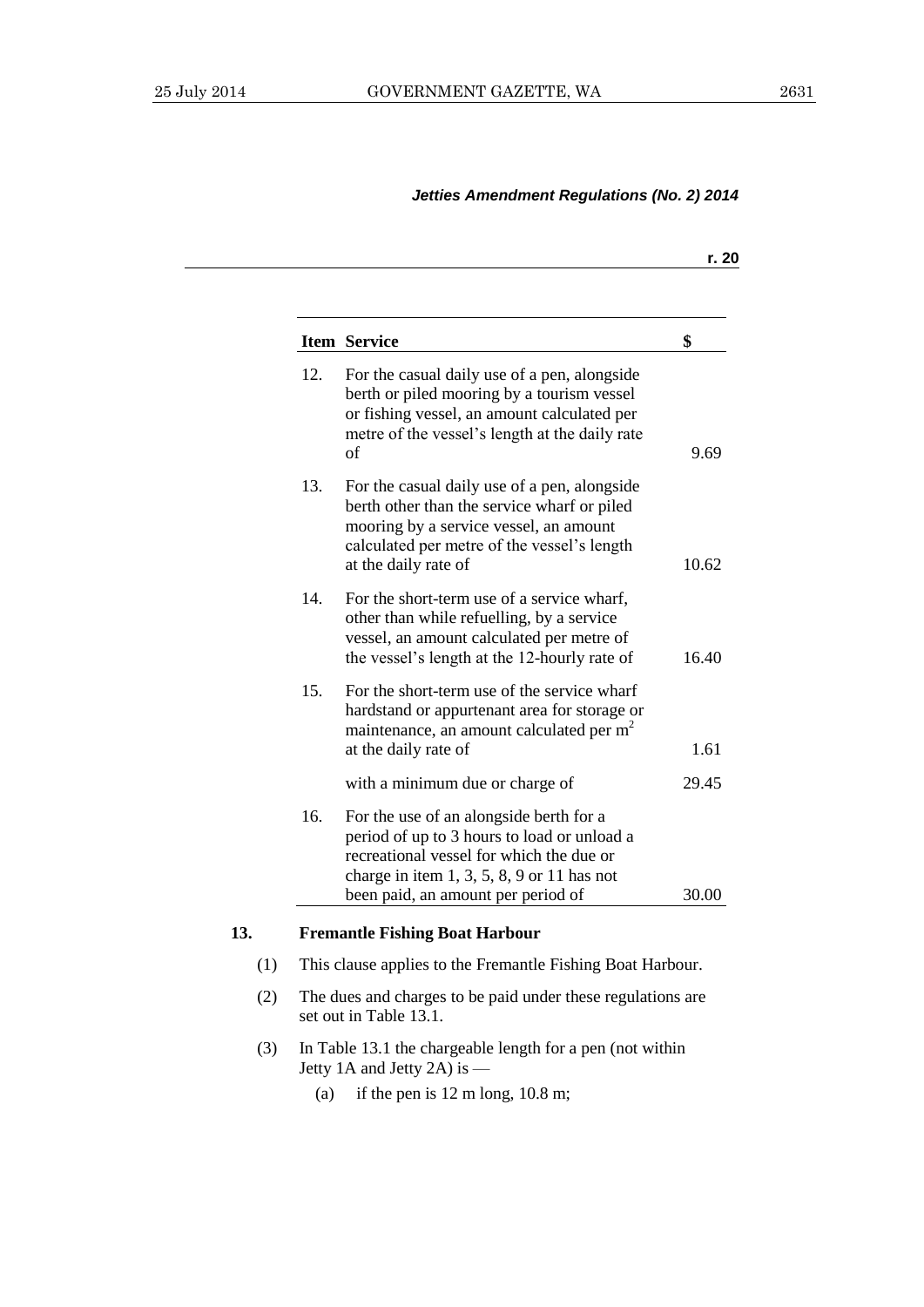#### **r. 20**

- (b) if the pen is  $15 \text{ m}$  long,  $13.5 \text{ m}$ ;
- (c) if the pen is 16 m long, 14.4 m;
- (d) if the pen is  $18 \text{ m}$  long,  $16.2 \text{ m}$ ;
- (e) if the pen is 30 m long, 27 m.
- (4) In Table 13.1 the chargeable length for a pen (within Jetty 1A and Jetty 2A) is —
	- (a) if the pen is 12 m long, 12 m;
	- (b) if the pen is 15 m long, 15 m;
	- (c) if the pen is 18 m long, 18 m;
	- (d) if the pen is 20 m long, 20 m;
	- (e) if the pen is 22 m long, 22 m.

#### **Table 13.1 (Pen or berth rental)**

|                | <b>Item Service</b>                                                                                                                                               | \$     |
|----------------|-------------------------------------------------------------------------------------------------------------------------------------------------------------------|--------|
| $\mathbf{1}$ . | For the use, other than casual daily use, of<br>a pen (not within Jetty 1A and Jetty 2A)<br>with a walkway $-$                                                    |        |
|                | • by a commercial vessel, an amount<br>calculated per metre of the longer of the<br>vessel's length and the pen's chargeable<br>length using the annual rate of   | 330.00 |
|                | • by a recreational vessel, an amount<br>calculated per metre of the longer of the<br>vessel's length and the pen's chargeable<br>length using the annual rate of | 440.00 |
| 2.             | For the use, other than casual daily use, of<br>a pen (not within Jetty 1A and Jetty 2A)<br>without a walkway $-$                                                 |        |
|                | • by a commercial vessel, an amount<br>calculated per metre of the longer of the<br>vessel's length and the pen's chargeable<br>length using the annual rate of   | 302.50 |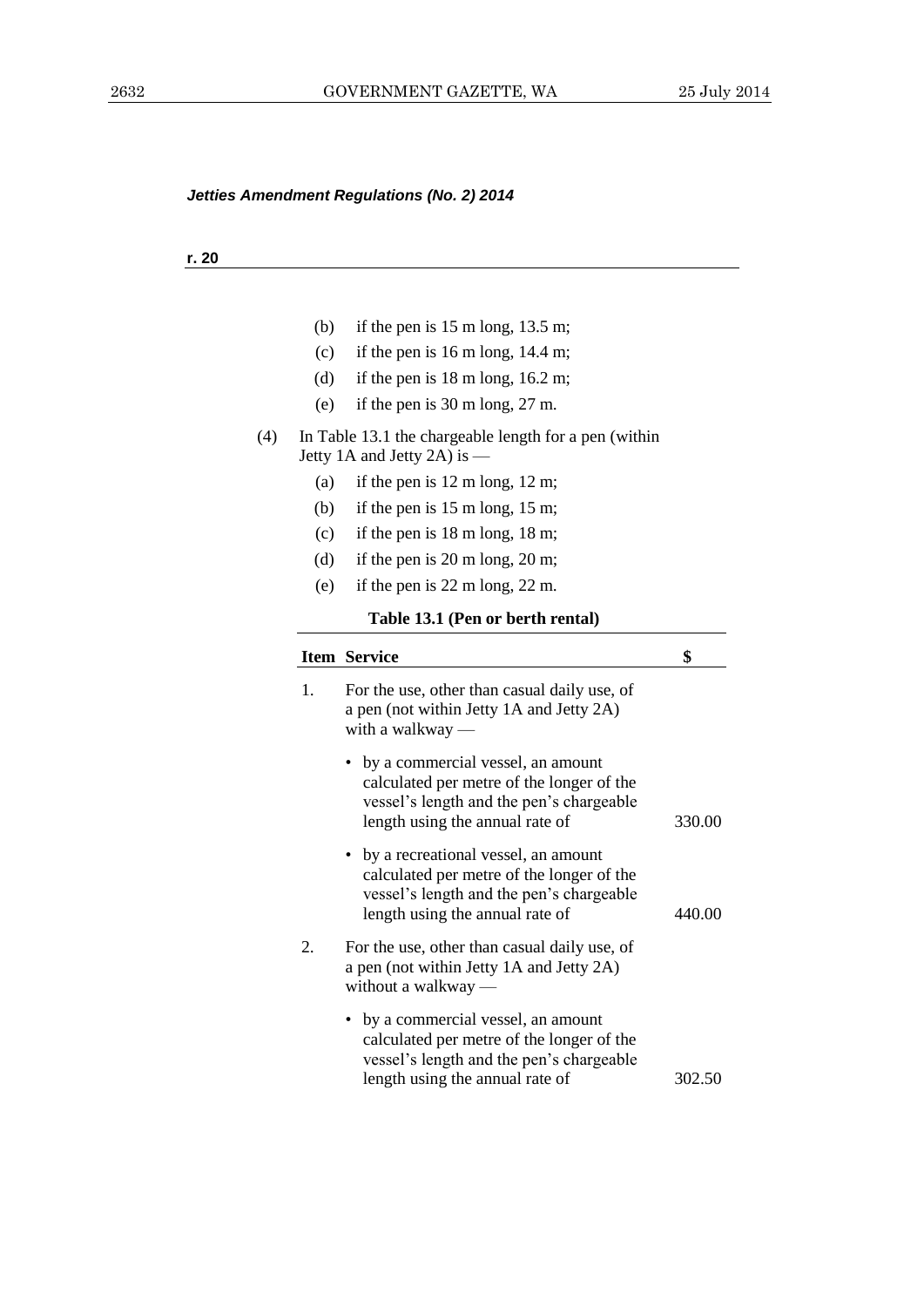|                  |                                                                                                                                                                                                                                            | r. 20  |
|------------------|--------------------------------------------------------------------------------------------------------------------------------------------------------------------------------------------------------------------------------------------|--------|
|                  | <b>Item Service</b>                                                                                                                                                                                                                        | \$     |
|                  | by a recreational vessel, an amount<br>calculated per metre of the longer of the<br>vessel's length and the pen's chargeable<br>length using the annual rate of                                                                            | 412.50 |
| 3.               | For the use, other than casual daily use, of<br>an alongside berth (not within Jetty 1A and<br>Jetty $2A$ ) —                                                                                                                              |        |
|                  | by a commercial vessel, an amount<br>calculated per metre of the vessel's<br>length using the annual rate of                                                                                                                               | 330.00 |
|                  | • by a recreational vessel, an amount<br>calculated per metre of the vessel's<br>length using the annual rate of                                                                                                                           | 440.00 |
| $\overline{4}$ . | For the use, other than casual daily use, of<br>a pen (within Jetty 1A and Jetty 2A) by a<br>vessel, an amount calculated per metre of<br>the longer of the vessel's length and the<br>pen's chargeable length using the annual<br>rate of | 660.00 |
| 5.               | For the use, other than casual daily use, of<br>an alongside berth (within Jetty 1A and<br>Jetty 2A) by a vessel, an amount calculated<br>per metre of the vessel's length using the<br>annual rate of                                     | 660.00 |
| 6.               | For the casual daily use of a pen or<br>alongside berth $-$                                                                                                                                                                                |        |
|                  | by a commercial vessel, an amount<br>calculated per metre of the vessel's<br>length at the daily rate of                                                                                                                                   | 9.24   |
|                  | by a recreational vessel, an amount per<br>day of                                                                                                                                                                                          | 50.00  |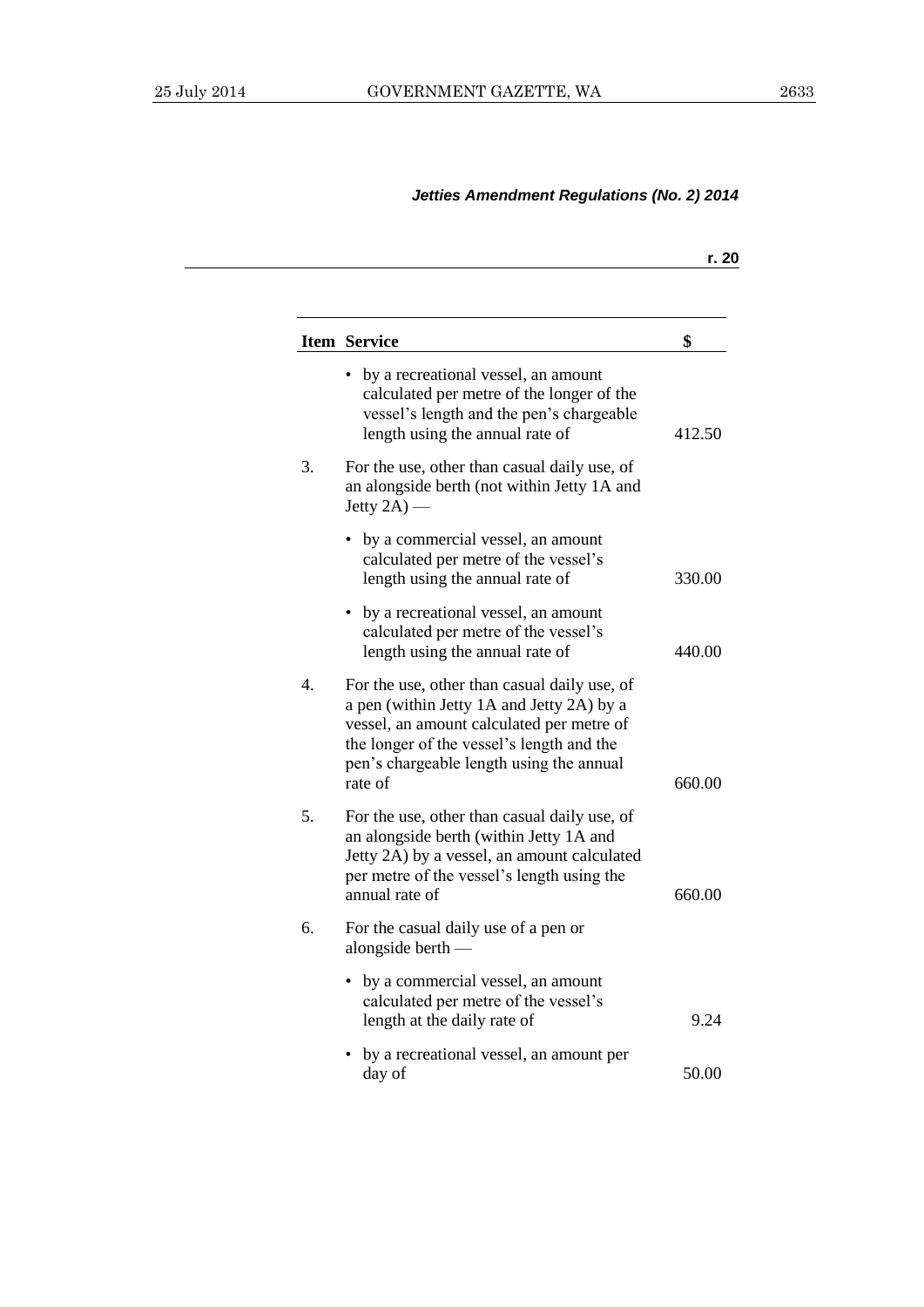## **r. 20**

|     |            | <b>Item Service</b>                                                                                                                                                                                                     | \$     |
|-----|------------|-------------------------------------------------------------------------------------------------------------------------------------------------------------------------------------------------------------------------|--------|
|     | 7.         | For the use of an alongside berth for a<br>period of up to 3 hours to load or unload a<br>recreational vessel for which the due or<br>charge in item $1, 2, 3, 4, 5$ or 6 has not<br>been paid, an amount per period of | 30.00  |
|     |            | Geraldton, Batavia Coast Boat Harbour                                                                                                                                                                                   |        |
| (1) | Geraldton. | This clause applies to the Batavia Coast Boat Harbour at                                                                                                                                                                |        |
| (2) |            | The dues and charges to be paid under these regulations are<br>set out in Table 14.1.                                                                                                                                   |        |
| (3) |            | In Table 14.1 the chargeable length for a pen is $-$                                                                                                                                                                    |        |
|     | (a)        | if the pen is $10 \text{ m}$ long, $10 \text{ m}$ ;                                                                                                                                                                     |        |
|     | (b)        | if the pen is $12 \text{ m}$ long, $12 \text{ m}$ ;                                                                                                                                                                     |        |
|     | (c)        | if the pen is $15 \text{ m}$ long, $15 \text{ m}$ ;                                                                                                                                                                     |        |
|     | (d)        | if the pen is $18 \text{ m}$ long, $18 \text{ m}$ ;                                                                                                                                                                     |        |
|     | (e)        | if the pen is $20 \text{ m}$ long, $20 \text{ m}$ ;                                                                                                                                                                     |        |
|     | (f)        | if the pen is $22 \text{ m}$ long, $22 \text{ m}$ .                                                                                                                                                                     |        |
|     |            | Table 14.1 (Pen or berth rental)                                                                                                                                                                                        |        |
|     |            | <b>Item Service</b>                                                                                                                                                                                                     | \$     |
|     | 1.         | For the use, other than casual daily use, of<br>a pen by a vessel, an amount calculated per<br>metre of the longer of the vessel's length<br>and the pen's chargeable length using the<br>annual rate of                | 527.16 |
|     | 2.         | For the use, other than casual daily use, of<br>an alongside berth by a vessel — an<br>amount calculated per metre of the vessel's<br>length using the annual rate of                                                   | 527.16 |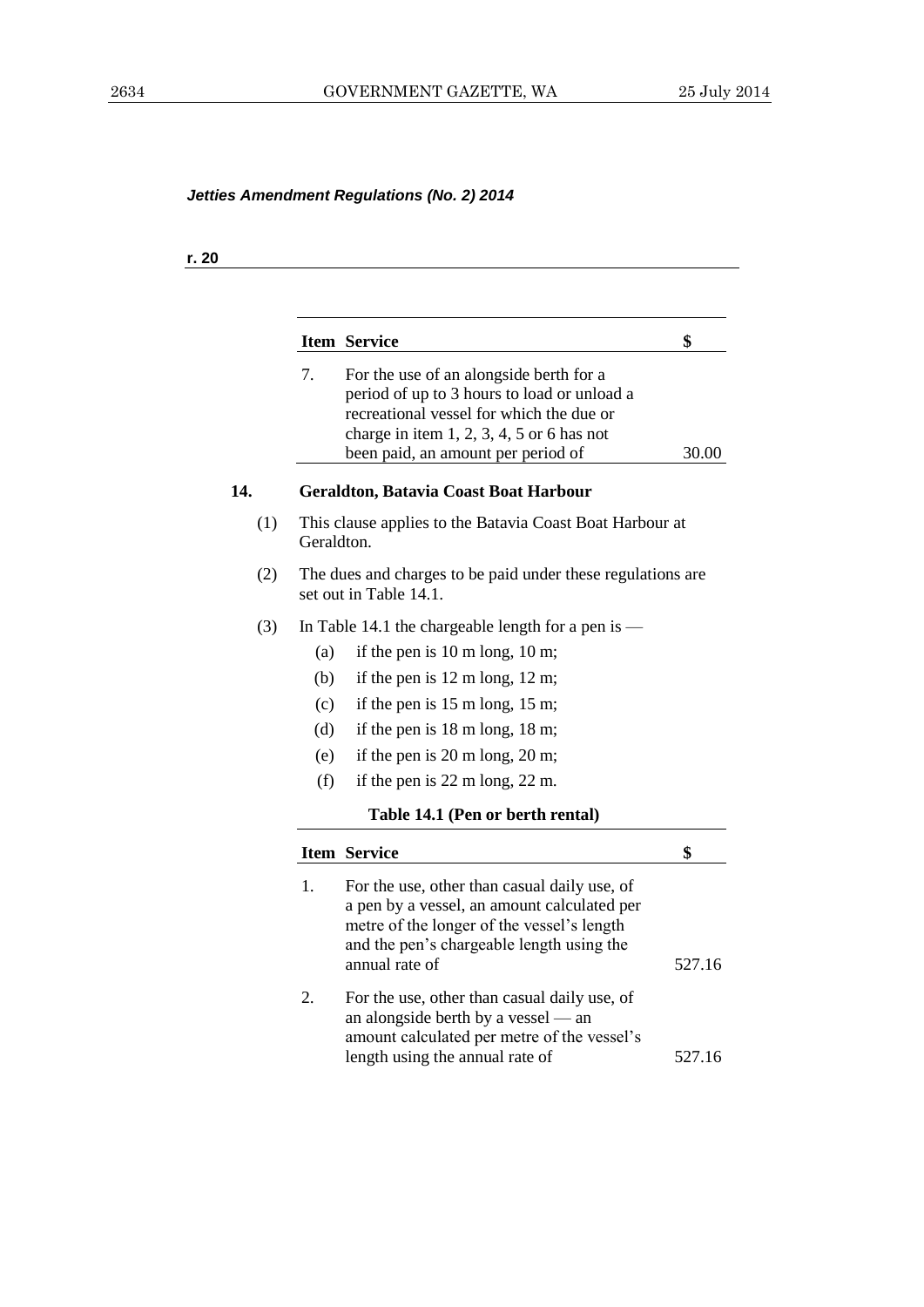|                  | Item Service                                                                                                                                                                                                 | \$            |
|------------------|--------------------------------------------------------------------------------------------------------------------------------------------------------------------------------------------------------------|---------------|
| 3.               | For the casual daily use of a pen or<br>alongside berth $-$                                                                                                                                                  |               |
|                  | • by a commercial vessel, an amount<br>calculated per metre of the vessel's<br>length at the daily rate of                                                                                                   | 5.40          |
|                  | • by a recreational vessel, an amount per<br>day of                                                                                                                                                          | 50.00         |
| $\overline{4}$ . | For the short-term use of an alongside<br>berth at a service jetty just to load or<br>unload a commercial vessel for which the<br>due or charge in item 1, 2 or 3 has not been<br>$paid -$                   |               |
|                  | an amount per year of                                                                                                                                                                                        | 1 1 5 4 . 2 7 |
|                  | <sub>or</sub>                                                                                                                                                                                                |               |
|                  | • an amount calculated per metre of the<br>vessel's length at the daily rate of                                                                                                                              | 3.84          |
|                  | as nominated by the owner or master of the<br>vessel                                                                                                                                                         |               |
| 5.               | For the use of an alongside berth for a<br>period of up to 3 hours to load or unload a<br>recreational vessel for which the due or<br>charge in item 1, 2 or 3 has not been paid,<br>an amount per period of | 30.00         |

- (1) This clause applies to Green Head.
- (2) The berthing dues to be paid under these regulations are set out in Table 15.1.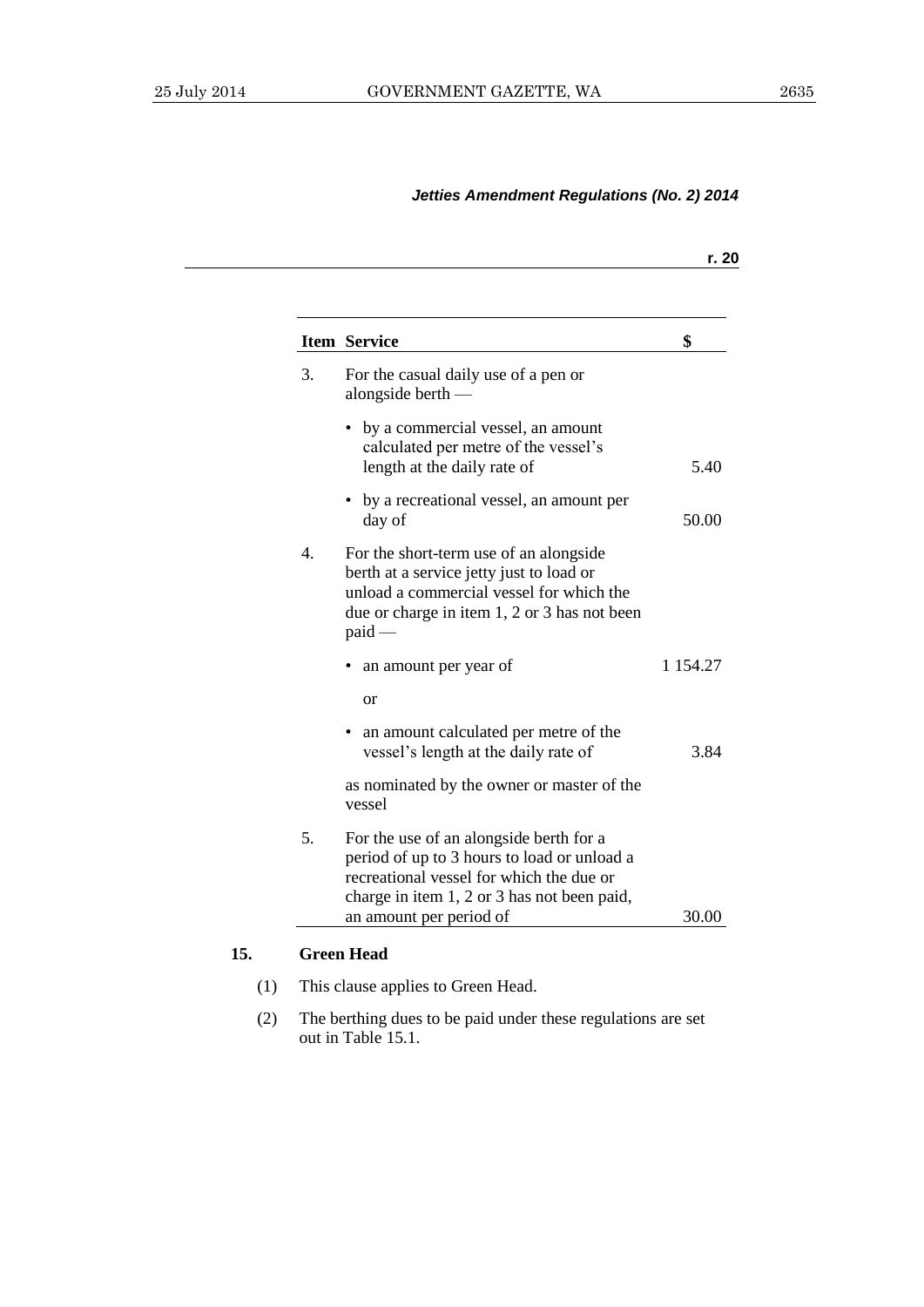**r. 20**

## **Table 15.1 (Alongside berthing)**

|    | <b>Item Service</b>                                                                                                                                                          |       |
|----|------------------------------------------------------------------------------------------------------------------------------------------------------------------------------|-------|
| 1. | For the use of an alongside berth —                                                                                                                                          |       |
|    | • by a commercial vessel, an amount<br>calculated per metre of the vessel's<br>length at the daily rate of                                                                   | 4.90  |
|    | • by a recreational vessel, an amount per<br>day of                                                                                                                          | 50.00 |
| 2. | For the use of an alongside berth for a<br>period of up to 3 hours to load or unload a<br>recreational vessel for which the due or<br>charge in item 1 has not been paid, an |       |
|    | amount per period of                                                                                                                                                         |       |

## **16. Hopetoun**

- (1) This clause applies to Hopetoun.
- (2) The berthing dues to be paid under these regulations are set out in Table 16.1.

## **Table 16.1 (Berthing)**

| <b>Item Service</b>                                                                                                                                                             |       |
|---------------------------------------------------------------------------------------------------------------------------------------------------------------------------------|-------|
| For the short-term use of an alongside<br>berth by a commercial vessel, an amount<br>calculated per metre of the vessel's length<br>at the annual rate of                       | 96 94 |
| For any use of an alongside berth by a<br>commercial vessel other than as described<br>in item 1, an amount calculated per metre<br>of the vessel's length at the daily rate of | 4.85  |
| For the casual daily use of an alongside<br>berth by a recreational vessel, an amount<br>per day of                                                                             |       |
|                                                                                                                                                                                 |       |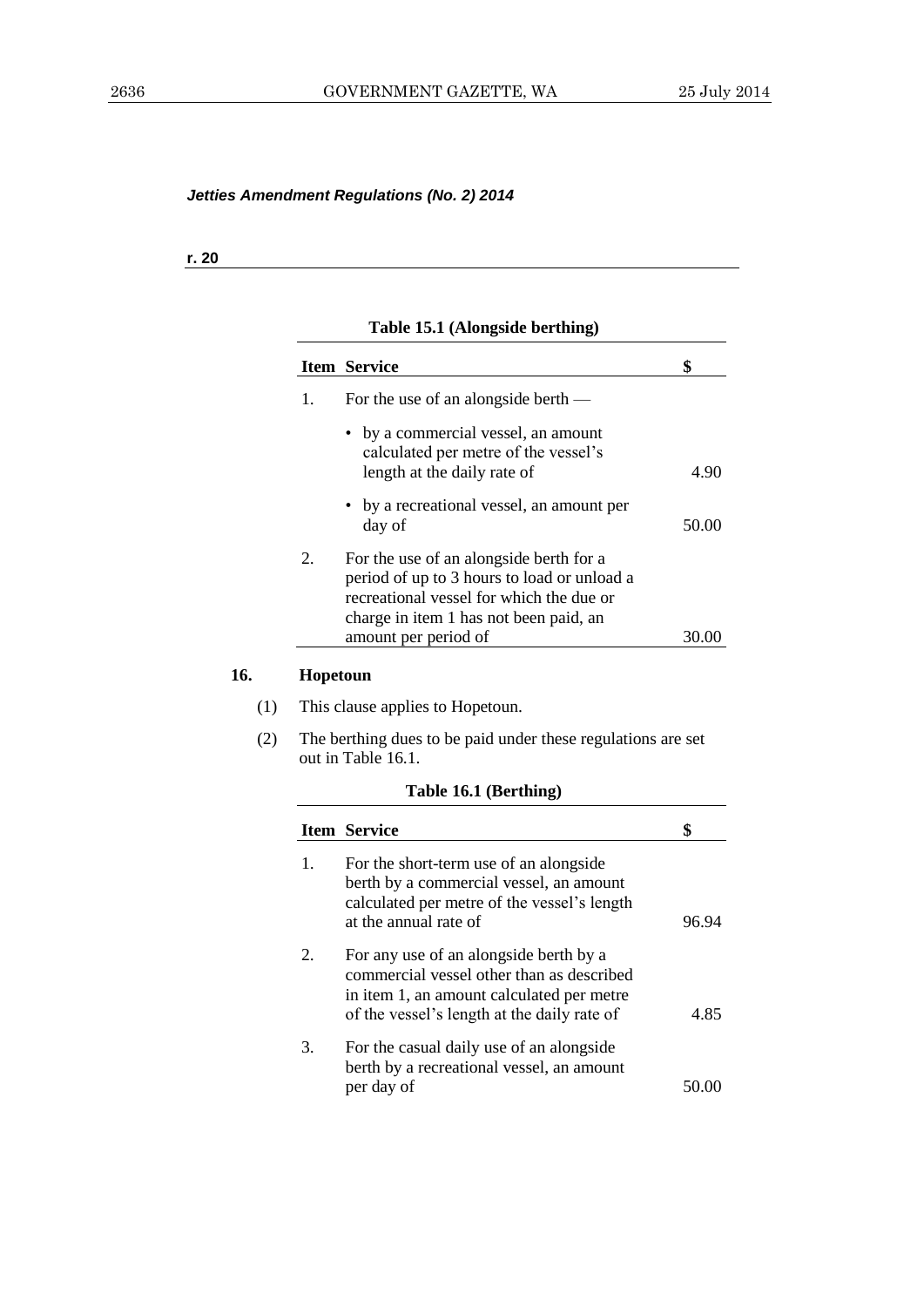|     |                  |                                                                                                                                                                                                      | r. 20  |
|-----|------------------|------------------------------------------------------------------------------------------------------------------------------------------------------------------------------------------------------|--------|
|     |                  |                                                                                                                                                                                                      |        |
|     |                  | <b>Item Service</b>                                                                                                                                                                                  | \$     |
|     | $\overline{4}$ . | For the use of an alongside berth for a<br>period of up to 3 hours to load or unload a<br>recreational vessel for which the due or<br>charge in item 3 has not been paid, an<br>amount per period of | 30.00  |
| 17. | <b>Jurien</b>    |                                                                                                                                                                                                      |        |
| (1) |                  | This clause applies to the Jurien Boat Harbour.                                                                                                                                                      |        |
| (2) |                  | The dues and charges to be paid under these regulations are<br>set out in Table 17.1.                                                                                                                |        |
| (3) |                  | In Table 17.1 the chargeable length for a pen is $-$                                                                                                                                                 |        |
|     | (a)              | if the pen is $10 \text{ m}$ long, $9 \text{ m}$ ;                                                                                                                                                   |        |
|     | (b)              | if the pen is $15 \text{ m}$ long, $13.5 \text{ m}$ ;                                                                                                                                                |        |
|     | (c)              | if the pen is $18 \text{ m}$ long, $16.2 \text{ m}$ ;                                                                                                                                                |        |
|     | (d)              | if the pen is $20 \text{ m}$ long, $18 \text{ m}$ .                                                                                                                                                  |        |
|     |                  | Table 17.1 (Pen use and alongside berthing)                                                                                                                                                          |        |
|     |                  | <b>Item Service</b>                                                                                                                                                                                  | \$     |
|     | 1.               | For the use, other than casual daily use, of<br>a pen, an amount calculated per metre of<br>the longer of the vessel's length and the<br>pen's chargeable length using the annual<br>rate of         | 390.50 |
|     | 2.               | For the use, other than casual daily use, of<br>an alongside berth, an amount calculated<br>per metre of the vessel's length using the<br>annual rate of                                             | 415.00 |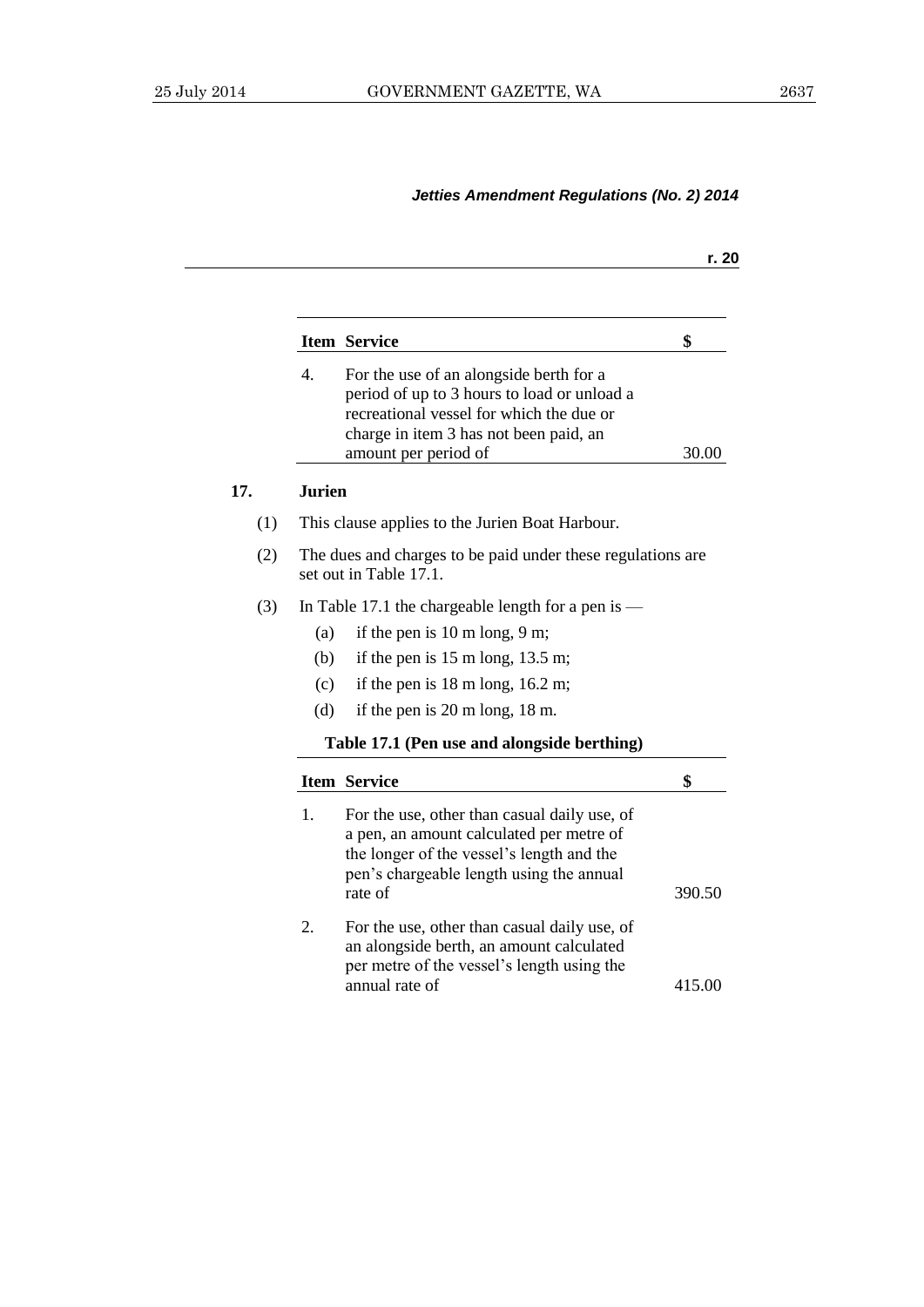# **r. 20**

|                  | <b>Item Service</b>                                                                                                                                                                                                                                                                                                                 | \$            |
|------------------|-------------------------------------------------------------------------------------------------------------------------------------------------------------------------------------------------------------------------------------------------------------------------------------------------------------------------------------|---------------|
| 3.               | For the casual daily use of a pen or<br>alongside berth $-$                                                                                                                                                                                                                                                                         |               |
|                  | by a commercial vessel, an amount<br>calculated per metre of the vessel's<br>length at the daily rate of                                                                                                                                                                                                                            | 7.85          |
|                  | by a recreational vessel, an amount per<br>day of                                                                                                                                                                                                                                                                                   | 50.00         |
| $\overline{4}$ . | For the vehicular use of a service jetty and<br>the land adjacent to it by a business<br>(company or registered business name),<br>other than the lessee of land at the Jurien<br>Boat Harbour controlled or managed by the<br>Department, to load or unload vessels, an<br>amount calculated per business at the<br>annual rate of | 4 8 3 1 . 5 3 |
| 5.               | For the use of an alongside berth to load or<br>unload a commercial vessel for which the<br>due or charge in item 1, 2 or 3 has not been<br>paid, an amount calculated per metre of the<br>vessel's length at the daily rate of                                                                                                     | 3.91          |
| 6.               | For the use of an alongside berth for a<br>period of up to 3 hours to load or unload a<br>recreational vessel for which the due or<br>charge in item 1, 2 or 3 has not been paid,<br>an amount per period of                                                                                                                        | 30.00         |
| <b>Kalbarri</b>  |                                                                                                                                                                                                                                                                                                                                     |               |
|                  | This clause applies to the Kalbarri Boat Harbour.                                                                                                                                                                                                                                                                                   |               |
|                  | The dues and charges to be paid under these regulations are<br>set out in Table 18.1.                                                                                                                                                                                                                                               |               |

- (3) In Table 18.1 the chargeable length for a pen is
	- (a) if the pen is 12 m long, 10.8 m;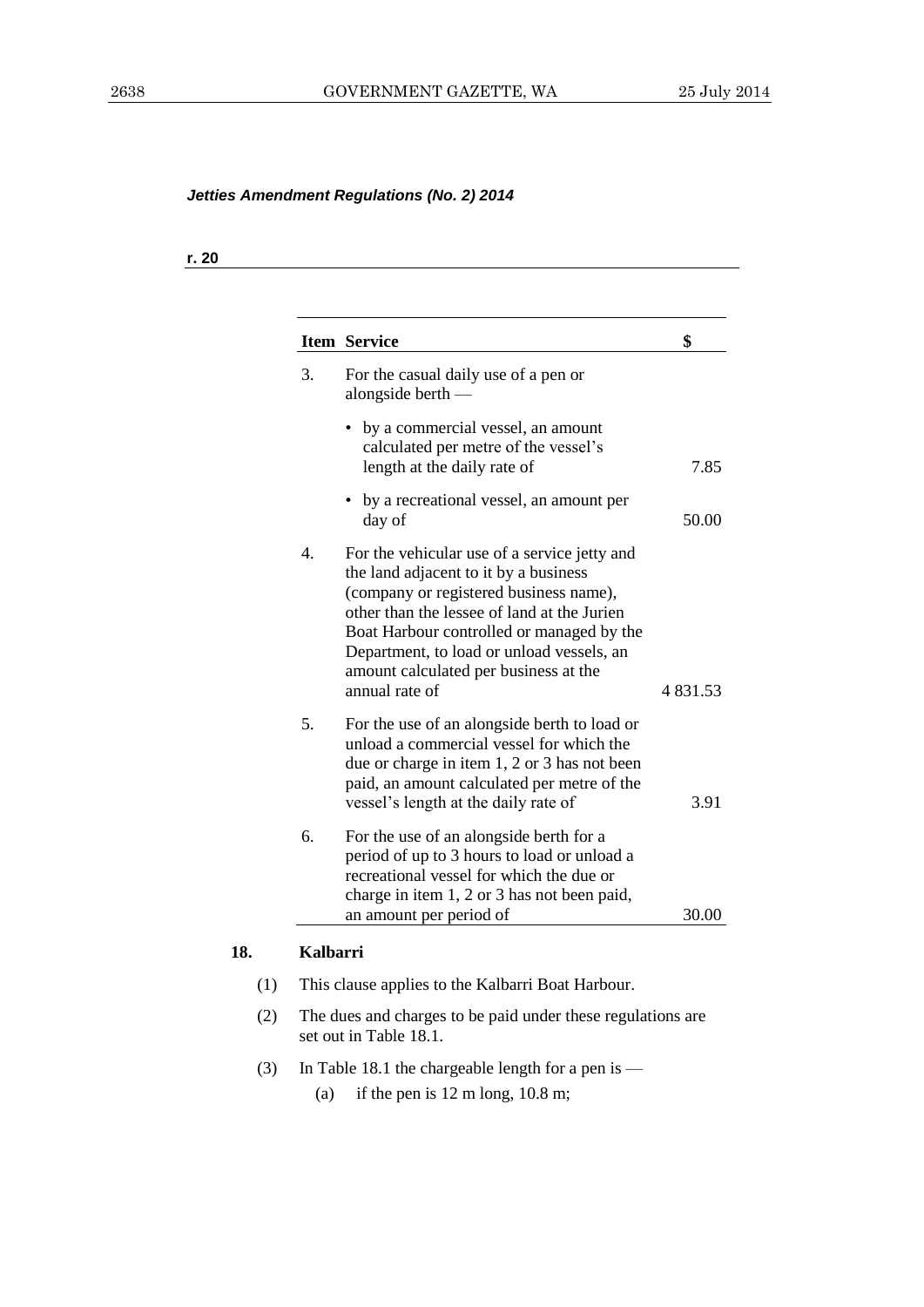- (b) if the pen is 15 m long, 13.5 m;
- (c) if the pen is 18 m long, 16.2 m.

**Table 18.1 (Pen use and alongside berthing)**

|                  | Item Service                                                                                                                                                                                                                     | \$     |
|------------------|----------------------------------------------------------------------------------------------------------------------------------------------------------------------------------------------------------------------------------|--------|
| 1.               | For the use, other than casual daily use, of<br>a pen, an amount calculated per metre of<br>the longer of the vessel's length and the<br>pen's chargeable length using the annual<br>rate of                                     | 266.24 |
| 2.               | For the use, other than casual daily use, of<br>an alongside berth, an amount calculated<br>per metre of the vessel's length using the<br>annual rate of                                                                         | 266.24 |
| 3.               | For the casual daily use of a pen or<br>alongside berth $-$                                                                                                                                                                      |        |
|                  | by a commercial vessel, an amount<br>calculated per metre of the vessel's<br>length at the daily rate of                                                                                                                         | 6.02   |
|                  | with a minimum due or charge of                                                                                                                                                                                                  | 60.18  |
|                  | • by a recreational vessel, an amount per<br>day of                                                                                                                                                                              | 50.00  |
| $\overline{4}$ . | For the use of an alongside berth to load or<br>unload a commercial vessel for which the<br>due or charge in item 1, 2 or 3 has not been<br>paid, an amount calculated per metre of the<br>vessel's length at the annual rate of | 745.48 |
| 5.               | For the use of an alongside berth for a<br>period of up to 3 hours to load or unload a<br>recreational vessel for which the due or<br>charge in item 1, 2 or 3 has not been paid,<br>an amount per period of                     | 30.00  |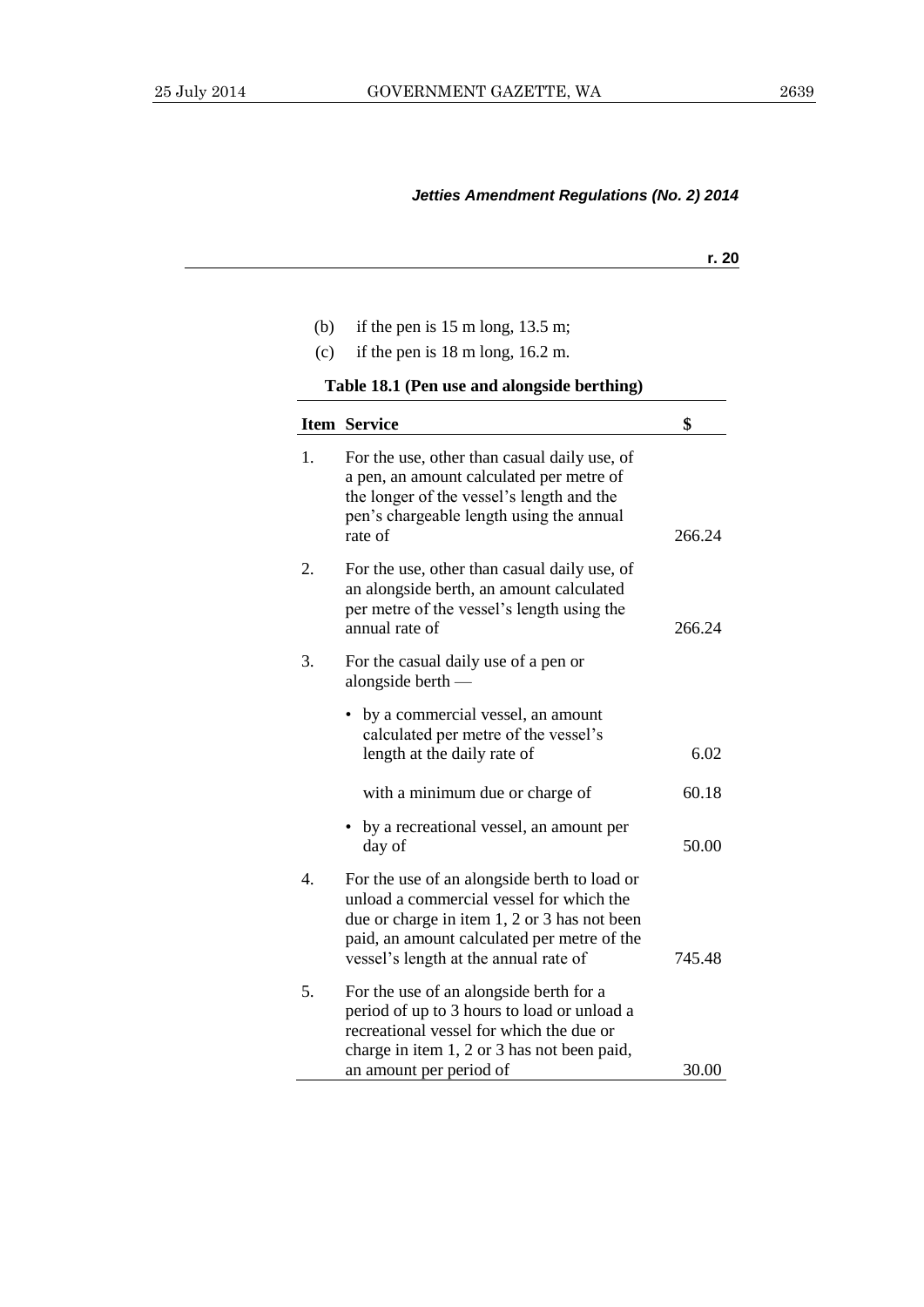#### **r. 20**

**20.** 

#### **19. Lancelin**

- (1) This clause applies to Lancelin.
- (2) The berthing dues to be paid under these regulations are set out in Table 19.1.

|        | <b>Item Service</b>                                                                                                                                                               | \$    |
|--------|-----------------------------------------------------------------------------------------------------------------------------------------------------------------------------------|-------|
| 1.     | For the use of an alongside berth by a<br>commercial vessel, an amount calculated<br>per metre of the vessel's length at the daily<br>rate of                                     | 6.71  |
| 2.     | For the casual daily use of an alongside<br>berth by a recreational vessel, an amount<br>per day of                                                                               | 50.00 |
| 3.     | For the use of an alongside berth for a<br>period of up to 3 hours to load or unload a<br>recreational vessel for which the due or<br>charge in item 1 or 2 has not been paid, an |       |
|        | amount per period of                                                                                                                                                              | 30.00 |
| Leeman | This clause applies to Leeman.                                                                                                                                                    |       |
|        | The berthing dues to be paid under these regulations are set<br>out in Table 20.1.                                                                                                |       |

#### **Table 20.1 (Berthing)**

|    | <b>Item Service</b>                                                                                        |      |
|----|------------------------------------------------------------------------------------------------------------|------|
| 1. | For the use of an alongside berth —                                                                        |      |
|    | • by a commercial vessel, an amount<br>calculated per metre of the vessel's<br>length at the daily rate of | 4 19 |
|    | with a minimum due or charge of                                                                            |      |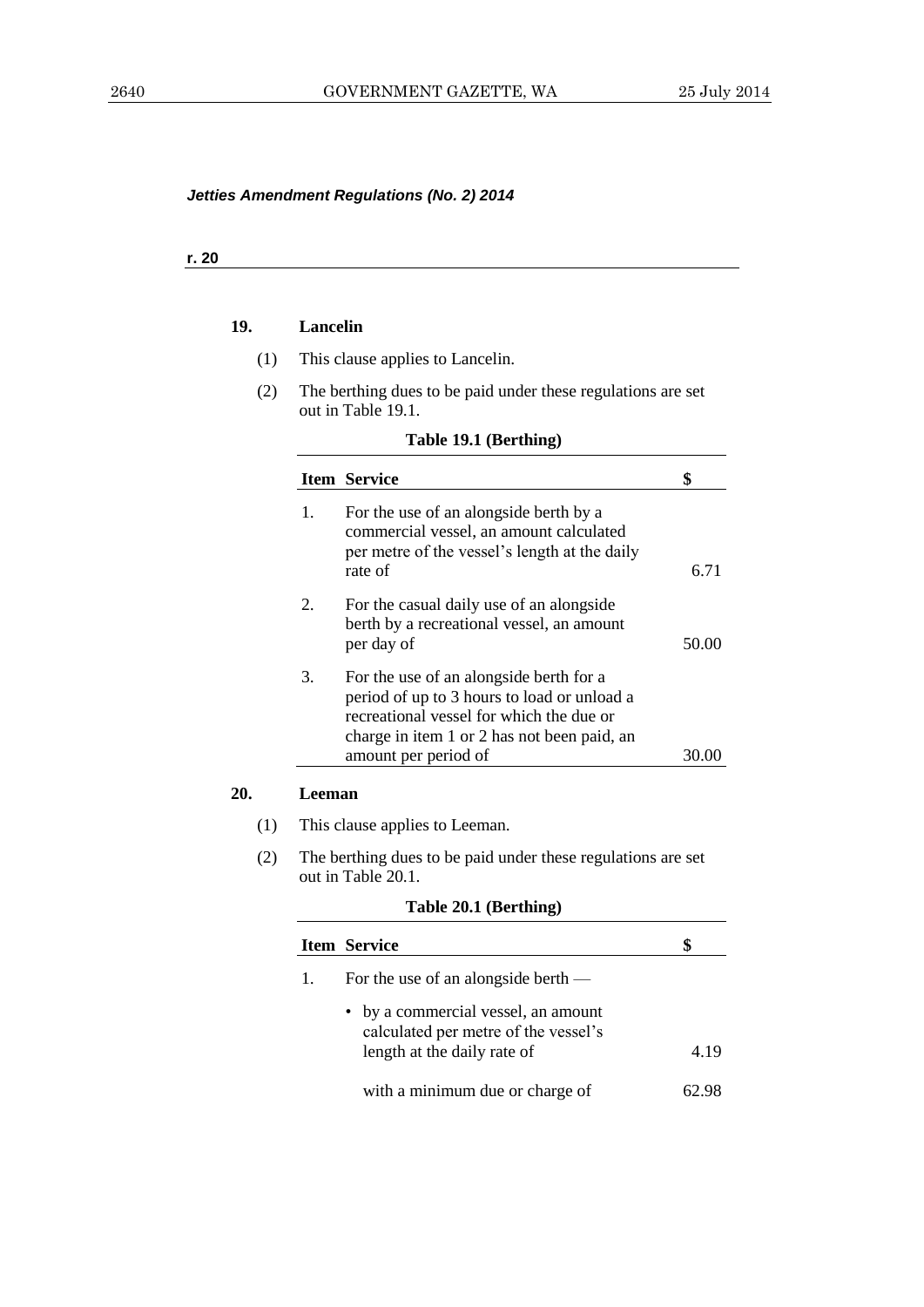|    |                                                                                                                                                                                                      | r. 20                                                                                                                                                                                                                                                                                                                                                                                                                                                                  |
|----|------------------------------------------------------------------------------------------------------------------------------------------------------------------------------------------------------|------------------------------------------------------------------------------------------------------------------------------------------------------------------------------------------------------------------------------------------------------------------------------------------------------------------------------------------------------------------------------------------------------------------------------------------------------------------------|
|    |                                                                                                                                                                                                      |                                                                                                                                                                                                                                                                                                                                                                                                                                                                        |
|    |                                                                                                                                                                                                      | \$                                                                                                                                                                                                                                                                                                                                                                                                                                                                     |
|    | • by a recreational vessel, an amount per<br>day of                                                                                                                                                  | 50.00                                                                                                                                                                                                                                                                                                                                                                                                                                                                  |
| 2. | For the use of an alongside berth for a<br>period of up to 3 hours to load or unload a<br>recreational vessel for which the due or<br>charge in item 1 has not been paid, an<br>amount per period of | 30.00                                                                                                                                                                                                                                                                                                                                                                                                                                                                  |
|    |                                                                                                                                                                                                      |                                                                                                                                                                                                                                                                                                                                                                                                                                                                        |
|    |                                                                                                                                                                                                      |                                                                                                                                                                                                                                                                                                                                                                                                                                                                        |
|    |                                                                                                                                                                                                      |                                                                                                                                                                                                                                                                                                                                                                                                                                                                        |
|    |                                                                                                                                                                                                      |                                                                                                                                                                                                                                                                                                                                                                                                                                                                        |
|    |                                                                                                                                                                                                      |                                                                                                                                                                                                                                                                                                                                                                                                                                                                        |
|    |                                                                                                                                                                                                      | \$                                                                                                                                                                                                                                                                                                                                                                                                                                                                     |
| 1. | For the use, other than casual daily use, of<br>a pile mooring by a recreational, fishing or<br>tourism vessel, an amount calculated per<br>metre of the vessel's length using the<br>annual rate of | 326.22                                                                                                                                                                                                                                                                                                                                                                                                                                                                 |
| 2. | For the use, other than casual daily use, of<br>a pile mooring by a service vessel, an<br>amount calculated per metre of the vessel's<br>length using the annual rate of                             | 347.95                                                                                                                                                                                                                                                                                                                                                                                                                                                                 |
|    |                                                                                                                                                                                                      | Item Service<br><b>Onslow, Beadon Creek Boat Harbour</b><br>This clause applies to the Beadon Creek Boat Harbour at<br>Onslow.<br>In this clause a reference to a <i>service vessel</i> is a reference to<br>any vessel other than a recreational vessel, tourism vessel or<br>fishing vessel.<br>The dues and charges to be paid under these regulations are<br>set out in Table 21.1.<br>Table 21.1 (Pen use, alongside berthing and mooring)<br><b>Item Service</b> |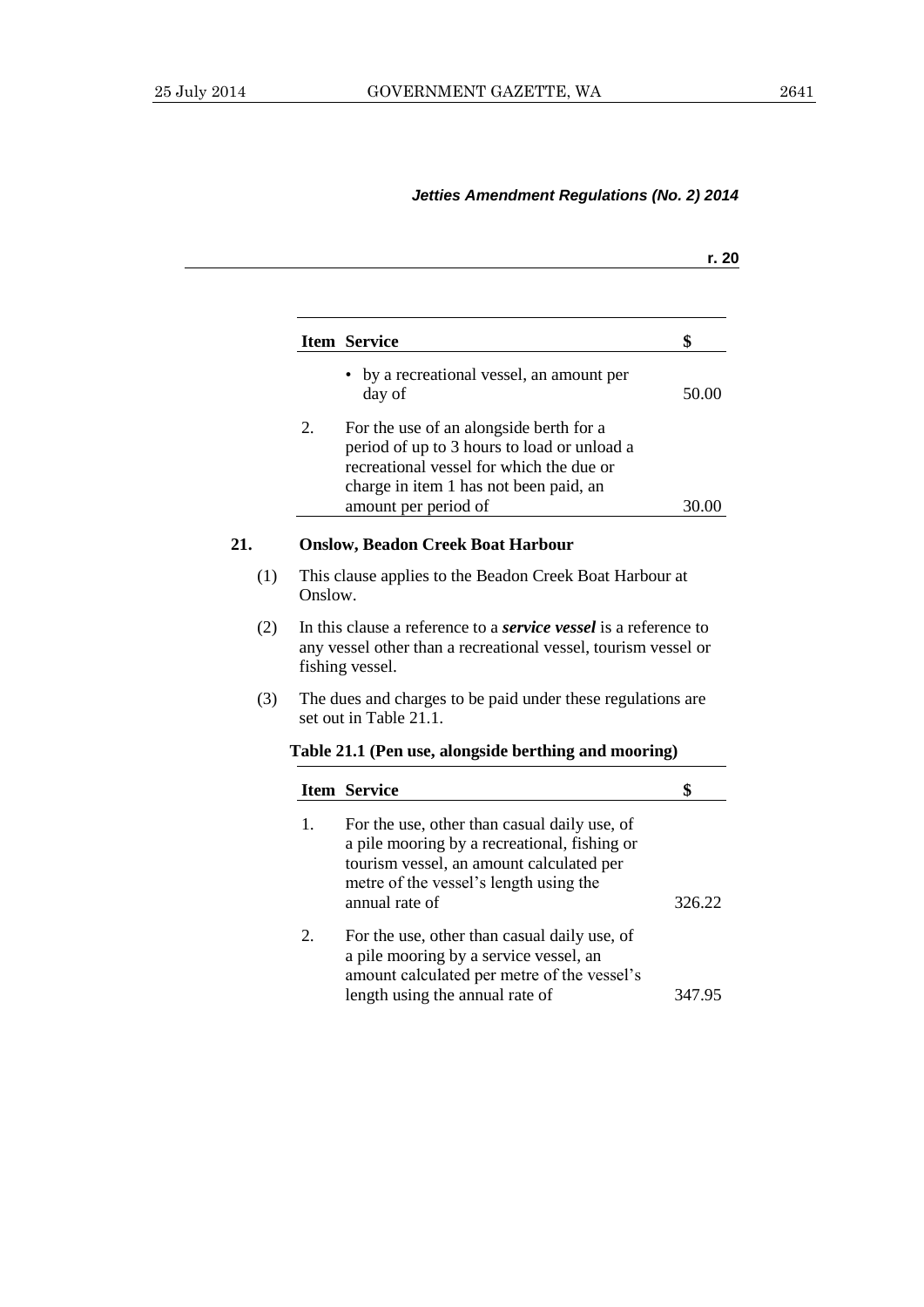#### **r. 20**

|    | <b>Item Service</b>                                                                                                                                                                                       |  |
|----|-----------------------------------------------------------------------------------------------------------------------------------------------------------------------------------------------------------|--|
| 3. | For the casual daily use of an alongside<br>berth or pile mooring by a tourism vessel<br>or fishing vessel, an amount calculated per<br>metre of the vessel's length at the daily rate<br>of              |  |
| 4. | For the casual daily use of a pile mooring<br>by a service vessel, an amount calculated<br>per metre of the vessel's length at the daily<br>rate of                                                       |  |
| 5. | For the casual daily use of an alongside<br>berth or pile mooring by a recreational<br>vessel, an amount per day of                                                                                       |  |
| 6. | For the short-term use of the service wharf<br>by a service vessel, an amount calculated<br>per metre of the vessel's length at the<br>6-hourly rate of                                                   |  |
| 7. | For the short-term use of the service wharf<br>hardstand or appurtenant area for storage or<br>maintenance, an amount calculated per m <sup>2</sup><br>at the daily rate of                               |  |
|    | with a minimum due or charge of                                                                                                                                                                           |  |
| 8. | For the use of an alongside berth for a<br>period of up to 3 hours to load or unload a<br>recreational vessel for which the due or<br>charge in item 1 or 5 has not been paid, an<br>amount per period of |  |

(1) This clause applies to the Johns Creek Boat Harbour at Point Samson.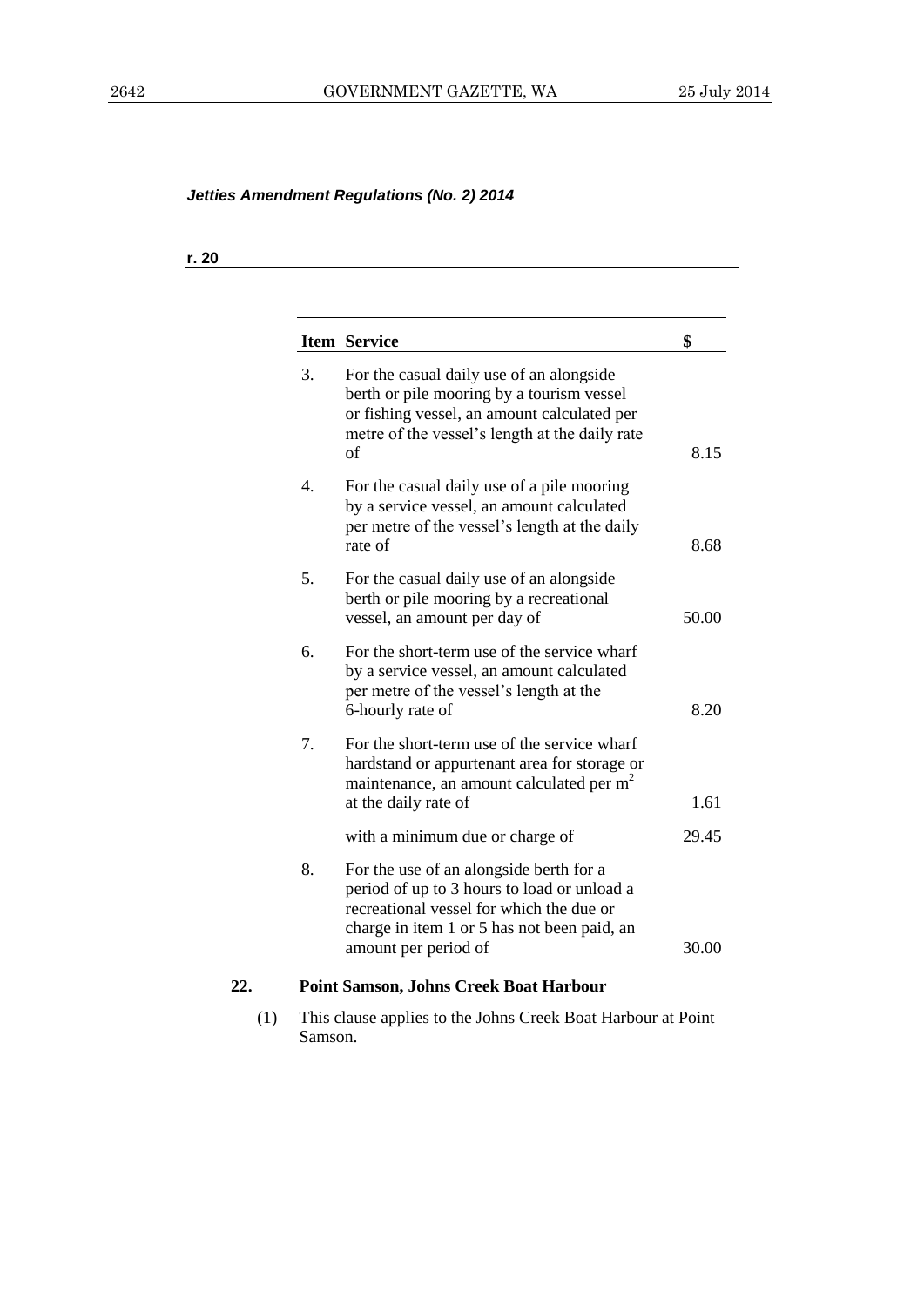| ×<br>۰. |
|---------|
|---------|

- (2) In this clause a reference to a *service vessel* is a reference to any vessel other than a recreational vessel, tourism vessel or fishing vessel.
- (3) The dues and charges to be paid under these regulations (other than charges under regulation 96) are set out in Table 22.1.

|    | <b>Item Service</b>                                                                                                                                                                                                                                         | \$       |
|----|-------------------------------------------------------------------------------------------------------------------------------------------------------------------------------------------------------------------------------------------------------------|----------|
| 1. | For the use, other than casual daily use, of<br>a berth at a land-backed wharf or an<br>alongside berth by a recreational vessel,<br>tourism vessel or fishing vessel, an amount<br>calculated per metre of the vessel's length<br>using the annual rate of | 484.67   |
| 2. | For the use, other than casual daily use, of<br>a berth at a land-backed wharf or an<br>alongside berth by a service vessel, an<br>amount calculated per metre of the vessel's<br>length using the annual rate of                                           | 1 064.98 |
| 3. | For the casual daily use of a berth at<br>land-backed wharf or alongside berth by a<br>tourism vessel or fishing vessel, an amount<br>calculated per metre of the vessel's length<br>at the daily rate of                                                   | 9.69     |
| 4. | For the casual daily use of a berth at<br>land-backed wharf or alongside berth by a<br>recreational vessel, an amount per day of                                                                                                                            | 50.00    |
| 5. | For the short-term use of a berth at<br>land-backed wharf or alongside berth by a<br>service vessel, an amount calculated per<br>metre of the vessel's length at the 6-hourly                                                                               |          |
|    | rate of                                                                                                                                                                                                                                                     | 8.20     |

## **Table 22.1 (Pen use and berthing)**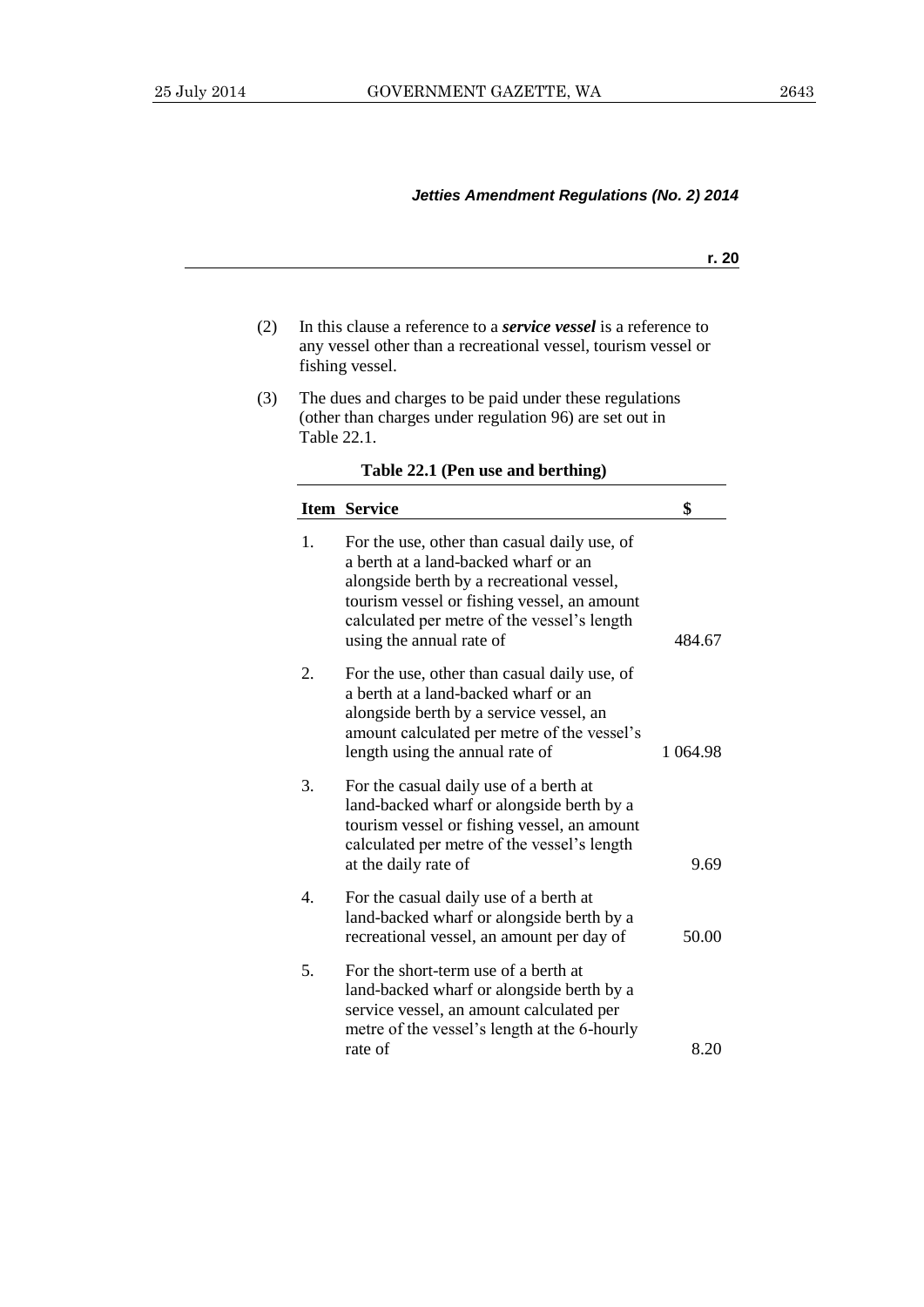**r. 20**

|     | <b>Item Service</b>                                                                                                                                                                                                                                                    | \$     |
|-----|------------------------------------------------------------------------------------------------------------------------------------------------------------------------------------------------------------------------------------------------------------------------|--------|
| 6.  | For the use, other than casual daily use, of<br>an alongside berth and mooring within area<br>adjacent to causeway by a recreational<br>vessel, tourism vessel or fishing vessel, an<br>amount calculated per metre of the vessel's<br>length using the annual rate of | 387.74 |
| 7.  | For the use, other than casual daily use, of<br>an alongside berth and mooring within area<br>adjacent to causeway by a service vessel,<br>per metre of the vessel's length, an amount<br>calculated per metre of the vessel's length<br>using the annual rate of      | 851.97 |
| 8.  | For the casual daily use of an alongside<br>berth and mooring within area adjacent to<br>causeway by a tourism vessel or fishing<br>vessel, an amount calculated per metre of<br>the vessel's length at the daily rate of                                              | 8.07   |
| 9.  | For the short-term use of an alongside<br>berth and mooring within area adjacent to<br>causeway by a service vessel, an amount<br>calculated per metre of the vessel's length<br>at the 6-hourly rate of                                                               | 6.56   |
| 10. | For the short-term use of the service wharf<br>hardstand or appurtenant area for storage or<br>maintenance, an amount calculated per m <sup>2</sup><br>at the daily rate of                                                                                            | 1.61   |
|     | with a minimum due or charge of                                                                                                                                                                                                                                        | 29.45  |
| 11. | For the use of an alongside berth for a<br>period of up to 3 hours to load or unload a<br>recreational vessel for which the due or<br>charge in item 1, 4 or 6 has not been paid,<br>an amount per period of                                                           | 30.00  |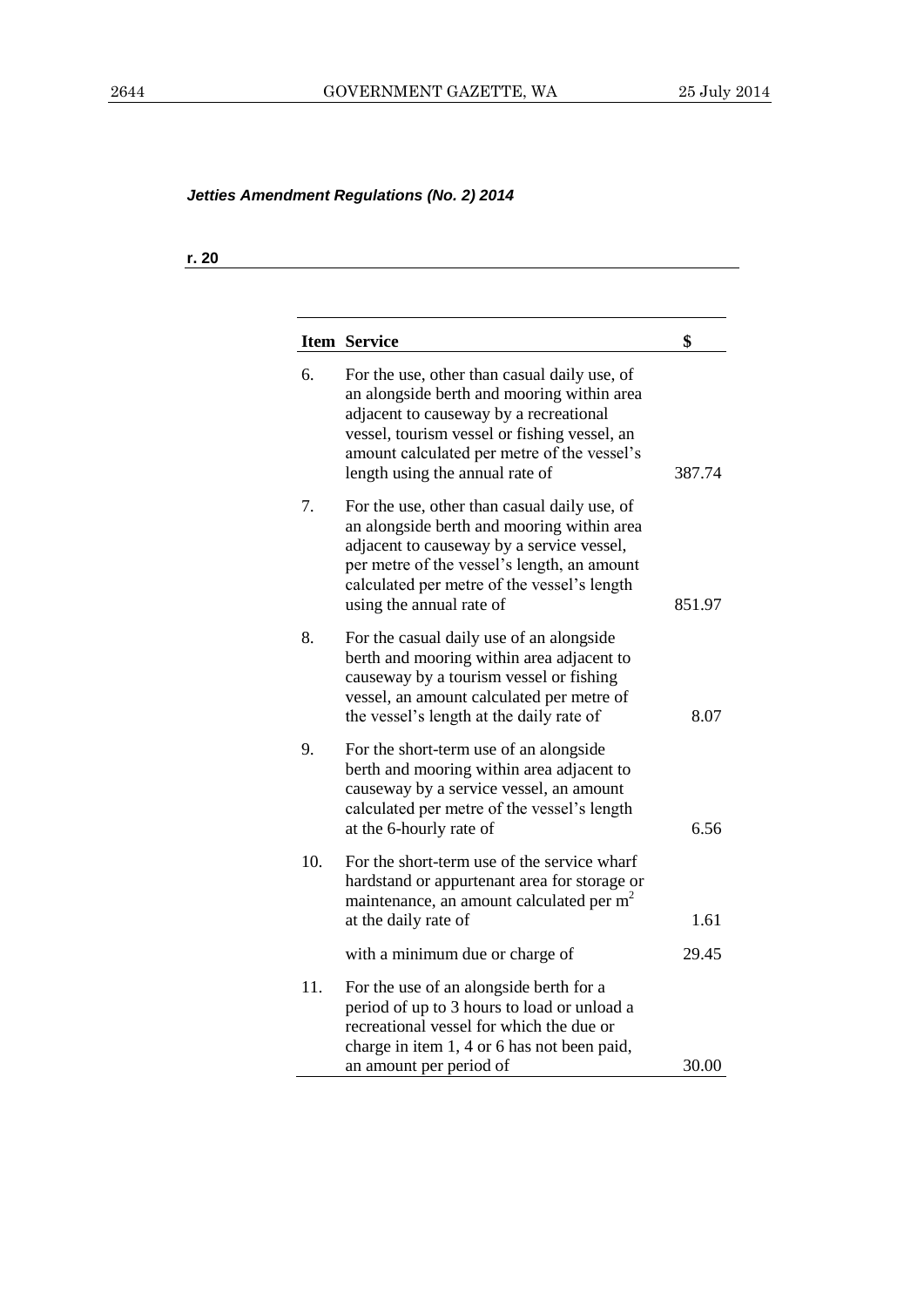**23.** 

# *Jetties Amendment Regulations (No. 2) 2014*

| ۰.<br>× |
|---------|
|---------|

| (4) | The charges to be paid under regulation 96 are set out in |
|-----|-----------------------------------------------------------|
|     | Table 22.2.                                               |

|    | <b>Item Service</b>                                                                                                                                                                            | \$       |
|----|------------------------------------------------------------------------------------------------------------------------------------------------------------------------------------------------|----------|
| 1. | For the use of a careening pad by a vessel<br>for which the annual charge in Table 22.1<br>has been paid, an amount calculated per<br>metre of the vessel's length at the daily rate<br>$of -$ |          |
|    | • if the vessel is 15 m or less in length                                                                                                                                                      | 161.55   |
|    | if the vessel is over 15 m in length                                                                                                                                                           | 229.40   |
| 2. | For the use of a careening pad by any other<br>vessel, an amount per day of —                                                                                                                  |          |
|    | if the vessel is 15 m or less in length                                                                                                                                                        | 193.86   |
|    | if the vessel is over 15 m in length                                                                                                                                                           | 282.70   |
|    | <b>Port Denison</b>                                                                                                                                                                            |          |
|    | This clause applies to Port Denison.                                                                                                                                                           |          |
|    | The dues (other than wharfage dues) and charges to be paid<br>under these regulations are set out in Table 23.1.                                                                               |          |
|    | In Table 23.1 the chargeable length for a pen that is 20 m<br>long is 18 m.                                                                                                                    |          |
|    | Table 23.1 (Pen use and berthing)                                                                                                                                                              |          |
|    | <b>Item Service</b>                                                                                                                                                                            | \$       |
| 1. | For the use, other than casual daily use, of<br>$a$ pen $-$                                                                                                                                    |          |
|    | an amount per year of                                                                                                                                                                          | 1 013.33 |
|    | and                                                                                                                                                                                            |          |
|    |                                                                                                                                                                                                |          |

**Table 22.2 (Use of careening pad)**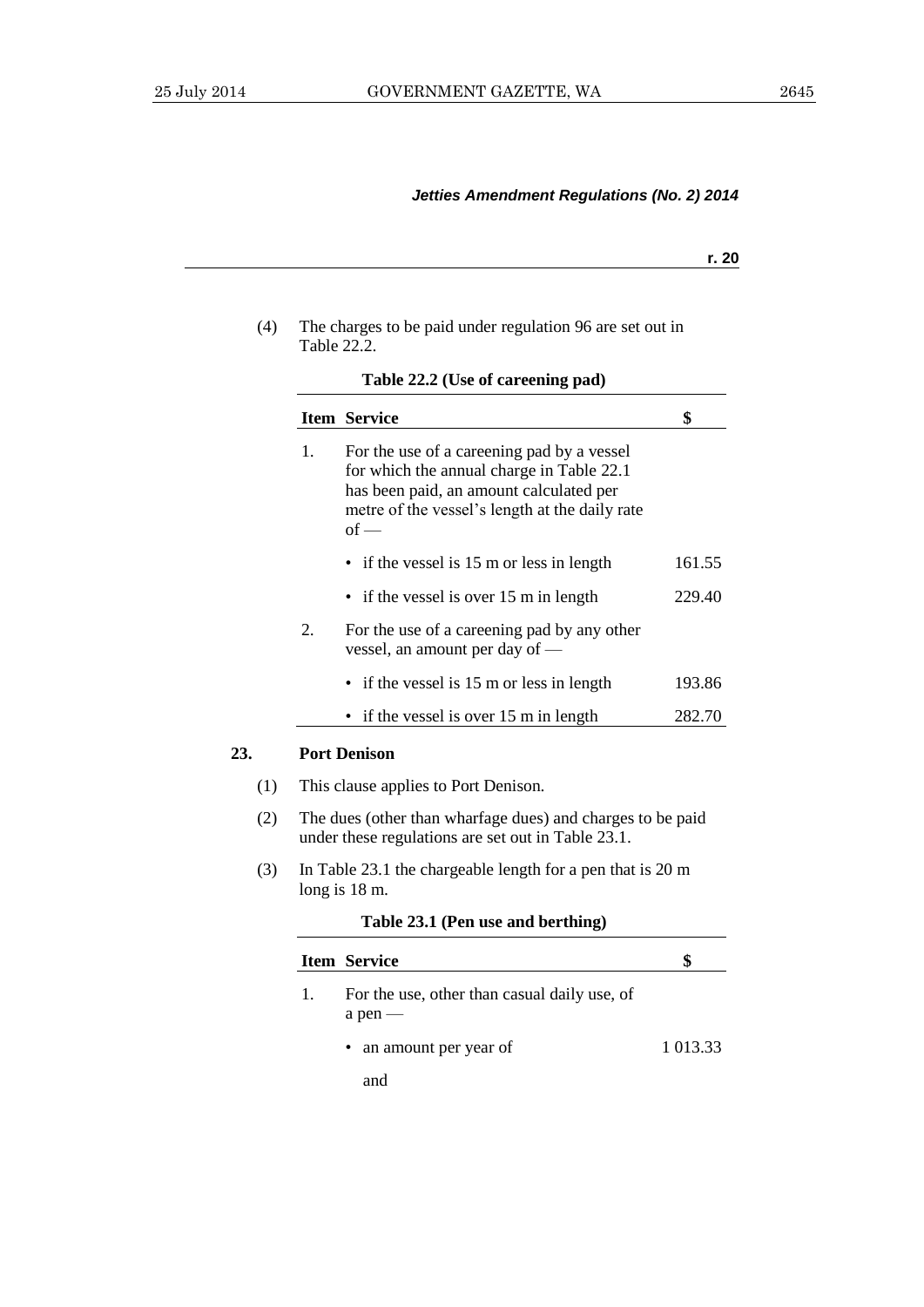**r. 20**

|                  | <b>Item Service</b>                                                                                                                                                                                                                        | \$     |
|------------------|--------------------------------------------------------------------------------------------------------------------------------------------------------------------------------------------------------------------------------------------|--------|
|                  | an amount calculated per metre of the<br>longer of the vessel's length and the<br>pen's chargeable length (if any) at the<br>annual rate of                                                                                                | 80.00  |
| 2.               | For the use of an alongside berth by a<br>commercial vessel, other than a short-term<br>use to load or unload the vessel, for which<br>neither a swing mooring fee nor a due or<br>charge in item 1 has been paid, an amount<br>per day of | 46.86  |
| 3.               | For the short-term use of an alongside<br>berth by a commercial vessel to load or<br>unload the vessel for which neither a swing<br>mooring fee nor a due or charge in item 1<br>has been paid, an amount per year of                      | 292.86 |
| $\overline{4}$ . | For other use of an alongside berth by a<br>commercial vessel, an amount calculated<br>per metre of the vessel's length at the daily<br>rate of                                                                                            | 5.85   |
| 5.               | For the casual daily use of an alongside<br>berth by a recreational vessel, an amount<br>per day of                                                                                                                                        | 50.00  |
| 6.               | For the use of an alongside berth for a<br>period of up to 3 hours to load or unload a<br>recreational vessel for which the due or<br>charge in item 1 or 5 has not been paid, an<br>amount per period of                                  | 30.00  |

(4) The wharfage dues to be paid under these regulations are set out in Table 23.2.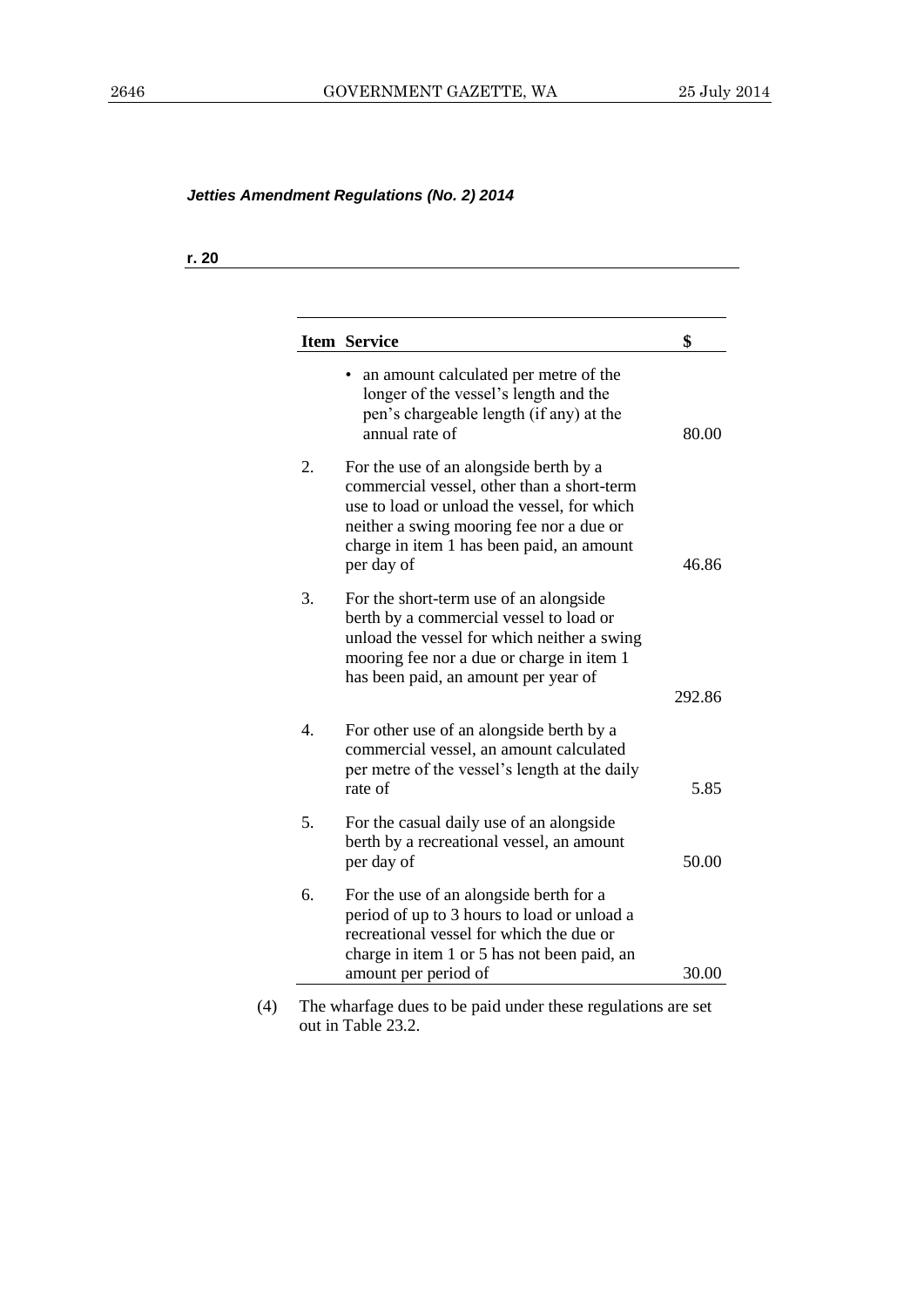| M.<br>۰. |
|----------|
|          |

## **Table 23.2 (Wharfage)**

|    | <b>Item Service</b>                                                                                                            |        |
|----|--------------------------------------------------------------------------------------------------------------------------------|--------|
| 1. | Wharfage for general cargo if loaded from<br>or into a vessel, per vessel, for 12 months<br>(excludes fishing product, fishing |        |
|    | equipment and bait)                                                                                                            | 585.74 |

## **24. Port Gregory**

- (1) This clause applies to Port Gregory.
- (2) The berthing dues to be paid under these regulations are set out in Table 24.1.

|                                                                                                                                                                                | \$                                                                                           |  |
|--------------------------------------------------------------------------------------------------------------------------------------------------------------------------------|----------------------------------------------------------------------------------------------|--|
| For the casual daily use of an alongside<br>$berth$ —                                                                                                                          |                                                                                              |  |
| • by a commercial vessel, an amount                                                                                                                                            |                                                                                              |  |
| length at the daily rate of                                                                                                                                                    | 5.15                                                                                         |  |
| with a minimum due or charge of                                                                                                                                                | 57.24                                                                                        |  |
| • by a recreational vessel, an amount per<br>day of                                                                                                                            | 50.00                                                                                        |  |
| For the short-term use of an alongside<br>berth to load or unload a commercial<br>vessel, an amount per year of                                                                | 294.58                                                                                       |  |
| For the short-term use of an alongside<br>berth for a period of up to 3 hours to load<br>or unload a recreational vessel for which<br>the due or charge in item 1 has not been | 30.00                                                                                        |  |
|                                                                                                                                                                                | <b>Item Service</b><br>calculated per metre of the vessel's<br>paid, an amount per period of |  |

## **Table 24.1 (Berthing)**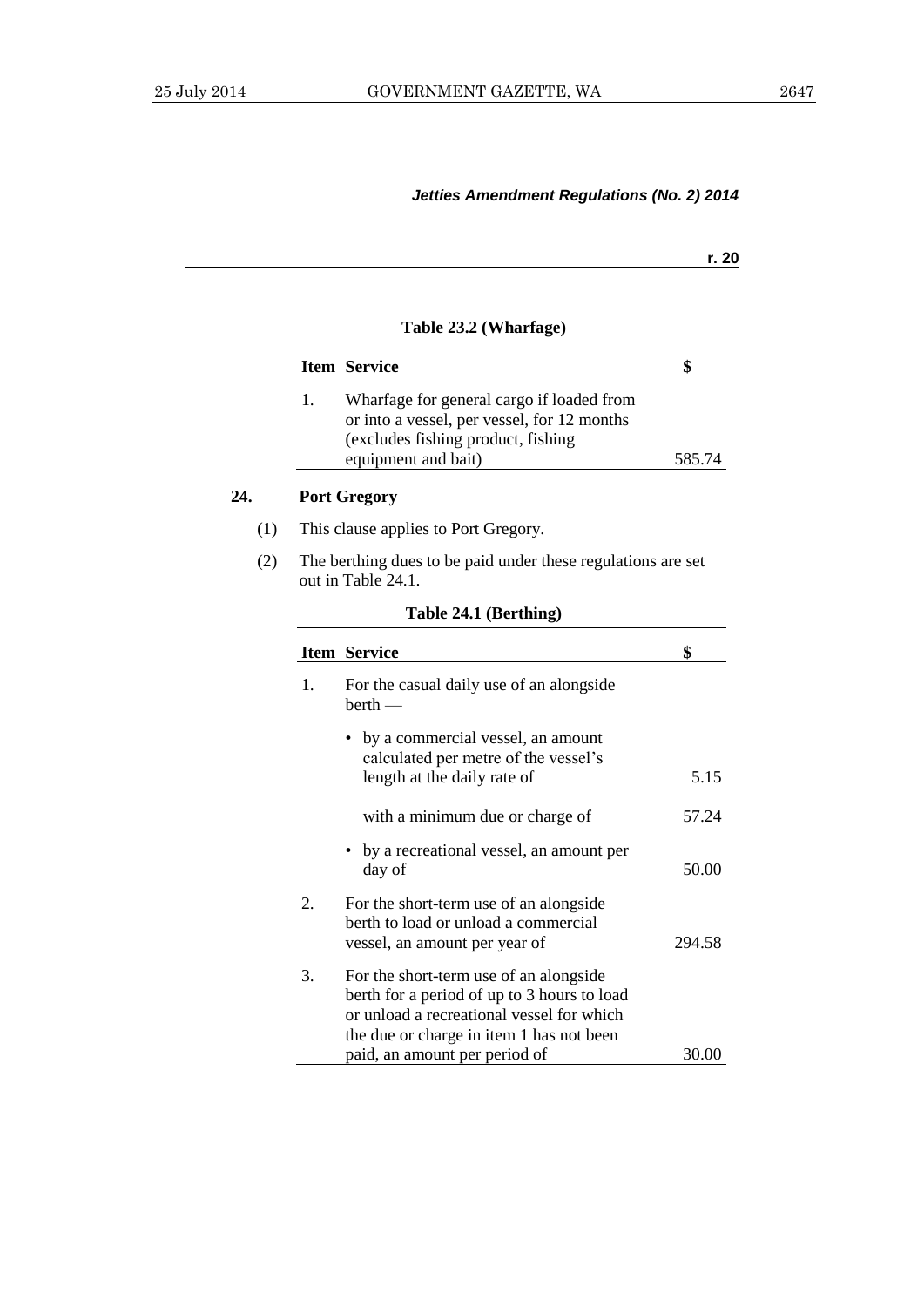#### **r. 20**

# **25. Wyndham**

- (1) This clause applies to the Port of Wyndham.
- (2) The berthing dues to be paid under these regulations are set out in Table 25.1.

# **Table 25.1 (Berthing)**

|                  | <b>Item Vessel or cargo</b>                                        | <b>Dues</b>                                                                                                                        | <b>Minimum</b><br>per day<br>\$) |
|------------------|--------------------------------------------------------------------|------------------------------------------------------------------------------------------------------------------------------------|----------------------------------|
| 1.               | Vessel of 300<br>gross registered<br>tonnes or over                | \$1.16 per tonne, per<br>cubic metre, or per<br>kilolitre, at option of<br>officer in charge, on<br>all cargo landed or<br>shipped | 173.71                           |
| $\overline{2}$ . | Vessel under 300<br>gross registered<br>tonnes                     | \$6.28 per metre of<br>the vessel's length,<br>per day                                                                             | 115.76                           |
| 3.               | Vessel using berth<br>for purposes other<br>than handling<br>cargo | \$6.28 per metre of<br>the vessel's length,<br>per day                                                                             | 115.76                           |
| 4.               | Container, empty                                                   | \$9.02 per container                                                                                                               |                                  |
| 5.               | Container, loaded                                                  | \$29.01 per container                                                                                                              |                                  |

| Table 25.2 (Wharfage) |  |
|-----------------------|--|
|-----------------------|--|

|    | Item Goods                                               | S      |
|----|----------------------------------------------------------|--------|
| 1. | Cargo in 20 feet equivalent unit (TEU)<br>$containers$ — |        |
|    | • fertiliser, per TEU                                    | 100.70 |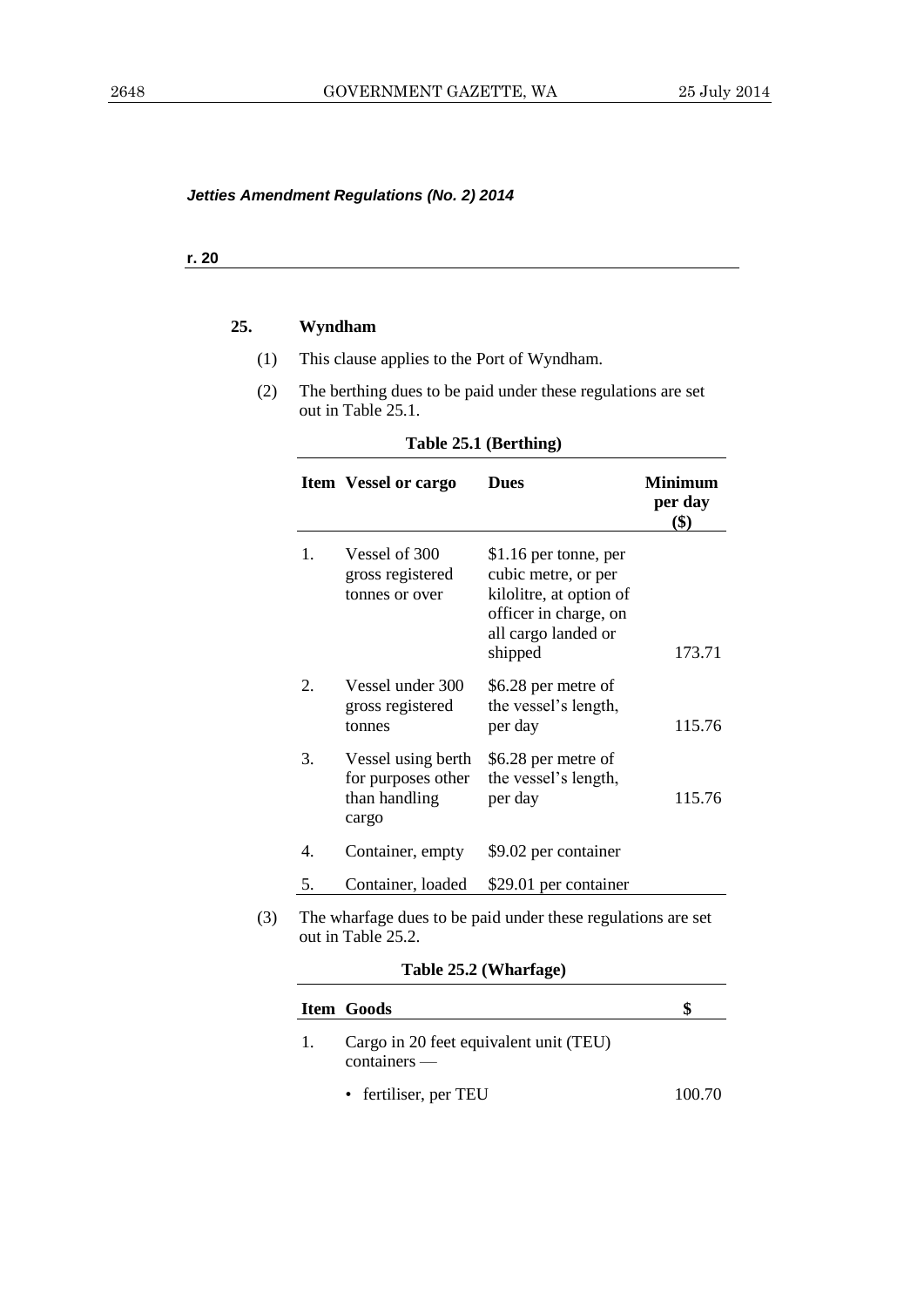|    |                                                                               | r. 20  |
|----|-------------------------------------------------------------------------------|--------|
|    | Item Goods                                                                    | \$     |
|    | explosives, per TEU                                                           | 124.59 |
|    | products of the soil (not otherwise<br>specified), per TEU                    | 63.22  |
|    | • not otherwise specified in this item,<br>per TEU                            | 199.68 |
| 2. | Empty TEU containers, per TEU                                                 | 58.03  |
| 3. | Cargo, whether in containers (not TEU<br>containers) or otherwise —           |        |
|    | $animals, live$ —                                                             |        |
|    | cattle (bullocks, cows, etc.), per head                                       | 2.48   |
|    | dogs, goats, pigs, sheep, per head                                            | 0.51   |
|    | bulk, by pipeline, per kilolitre                                              | 10.56  |
|    | • bulk, by pipeline using road tanker on<br>jetty, per kilolitre              | 11.00  |
|    | • containers (not TEU containers), empty,<br>per tonne, per cubic metre       | 2.48   |
|    | explosives, per tonne, per cubic metre                                        | 4.28   |
|    | fertiliser, per tonne, per cubic metre                                        | 3.48   |
|    | meat, chilled or frozen, per tonne, per<br>cubic metre                        | 4.10   |
|    | ore, per tonne                                                                | 3.39   |
|    | products of the soil (not otherwise<br>specified), per tonne, per cubic metre | 2.33   |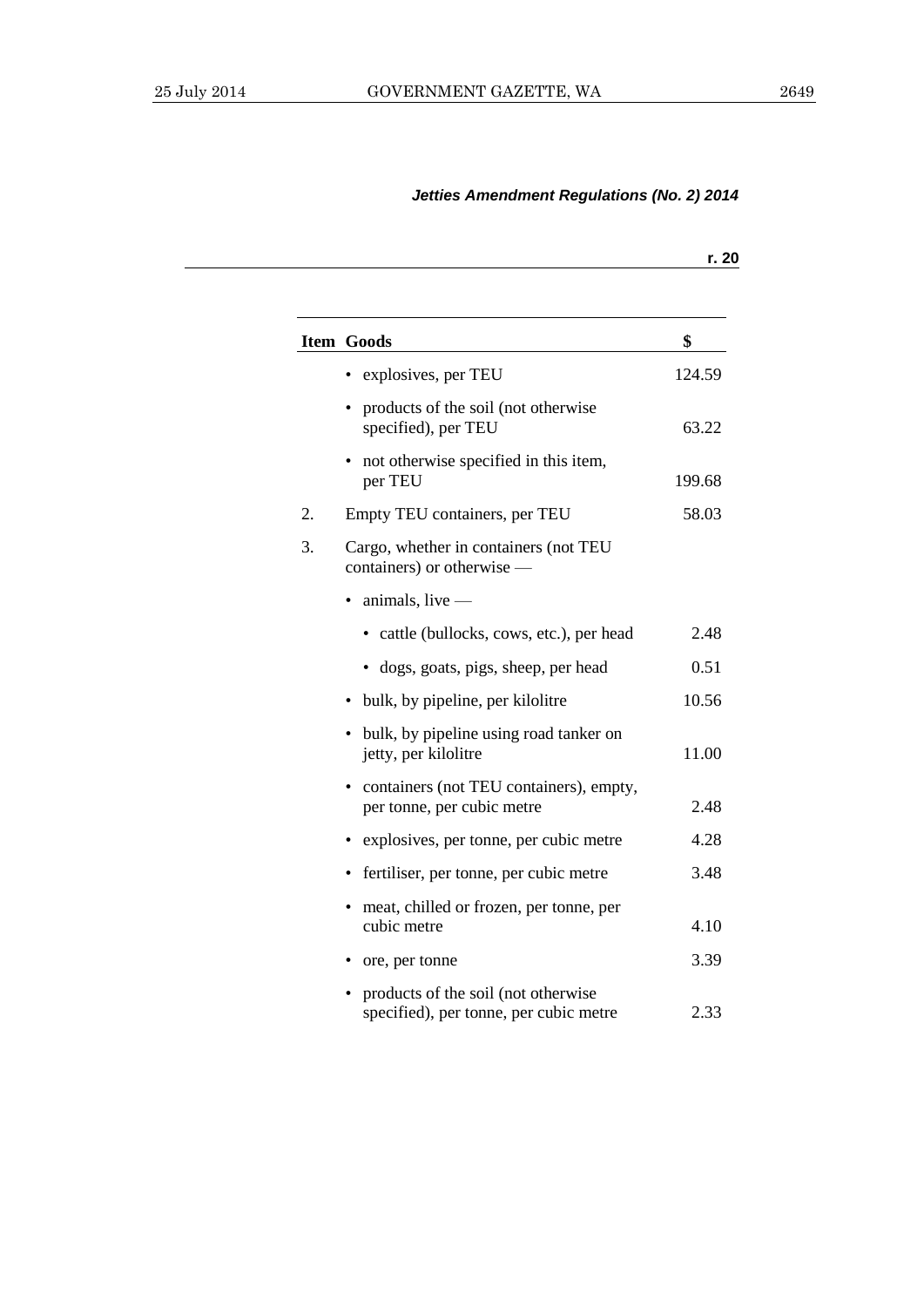**r. 20**

|    | Item Goods                                                            | \$                                         |
|----|-----------------------------------------------------------------------|--------------------------------------------|
|    | $vehicles$ —                                                          |                                            |
|    | commercial vehicles on own wheels,<br>per tonne, per cubic metre      | 4.09                                       |
|    | • other vehicles on own wheels, per<br>tonne, per cubic metre         | 3.91                                       |
|    | recreational vessel, per metre of the<br>vessel's length              | 15.46                                      |
|    | not otherwise specified in this item, per<br>tonne, per cubic metre   | 6.74                                       |
|    | The dues to be paid under regulation 11 are set out in<br>Table 25.3. |                                            |
|    |                                                                       |                                            |
|    | Table 25.3 (Transhipment)                                             |                                            |
|    | <b>Item Goods</b>                                                     | <b>Dues</b>                                |
| 1. | For cargo $-$                                                         |                                            |
|    | loaded over the side of a vessel to                                   |                                            |
|    | another vessel                                                        | 50% of                                     |
|    |                                                                       | for the                                    |
|    |                                                                       | cargo                                      |
|    | landed on jetty                                                       |                                            |
|    |                                                                       | wharfage<br>100% of<br>wharfage<br>for the |

(5) The charges to be paid under regulation 25 for storage are set out in Table 25.4.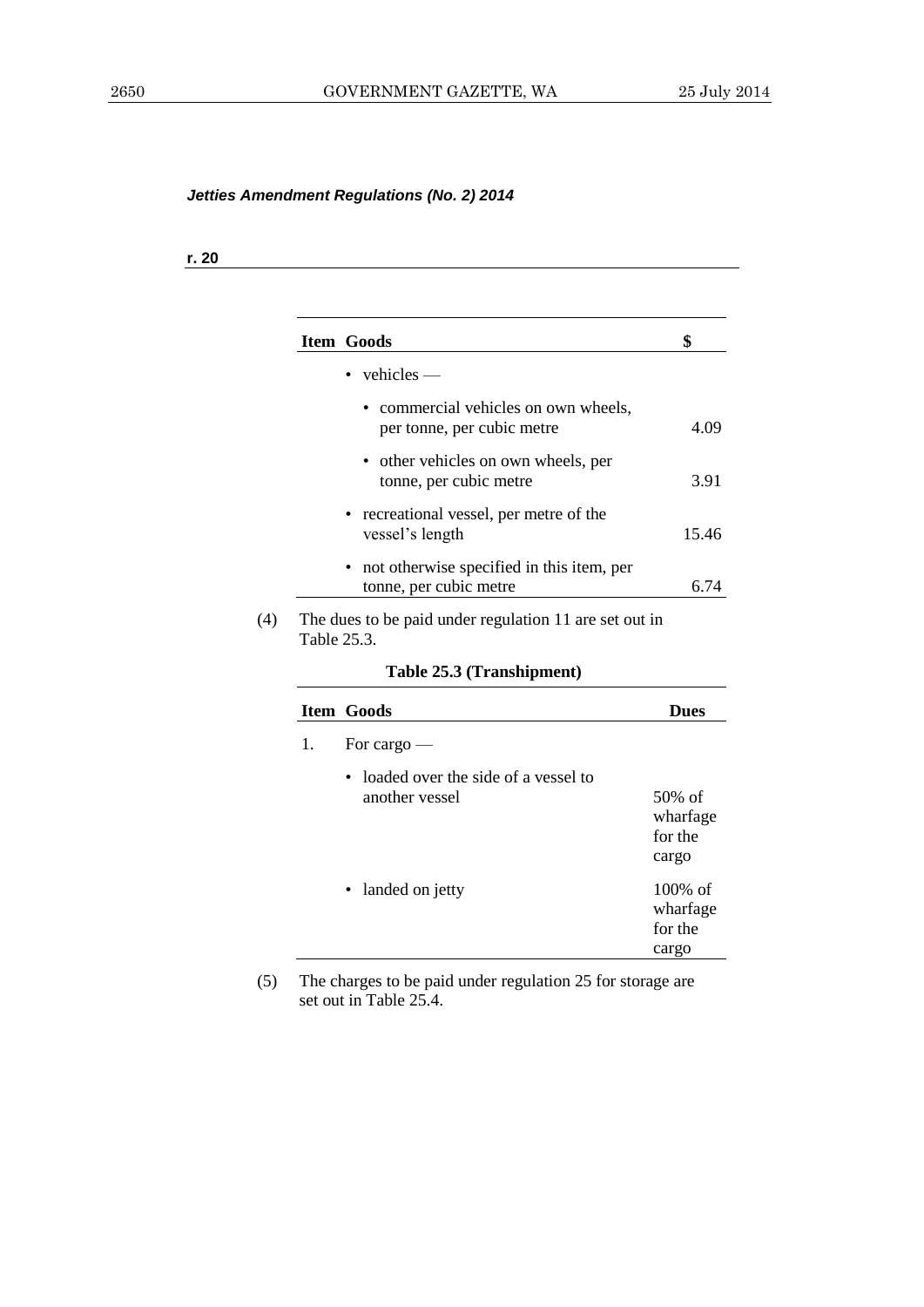## **r. 20**

|                   | <b>Item Goods</b>                                                                                           | \$                               |
|-------------------|-------------------------------------------------------------------------------------------------------------|----------------------------------|
| 1.                | Goods in transit not removed from a goods<br>shed within 3 days after being received, per<br>tonne, per day | 0.68                             |
| 2.                | Goods being transhipped —                                                                                   |                                  |
|                   | for first 2 weeks, per tonne, per cubic<br>metre, per week                                                  | 0.68                             |
|                   | after the first 2 weeks, per tonne, per<br>cubic metre, per day                                             | 0.68                             |
| 3.                | Goods at container park, Wyndham, per<br>loaded container                                                   | 36.98                            |
|                   | The charges to be paid under regulation 96 are set out in                                                   |                                  |
|                   | Table 25.5 (Slip services)                                                                                  |                                  |
|                   | <b>Item Service</b>                                                                                         | \$                               |
| Table 25.5.<br>1. | Use of slip, per day, for a vessel that is $-$                                                              |                                  |
|                   | not over 15 m long                                                                                          |                                  |
|                   | over 15 m long                                                                                              |                                  |
| 2.                | Haulage, for each haul up or down                                                                           |                                  |
| Table 25.6.       | The charges to be paid under regulation 105I are set out in                                                 |                                  |
|                   | Table 25.6 (Weighbridge use)                                                                                |                                  |
|                   | <b>Item Service</b>                                                                                         | 142.42<br>207.46<br>174.03<br>\$ |
| 1.                | Use of weighbridge $-$                                                                                      |                                  |

• for not over  $10 t$  13.26

**Table 25.4 (Storage)**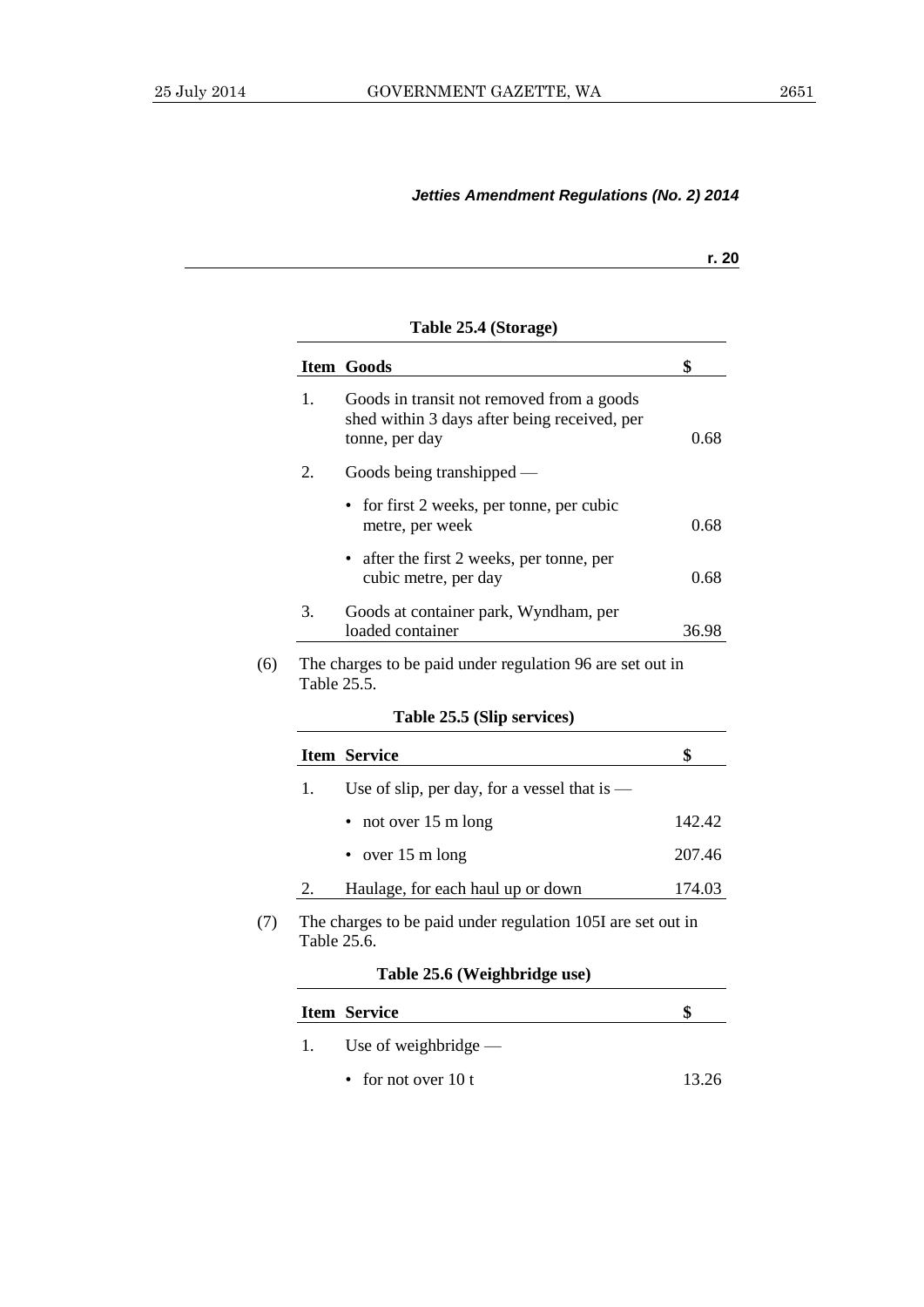## **r. 20**

| <b>Item Service</b>               |       |
|-----------------------------------|-------|
| • for over 10 t but not over 30 t | 15.09 |
| • for over $30t$                  | 18.84 |

(8) The charge for lighting, per hour or part of an hour, is set out in Table 25.7.

| Table 25.7 (Lighting) |  |  |
|-----------------------|--|--|
|-----------------------|--|--|

|    | <b>Item Service</b>      | S     |
|----|--------------------------|-------|
|    | For jetty, shed and yard | 31.98 |
| 2. | For jetty only           | 10.27 |
| 3. | For reduced lighting     | 3.39  |

# **Division 2** — **State-wide charges**

## **26. Living on a vessel**

(1) In this regulation —

*enhanced facilities* means toilet, shower and laundry facilities.

(2) The charges relating to living on a vessel in a place are set out in Table 26.1.

| <b>Item Service</b>                                                           |       |
|-------------------------------------------------------------------------------|-------|
| For living on board a vessel —                                                |       |
| • without enhanced facilities, an amount<br>calculated at the monthly rate of | 44 06 |
| • with enhanced facilities, an amount<br>calculated at the monthly rate of    |       |

#### **Table 26.1 (Living on a vessel)**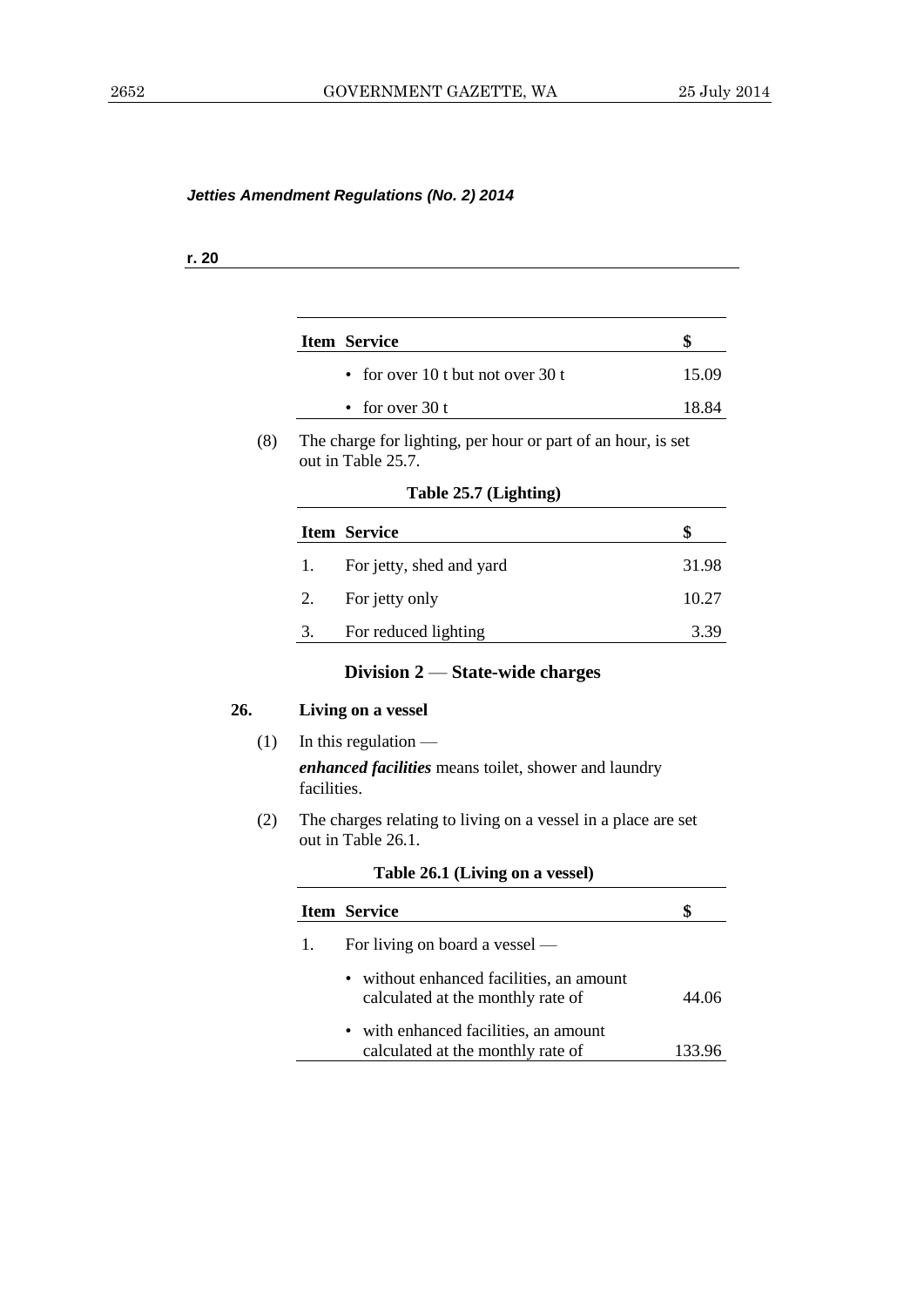**r. 20**

#### **27. Electricity supply**

The charges for electricity supply to a vessel in a port are set out in Table 27.1.

**Table 27.1 (Electricity supply)**

|    | <b>Item Service</b>                                          | ä    |
|----|--------------------------------------------------------------|------|
| 1. | For electricity supply that is $-$                           |      |
|    | • single phase (metered)                                     | cost |
|    | • 3-phase (whether metered or unmetered)                     | cost |
|    | $\mathbf{W}_{\alpha}$ (and $\alpha$ is a set of $\mathbf{L}$ |      |

# **28. Water supply**

The charges for water supply to a vessel in a port are set out in Table 28.1.

| Table 28.1 (Water supply) |  |  |
|---------------------------|--|--|
|---------------------------|--|--|

| <b>Item Service</b> | ۱J |
|---------------------|----|
|                     |    |

1. For water supply (metered) cost

## **29. Rubbish removal (r. 53A)**

The charges to be paid under regulation 53A are set out in Table 29.1.

## **Table 29.1 (Rubbish removal)**

| <b>Item Service</b>                                                                                                                                         |      |
|-------------------------------------------------------------------------------------------------------------------------------------------------------------|------|
| For rubbish removal $-$                                                                                                                                     |      |
| • excess quantity, or from a source other<br>than a vessel for which charges for using<br>the harbour have been paid, per half skip<br>supplied and emptied | cost |
| • waste oil from vessels in excess of 150 L                                                                                                                 | cost |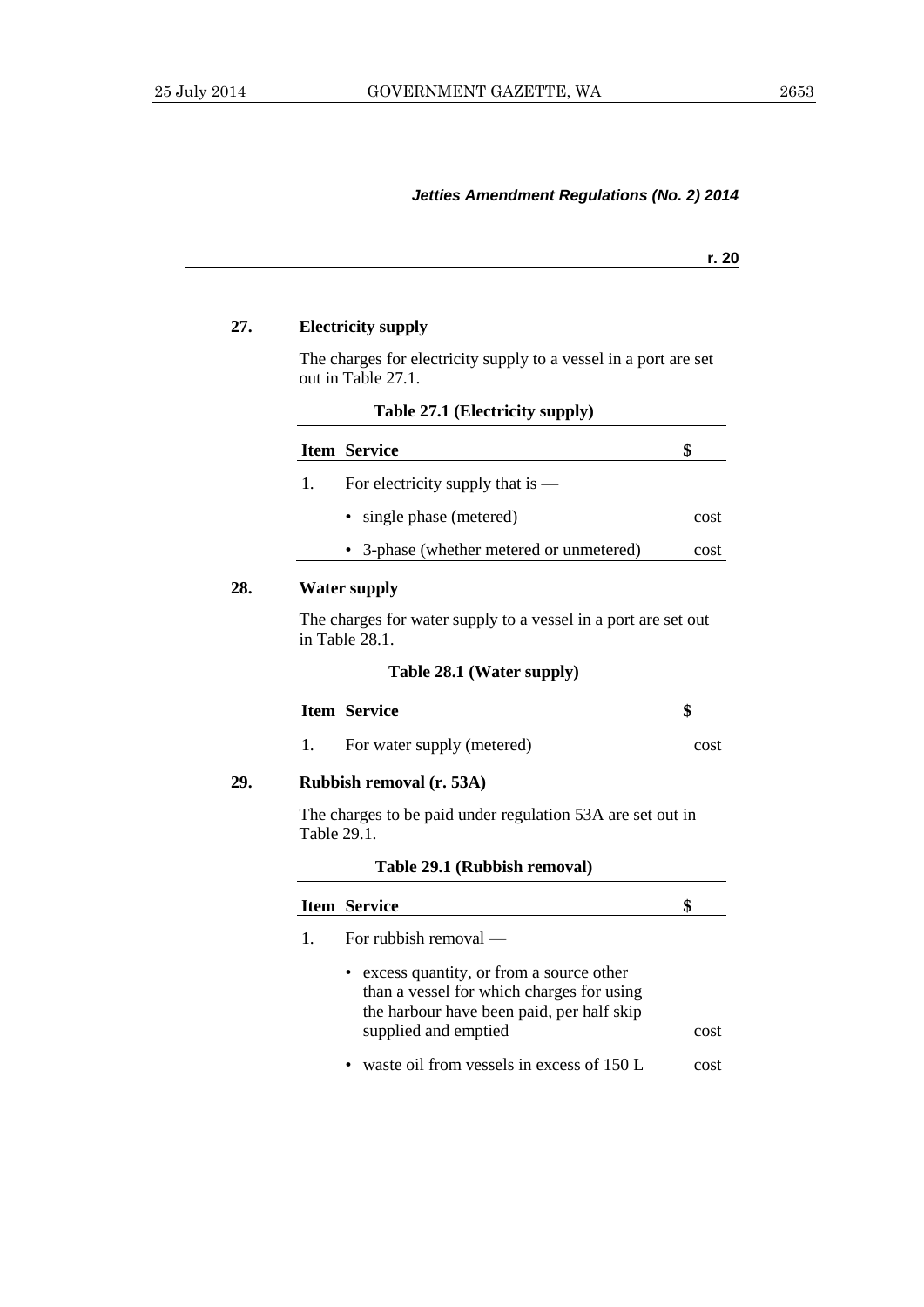## **r. 20**

|    | <b>Item Service</b>                                                                                                                          |
|----|----------------------------------------------------------------------------------------------------------------------------------------------|
|    | waste oil drum not removed by owner,<br>per 20 L drum                                                                                        |
|    | rubbish not put in supplied bins                                                                                                             |
|    | Passengers and cargo                                                                                                                         |
|    | The charges to be paid for the loading and unloading of<br>passengers and cargo are set out in Table 30.1.                                   |
|    | Table 30.1 (Passengers and cargo)                                                                                                            |
|    | <b>Item Service</b>                                                                                                                          |
| 1. | For the use of a pen, berth or service jetty<br>by cruise liner transfer vessel to load or<br>unload passengers -                            |
|    | an amount calculated per metre of the<br>vessel's length at the daily rate of                                                                |
|    | • plus a charge per passenger of                                                                                                             |
| 2. | For the loading or unloading of general<br>cargo from or to a vessel at the service<br>wharf or service jetty, or an appurtenant<br>$area -$ |
|    | • if loaded from or to a vessel, an amount<br>calculated per tonne, per cubic metre at<br>the rate of                                        |
|    | • if a vessel is lifted, an amount calculated<br>per metre of the vessel's length at the<br>rate of                                          |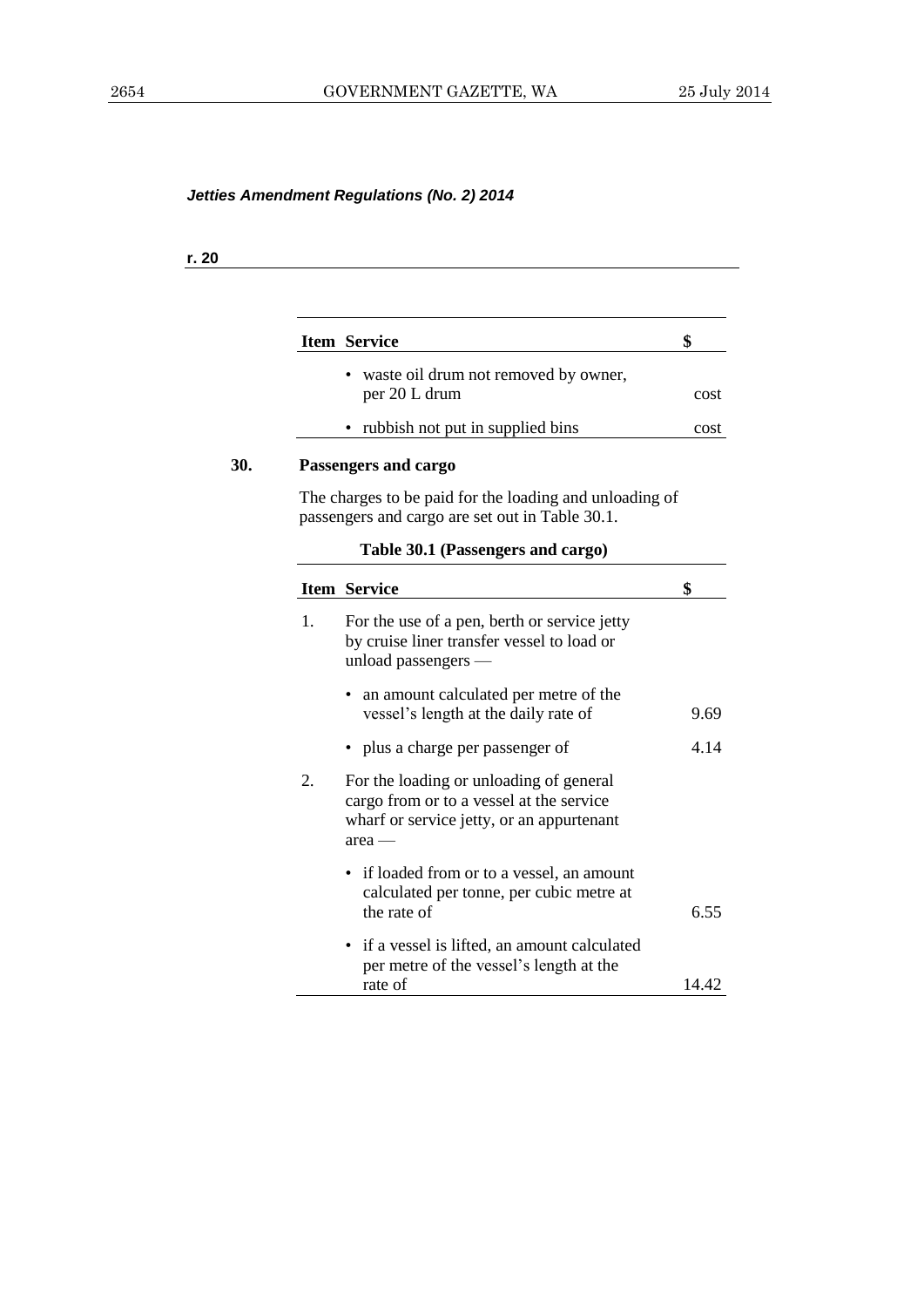**r. 20**

## **31. Slip services (r. 96)**

The charges to be paid under regulation 96 for services at a slip controlled and managed by the Department at a place for which no such charges are prescribed in Division 1 are set out in Table 31.1.

| Table 31.1 (Slip services) |  |  |
|----------------------------|--|--|
|----------------------------|--|--|

|    | <b>Item Service</b>                                                                                                               | \$     |
|----|-----------------------------------------------------------------------------------------------------------------------------------|--------|
| 1. | For the use of a slip $-$                                                                                                         |        |
|    | from 1 April to 31 August, an amount<br>per day of                                                                                | 69.16  |
|    | • from 1 September to 31 March, an<br>amount per day of                                                                           | 138.35 |
| 2. | For haulage up and down $slip$ —                                                                                                  |        |
|    | • if either a swing mooring fee or an<br>annual pen charge have been paid for the<br>relevant vessel, an amount per haulage<br>of | 235.27 |
|    | • in any other case, an amount per haulage<br>of                                                                                  | 281.18 |
| 3. | For the use of the Department's land<br>immediately appurtenant or adjacent to a<br>slip for maintenance or storage —             |        |
|    | • for the first 30 days, an amount per day<br>of                                                                                  | 18.45  |
|    | • after the first 30 days, an amount per day<br>οf                                                                                | 41.16  |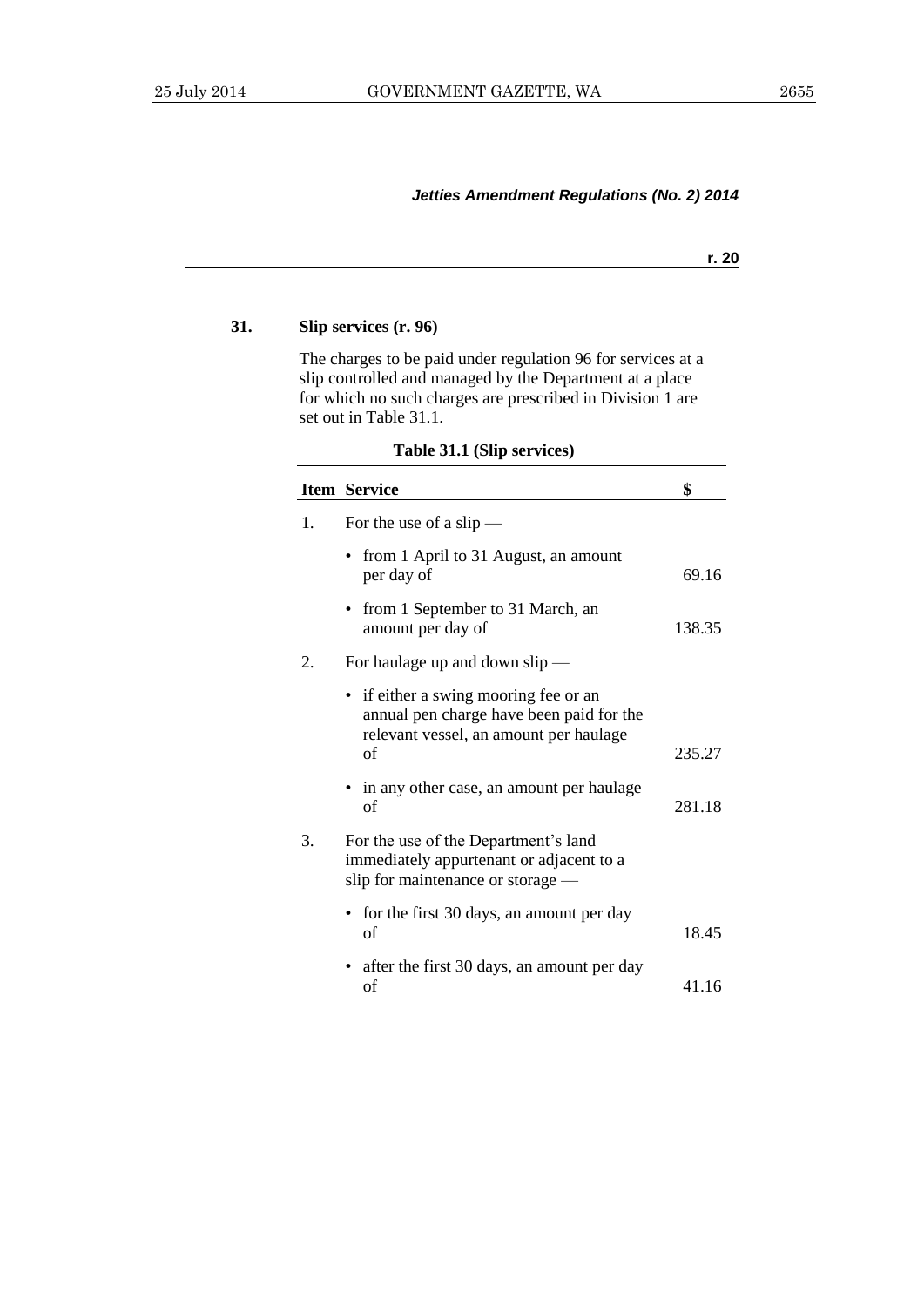#### **r. 20**

|    | <b>Item Service</b>                                                                                                                                 | S     |
|----|-----------------------------------------------------------------------------------------------------------------------------------------------------|-------|
| 4. | For the use of the Department's land in the<br>harbour appurtenant to but not immediately<br>adjacent to the slip for maintenance or<br>storage $-$ |       |
|    | • for the first 90 days, an amount per day<br>οf                                                                                                    | 18.45 |
|    | • after the first 90 days, an amount per day<br>οf                                                                                                  |       |

# **32. Floating dinghy pens**

The charges to be paid for the use of floating dinghy pens at a place are \$266.23 per year.

# **Schedule 1A — Fuel oil wharfage**

[r. 11B(2)]

#### **1. Wharfage for fuel (r. 11B(2))**

The rate to be paid for fuel oil under regulation 11B(2) at a place listed in the Table is set out opposite the place.

|    | <b>Item Service</b>                      | \$/L  |
|----|------------------------------------------|-------|
| 1. | Albany, at Albany Waterfront Marina      | 0.054 |
| 2. | Albany, at Emu Point Boat Harbour        | 0.054 |
| 3. | Augusta (Ellis Street) Maritime Facility | 0.029 |
| 4. | Augusta Boat Harbour                     | 0.054 |
| 5. | <b>Bremer Bay</b>                        | 0.044 |
| 6. | Bunbury, at Casuarina Boat Harbour       | 0.044 |
| 7. | Carnarvon                                | 0.054 |

#### **Table (Wharfage for fuel oil)**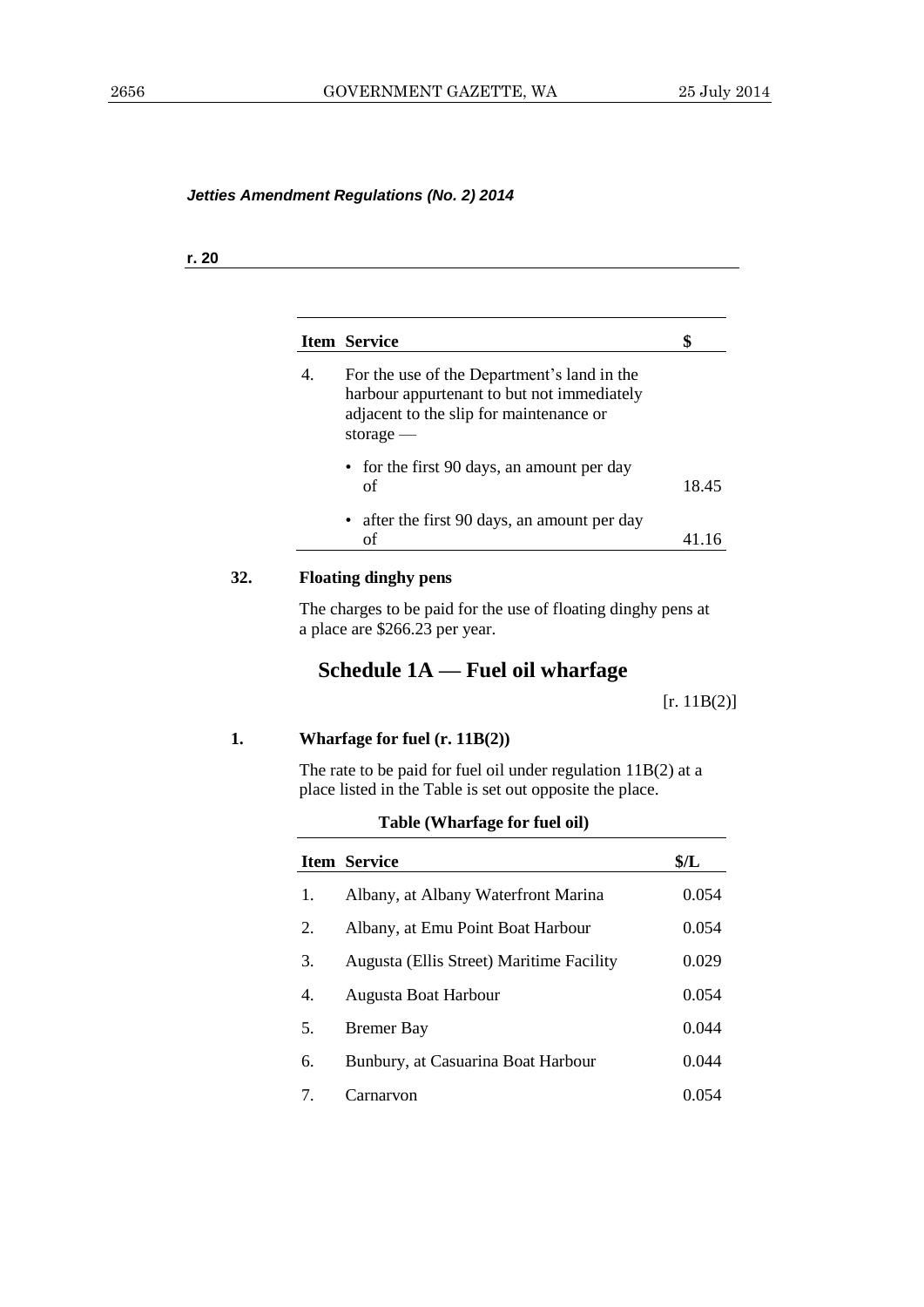| M.<br>۰. |
|----------|
|          |

|     | <b>Item Service</b>                             | \$/L    |
|-----|-------------------------------------------------|---------|
| 8.  | Denham                                          | 0.028   |
| 9.  | Exmouth                                         | 0.054   |
| 10. | Fremantle, at Fremantle Fishing Boat<br>Harbour | 0.023   |
| 11. | Green Head                                      | 0.054   |
| 12. | Hopetoun                                        | 0.050   |
| 13. | Kalbarri                                        | 0.054   |
| 14. | Lancelin                                        | 0.033   |
| 15. | Leeman                                          | 0.051   |
| 16. | Onslow, at Beadon Creek Boat Harbour            | 0.054   |
| 17. | Point Samson, at Johns Creek Boat<br>Harbour    | 0.054   |
| 18. | Port Gregory                                    | 0.054   |
| 19. | Wyndham                                         | 0.01060 |

# **Schedule 2 — Port of Perth charges**

[r. 72]

## **Division 1** — **Charges for jetties**

## **1. Barrack Street and Mends Street jetties**

- (1) This clause applies to jetties at Barrack Street and Mends Street.
- (2) The charges to be paid under regulation 72 for a permit to use a jetty are set out in Table 1.1.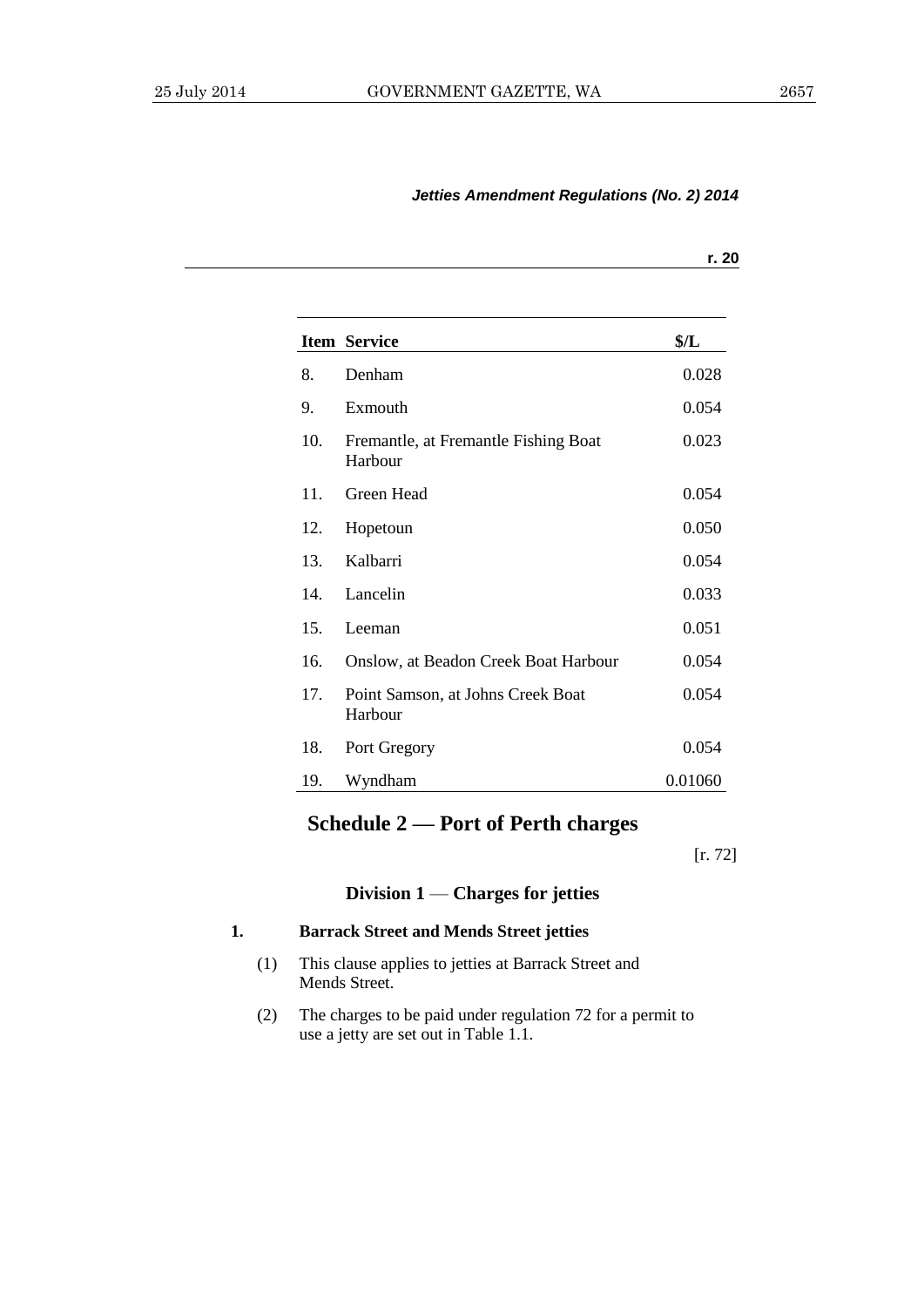**r. 20**

# **Table 1.1 (Jetty permits)**

|    |     |    | Item Service and charge                                                                                                |  |
|----|-----|----|------------------------------------------------------------------------------------------------------------------------|--|
|    |     | 1. | For a vessel for 12 months — the higher of \$4 321.67<br>and the result of the following calculation —                 |  |
|    |     |    | • \$60.50 per passenger calculated on the vessel's<br>passenger carrying capacity under its highest class<br>of survey |  |
|    |     |    | $\cdot$ plus —                                                                                                         |  |
|    |     |    | • for a vessel up to 35 m long, the higher of<br>\$7 778.98 and \$432.17 per metre of the vessel's<br>length; or       |  |
|    |     |    | • for a vessel 35 m long or over, \$691.47 per metre<br>of the vessel's length                                         |  |
|    |     |    | $minus -$ \$6 050.35                                                                                                   |  |
|    |     | 2. | Sullage charge for a vessel for which the item 1 charge<br>has not been paid, per pump out - \$86.44                   |  |
| 2. |     |    | <b>Other jetties in Swan and Canning Rivers</b>                                                                        |  |
|    | (1) |    | This clause applies to jetties in the Swan and Canning<br>Rivers, other than at Barrack Street or Mends Street.        |  |
|    | (2) |    | The charges to be paid under regulation 72 for a permit to<br>use a jetty are set out in Table 2.1.                    |  |
|    |     |    | Table 2.1 (Jetty permits)                                                                                              |  |
|    |     |    | \$<br><b>Item Service</b>                                                                                              |  |
|    |     | 1. | For a commercial or charter vessel —                                                                                   |  |

• for 12 months, per metre of the vessel's length 82.51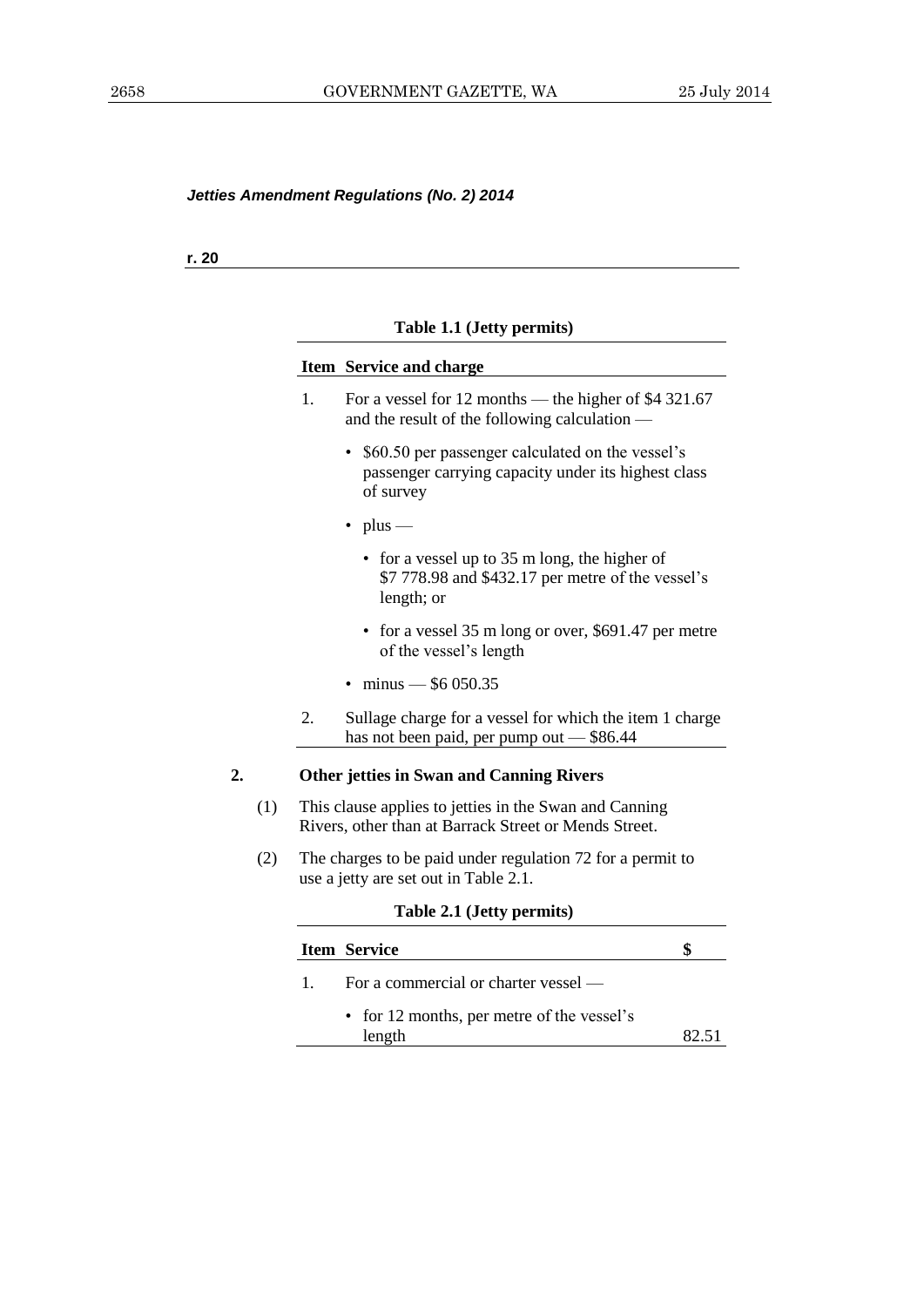**r. 20**

#### **Division 2** — **Charges for boat pens**

## **3. Fremantle, Challenger Boat Harbour**

- (1) This clause applies to the Challenger Boat Harbour at Fremantle.
- (2) The charges to be paid under regulation 72 for a permit to use a boat pen are set out in Table 3.1.
- (3) In Table 3.1 the chargeable length for a pen is  $-$ 
	- (a) if the pen is 10 m long, 10 m;
	- (b) if the pen is 12 m long, 12 m;
	- (c) if the pen is 20 m long, 20 m.

#### **Table 3.1 (Pen permits)**

|    |     |    | <b>Item Service</b>                                                                                                                                                        | \$               |
|----|-----|----|----------------------------------------------------------------------------------------------------------------------------------------------------------------------------|------------------|
|    |     | 1. | For the use of a pen with a walkway, an<br>amount calculated per metre of the longer<br>of the vessel's length and the pen's<br>chargeable length using the annual rate of | 572.87           |
|    |     | 2. | For the use of a pen without a walkway, an<br>amount calculated per metre of the longer<br>of the vessel's length and the pen's                                            |                  |
|    |     | 3. | chargeable length using the annual rate of<br>For the use of an alongside berth, an<br>amount calculated per metre of the vessel's<br>length using the annual rate of      | 517.43<br>572.87 |
| 4. |     |    | <b>Hillarys Boat Harbour</b>                                                                                                                                               |                  |
|    | (1) |    | This clause applies to the Hillarys Boat Harbour.                                                                                                                          |                  |
|    | (2) |    | The charges to be paid under regulation 72 for a permit to<br>use a jetty or boat pen are set out in Table 4.1.                                                            |                  |

- (3) In Table 4.1, the chargeable length for a pen is
	- (a) if the pen is 8 m long, 7.2 m;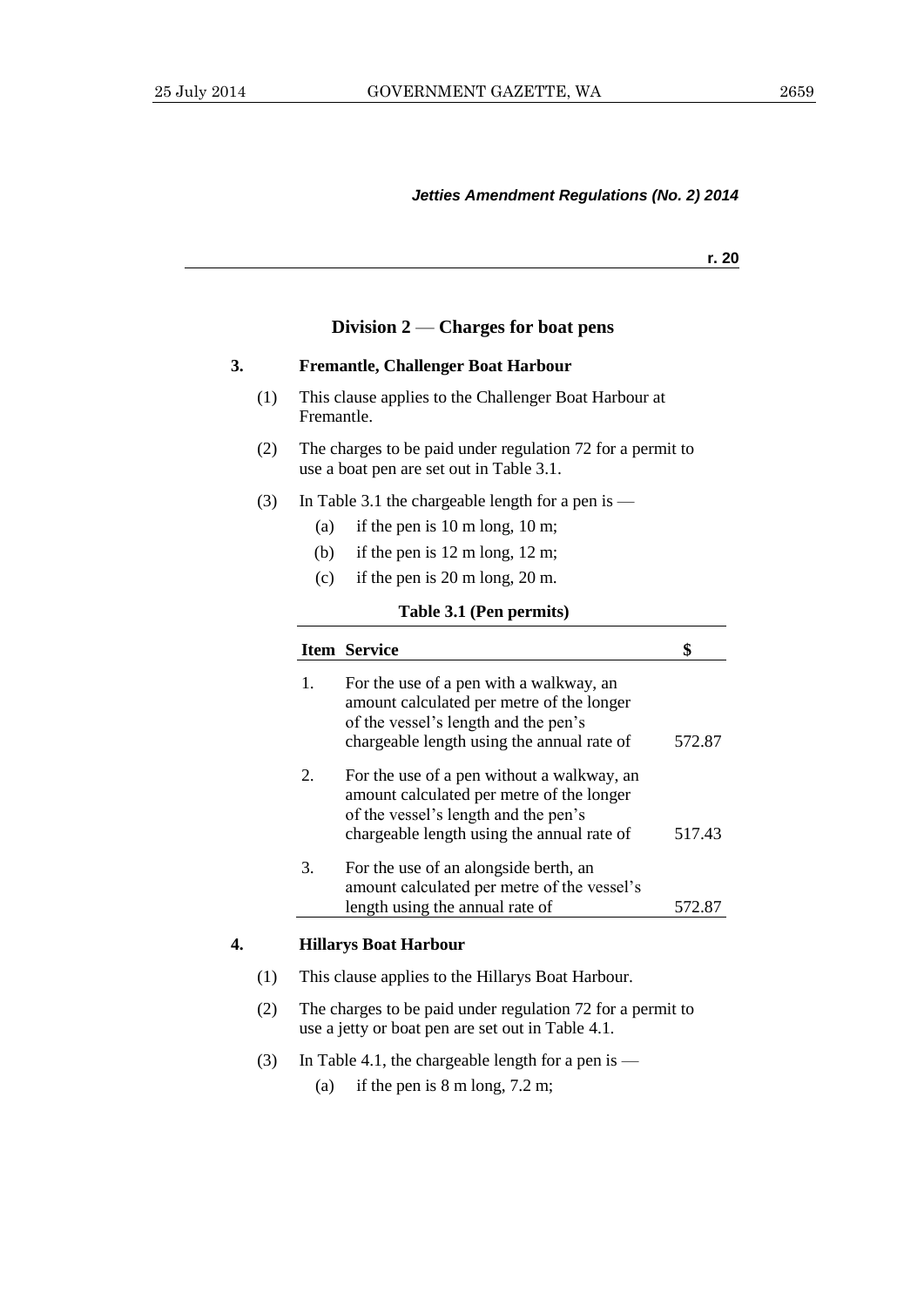## **r. 21**

| (b) | if the pen is $10 \text{ m}$ long, $9 \text{ m}$ ;                                                                                                                                           |        |
|-----|----------------------------------------------------------------------------------------------------------------------------------------------------------------------------------------------|--------|
| (c) | if the pen is $12 \text{ m}$ long, $10.8 \text{ m}$ ;                                                                                                                                        |        |
| (d) | if the pen is $15 \text{ m}$ long, $13.5 \text{ m}$ ;                                                                                                                                        |        |
| (e) | if the pen is $18 \text{ m}$ long, $16.2 \text{ m}$ ;                                                                                                                                        |        |
| (f) | if the pen is $20 \text{ m}$ long, $18 \text{ m}$ ;                                                                                                                                          |        |
| (g) | if the pen is $30 \text{ m}$ long, $27 \text{ m}$ ;                                                                                                                                          |        |
| (h) | if the pen is $35 \text{ m}$ long, $31.5 \text{ m}$ .                                                                                                                                        |        |
|     | Table 4.1 (Jetty and pen permits)                                                                                                                                                            |        |
|     | <b>Item Service</b>                                                                                                                                                                          | \$     |
| 1.  | For the use, other than casual daily use, of<br>a pen, an amount calculated per metre of<br>the longer of the vessel's length and the<br>pen's chargeable length using the annual<br>rate of | 522.50 |
| 2.  | For the use, other than casual daily use, of<br>an alongside berth, an amount calculated<br>per metre of the vessel's length using the<br>annual rate of                                     | 522.50 |
| 3.  | For the casual daily use of a pen or an<br>alongside berth —                                                                                                                                 |        |
|     | by a commercial vessel, an amount<br>calculated per metre of the vessel's<br>length at the daily rate of                                                                                     | 6.05   |
|     | with a minimum charge of                                                                                                                                                                     | 50.00  |
|     | by a recreational vessel, an amount per<br>day of                                                                                                                                            | 50.00  |
| 4.  | For the use of an alongside berth at the<br>service jetty for up to 3 hours by a<br>recreational vessel, an amount per day of                                                                | 30.00  |